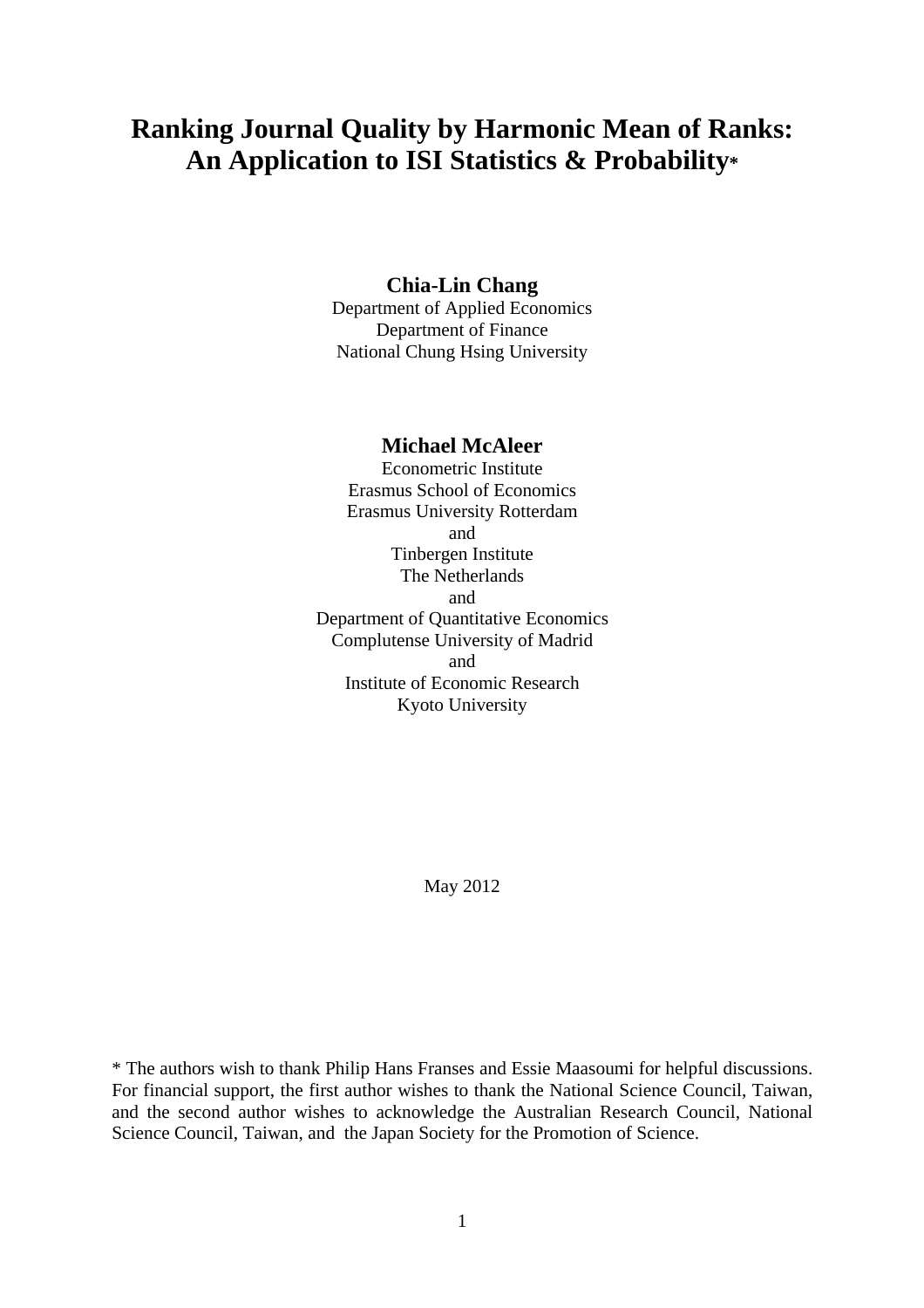# **Abstract**

As the preponderance of journal rankings becomes increasingly more frequent and prominent in academic decision making, such rankings in broad discipline categories is taking on an increasingly important role. The paper focuses on the robustness of rankings of academic journal quality and research impact using on the widely-used Thomson Reuters ISI Web of Science citations database (ISI) for the Statistics & Probability category. The paper analyses 110 ISI international journals in Statistics & Probability using quantifiable Research Assessment Measures (RAMs), and highlights the similarities and differences in various RAMs, which are based on alternative transformations of citations and influence. Alternative RAMs may be calculated annually or updated daily to determine When, Where and How (frequently) published papers are cited (see Chang et al. (2011a, b, c), Chang et al. (2012)). The RAMs are grouped in four distinct classes that include impact factor, mean citations and non-citations, journal policy, number of high quality papers, and journal influence and article influence. These classes include the most widely used RAMs, namely the classic 2-year impact factor including journal self citations (2YIF), 2-year impact factor excluding journal self citations (2YIF\*), 5-year impact factor including journal self citations (5YIF), Eigenfactor (or Journal Influence), Article Influence, h-index, PI-BETA (Papers Ignored - By Even The Authors), 5YD2 (= 5YIF/2YIF) as a measure of citations longevity, and Escalating Self Citations (ESC) as a measure of increasing journal self citations. The paper highlights robust rankings based on the harmonic mean of the ranks of RAMs across the 4 classes. It is shown that focusing solely on the 2-year impact factor (2YIF) of a journal, which partly answers the question as to When published papers are cited, to the exclusion of other informative RAMs, which answer Where and How (frequently) published papers are cited, can lead to a distorted evaluation of journal quality, impact and influence relative to the more robust harmonic mean of the ranks.

**Keywords:** Research assessment measures, impact factor, IFI, C3PO, PI-BETA, STAR, Eigenfactor, Article Influence, h-index, 5YD2, ESC, harmonic mean of the ranks, Statistics & Probability, robust journal rankings.

**JEL Classifications**: C18, C43, C81, Y10.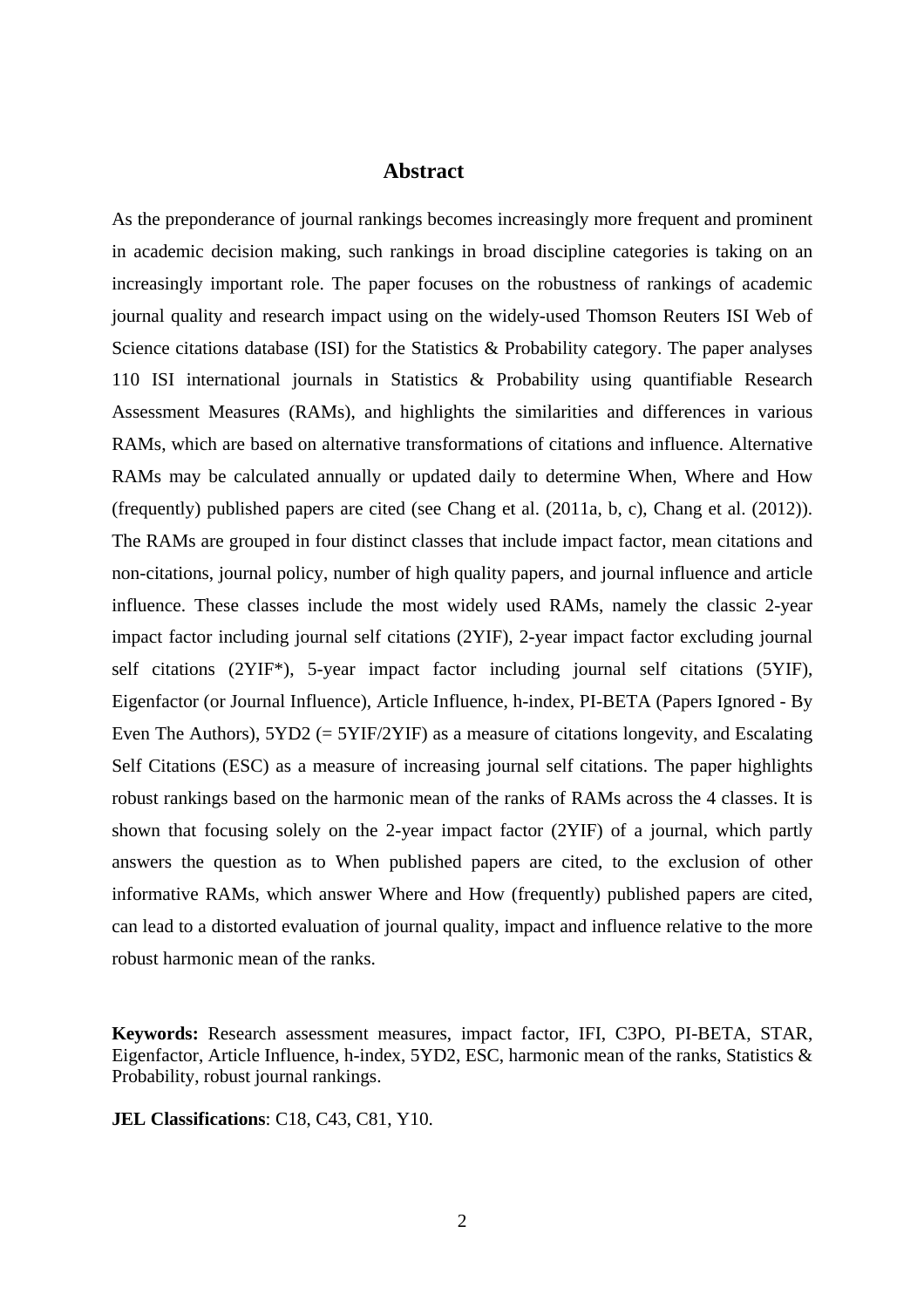# **1. Introduction**

As the preponderance of journal rankings becomes increasingly more frequent and prominent in academic decision making, such rankings in broad discipline categories are taking on an increasingly important role. The perceived quality of academic journals is routinely based on a wide variety of bibliometric measures, including expert assessments of journal impact and influence, the number of high quality papers, journal policy, and quantitative or qualitative information about a journal, as well as quantifiable Research Assessment Measures (RAMs).

The leading database for generating RAMs to evaluate the research performance of individual researchers and the quality of academic journals is the Thomson Reuters ISI Web of Science (2011) database (hereafter ISI). Most RAMs are based on alternative transformations of data regarding journal citations, influence and policy. There are important caveats regarding the methodology and data collection methods underlying any database (see, for example, Seglen (1997) and Chang et al. (2011a, b, c, d) for caveats regarding ISI). Nevertheless, the ISI citations database is the oldest and most prestigious source of RAMs, and is undoubtedly the benchmark against which other general databases, such as SciVerse Scopus, Google Scholar and Microsoft Academic Search, social science open access repositories, such as the Social Science Research Network (SSRN), and discipline-specific databases, such as Research Papers in Economics (RePEc), are compared.

Based on alternative RAMs, journals have been compared on the basis of various functions of citations across a wide range of ISI disciplines, such as the 40 leading journals in Economics and the leading 10 journals in each of Management, Finance and Marketing (Chang et al. (2011a)), the leading 6 journals in each of 20 disciplines in the Sciences (Chang et al (2011b)), the leading journals in a sub-discipline of Economics, namely Econometrics, and Statistics (Chang et al. (2011c)), and the leading 26 journals in Neuroscience (Chang et al. (2011d)). Chang et al. (2012) seem to be the first to have considered a rankings analysis of all the journals in a specific ISI category, namely 299 journals in Economics, in terms of citations, quality and impact. To date, no other academic disciplines seem to have been analyzed in their entirety regarding journal citations analysis. There are 110 journals in the ISI category of Statistics & Probability, with 95 journals having been included in ISI for at least 5 years.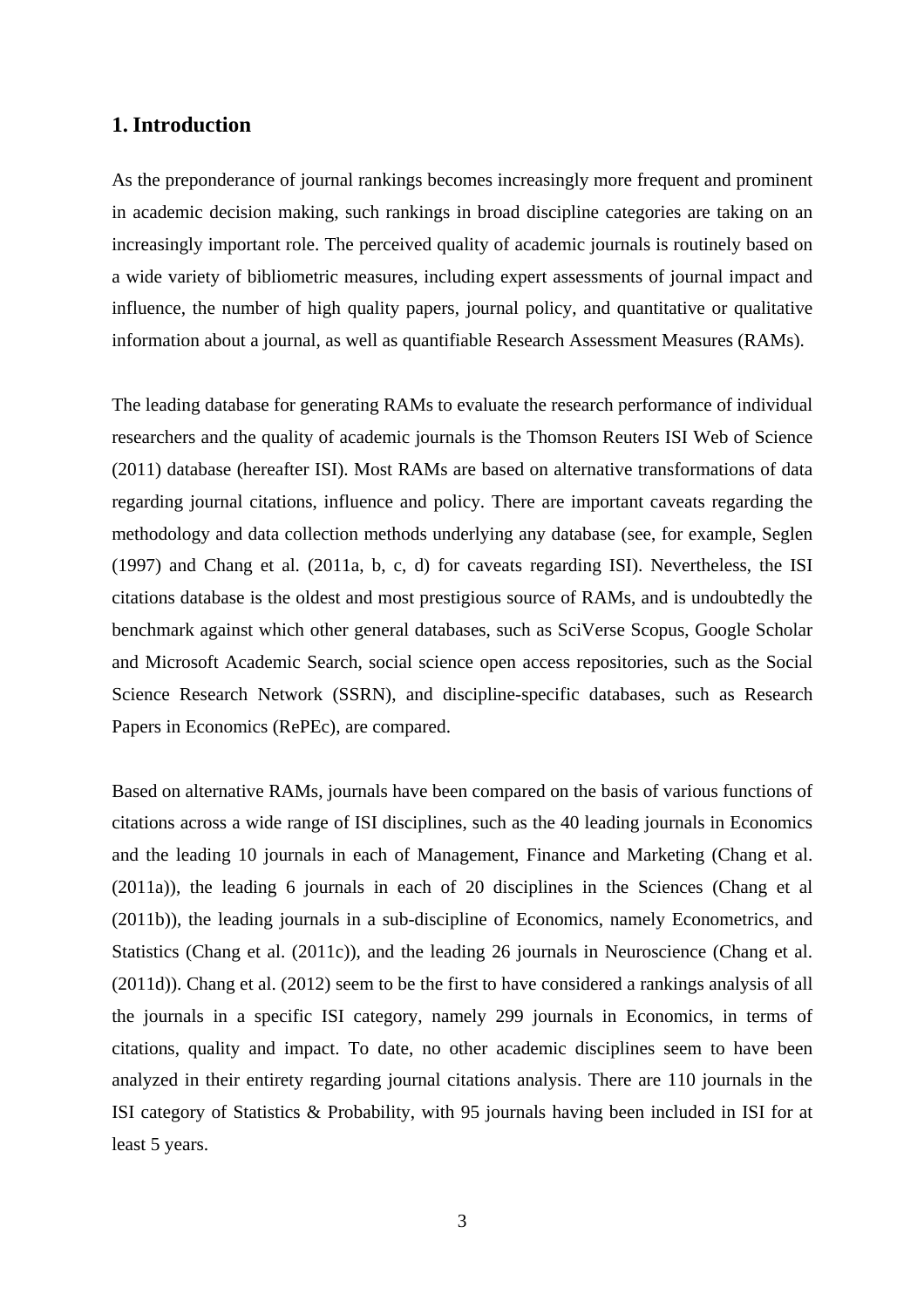In respect of the classic impact factor, van Nierop (2009) analysed why statistics journals have (relatively) low impact factors relative to other disciplines by concentrating on the 2 year impact factor including journal self citations. He analyzed the diffusion patterns of papers in several journals in various academic disciplines using the Bass diffusion model to obtain insights into the diffusion of the citation counts of the papers. Using calculated values for the time-to-peak in order to compare the speeds of diffusion citations across different disciplines, van Nierop (2009) showed that it took significantly longer for statistics journals to reach their peak citations. He also computed the percentages of the total number of citations of a paper after 2 or 3 years, and showed that statistics journals have slower citation diffusion than journals in other disciplines. van Nierop (2010) extended the earlier analysis of the 2-year impact factor for a comparison with the 5-year impact factor including journal self citations. He investigated whether the traditionally low impact factors for statistics journals held also for the 5-year impact factor. van Nierop (2010) showed that the 5-year impact factors of statistics journals were typically higher than their corresponding 2-year impact factor counterparts. Although this result was also generally the case for most scientific disciplines examined, the statistics discipline ranked among the top 15 of 171 disciplines in this respect.

It is well known that any measure of journal quality, whether based on citations, journal policy, impact and influence, or the number of high quality papers published in a journal, should be interpreted carefully, otherwise misleading and unintended inferences may be drawn (see, for example, Seglen (1997)). Nevertheless, as quantified metrics, citations are necessary for evaluating the impact and visibility of high quality and significant scientific research output. Moreover, the perceived research performance of individual researchers is a key issue in hiring, tenure and promotion decisions. Embracing journal citations as a valid measure of scientific research output, Hirsch (2005) suggested a widely-used measure, the hindex, for quantifying an individual researcher's scientific research output. The h-index is now widely used to evaluate both the research output of individual researchers and to quantify the impact or influence of highly cited publications in academic journals in both the sciences and social sciences.

As journal rankings based on perceived quality are increasingly seen as an important academic industry, it is important to fully appreciate the strengths of and limits to what RAMs can and cannot do. Among others, the paper is concerned with correct and incorrect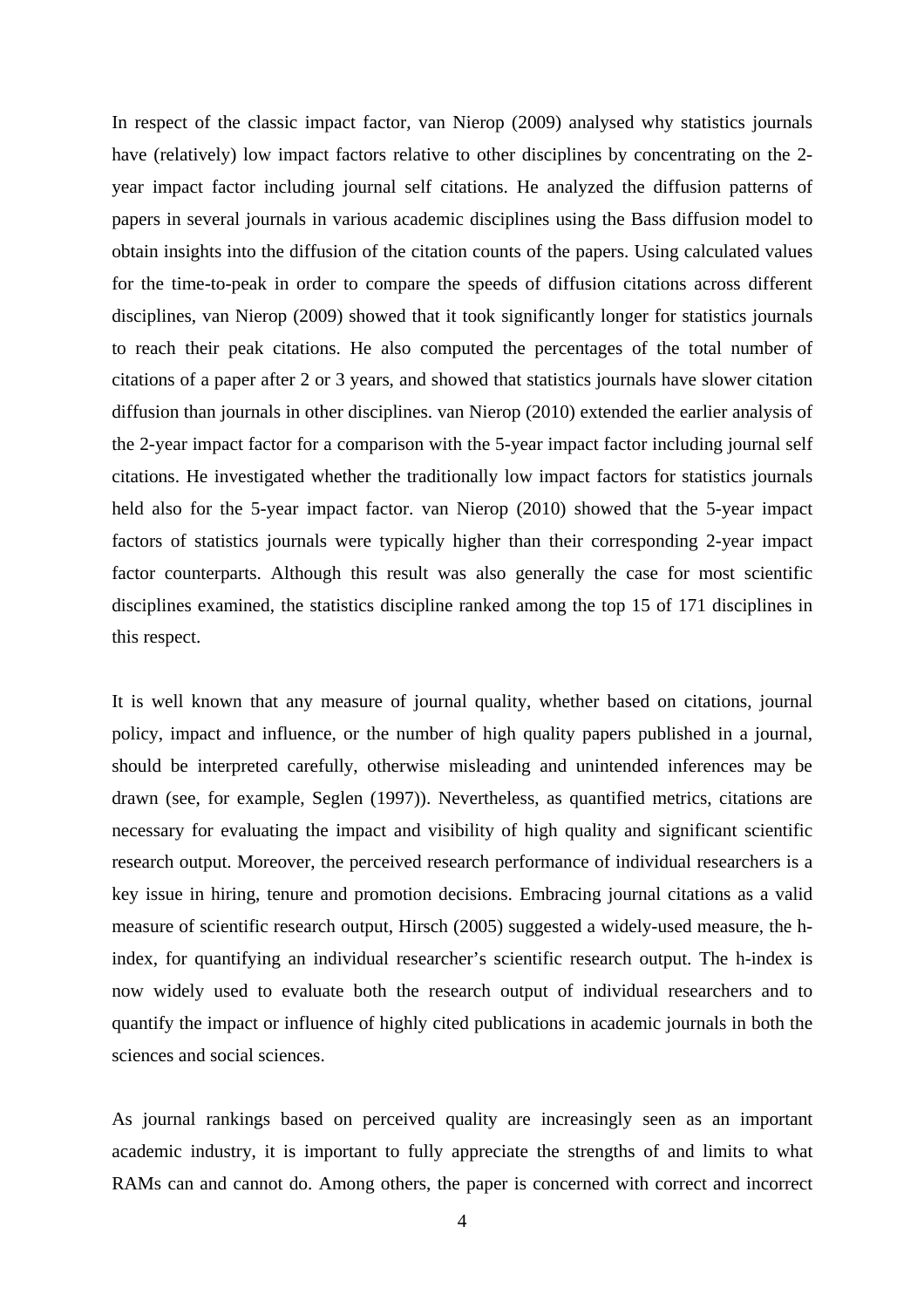decisions made by journal editors and referees. For example, convention has it that the acceptance of a paper for publication is based on the expertise of a very small number of editors and referees, who determine the explicit rejection rate of a journal before publication. As editors and referees are not immune from errors regarding the perceived quality and likely future impact of papers, acceptance and rejection of papers by journals are not necessarily correct decisions. Chang et al. (2011c) argue that there is an important implicit rejection rate after publication that relies on the worldwide scientific community. In particular, the proportion of published papers in a journal that is ignored by the profession, as well as by the authors themselves, is an important (non)citations impact performance measure after publication.

As most RAMs are static, in that they measure the citations performance of journals for a fixed time period, a dynamic RAM is used to address the different speeds at which citations are accrued in the sciences and social sciences, and hence the longevity of citations over time. Given the upsurge in journal self citations in recent years, the paper is also concerned with capturing the escalation of journal self citations over time, and also to mitigate such an effect.

Chang et al. (2012) suggest that RAMs may be classified according to four distinct classes, namely Class 1: "impact factor, mean citations and non-citations", Class 2: "journal policy", Class 3: "number of high quality papers", and Class 4: "journal influence and article influence". Together with the arithmetic and geometric means, the harmonic mean is one of the three Pythagorean means, and is defined as the reciprocal of the arithmetic mean of the reciprocals. Alternative weights can be used in calculating each of these means, with the most straightforward method based on equal weights. Chang et al. (2012) show that emphasizing the 2-year impact factor of a journal to the exclusion of other informative RAMs can lead to a distorted evaluation of journal quality, impact and influence relative to the weighted harmonic means of the ranks of 13 existing and 2 new dynamic RAMs across the 4 classes, with the weights varying according to the number of RAMs in each class.

This paper examines the importance of RAMs as viable rankings criteria in Statistics & Probability, and attempts to answer some important questions raised in Chang et al. (2011a, b, c, d) and Chang et al. (2012), namely When, Where and How (frequently) are published papers cited in leading journals in a discipline. In this paper, we evaluate the usefulness of 15 RAMs for 110 ISI Statistics & Probability journals, and suggest a robust rankings method of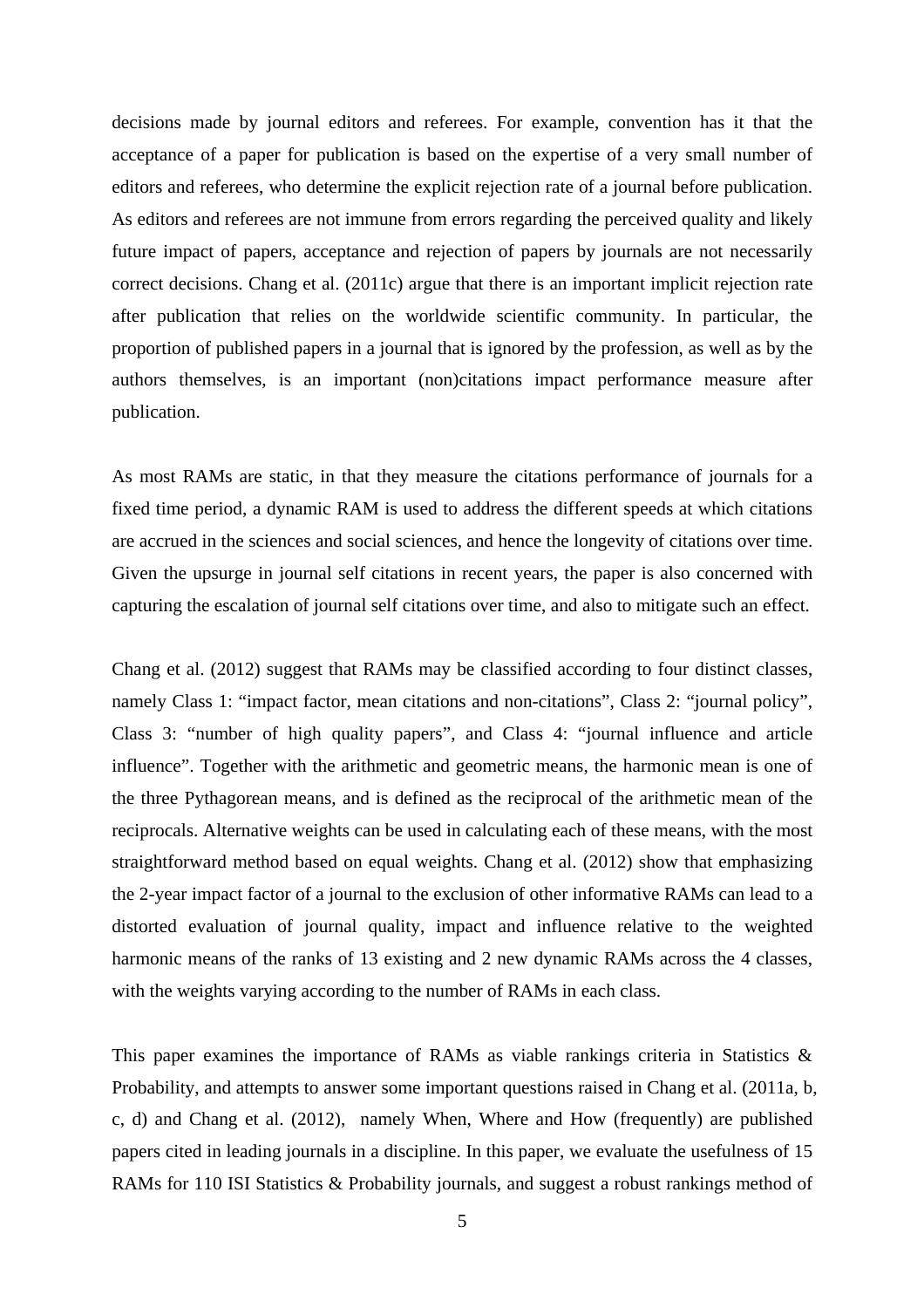alternative RAMs using the harmonic mean of the ranks. As suggested in the papers mentioned above, the rankings based on any single RAM, such as the h-index or the 2-year impact factor, are placed in context. In particular, using a single RAM as an indicator of journal quality is an extreme as it is clearly subsumed by the harmonic mean of the ranks when all other RAMs are given zero weights, except the single RAM in question.

The plan of the remainder of the paper is as follows. Section 2 presents some key RAMs using ISI data that may be calculated annually or updated daily, including the most widely used RAM, namely the classic 2-year impact factor including journal self citations (2YIF), 2 year impact factor excluding journal self citations (2YIF\*), 5-year impact factor including journal self citations (5YIF), Immediacy (or zero-year impact factor (0YIF)), Eigenfactor (or Journal Influence), Article Influence, C3PO (Citation Performance Per Paper Online), hindex, PI-BETA (Papers Ignored - By Even The Authors), 2-year Self-citation Threshold Approval Ratings (2Y-STAR), Historical Self-citation Threshold Approval Ratings (H-STAR), Impact Factor Inflation (IFI), Cited Article Influence (CAI), 5YD2 (5YIF Divided by 2YIF) as a measure of citations longevity, and ESC (Escalating Self Citations) as a measure of increasing journal self citations. Section 3 discusses and analyses 15 RAMs for 110 leading journals in the ISI category of Statistics & Probability, and provides a harmonic mean of the ranks as a robust rankings method of alternative RAMs. Section 4 summarizes the ranking outcomes and gives some practical suggestions as to how to rank journal quality and impact.

# **2. Research Assessment Measures (RAM)**

A widely-used RAM database for evaluating journal impact and quality is the Thomson Reuters ISI Web of Science (2011). As discussed in a number of papers (for example, Chang et al. (2011a, b, c), Chang et al. 92012)), various static and dynamic RAMs are intended as descriptive statistics to capture journal impact and performance, and are not based on a mathematical model. Hence, in what follows, no optimization or estimation is required in calculating the static and dynamic RAMs.

As the existing RAMs that are provided by ISI and in several recent publications may not be widely known, this section provides a brief description and definition of 15 RAMs that may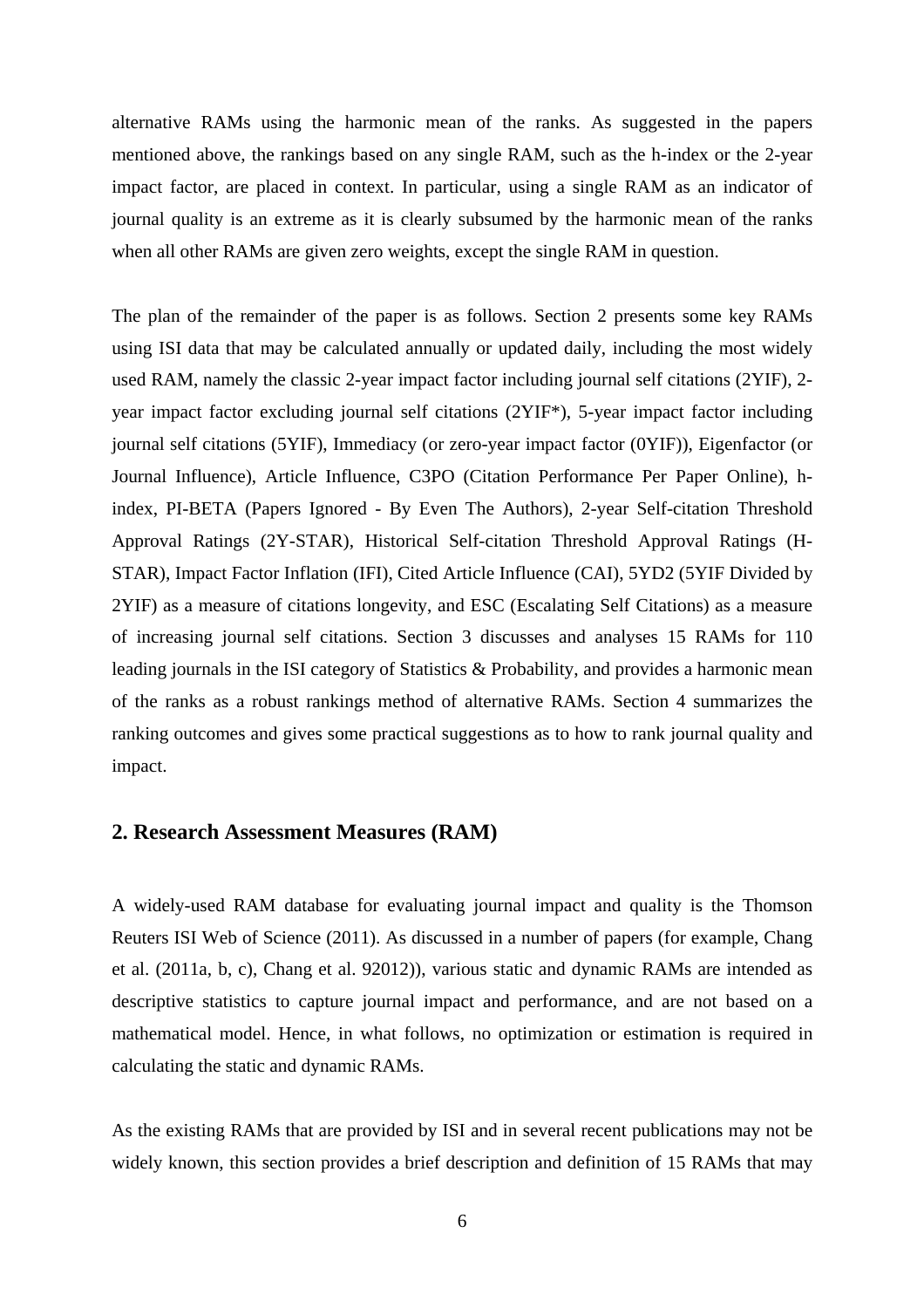be calculated annually or updated daily to answer the questions as to When, and Where and How (frequently), published papers are cited (for further details, see Chang et al. (2011a, b, c), Chang et al. (2012)). The answers to When published papers are cited are based on the set {2YIF, 2YIF\*, 5YIF, Immediacy}, and the answers to Where and How (frequently) published papers are cited are based on the set {Eigenfactor, Article Influence, CAI, IFI, 5YD2, H-STAR, 2Y-STAR, ESC, C3PO, h-index, PI-BETA}, as will be discussed below.

#### **2.1 Annual RAM**

With three exceptions, namely Eigenfactor, Article Influence and Cited Article Influence (CAI), existing RAMs are based on ISI citations data and are reported separately for the sciences and social sciences. RAMs may be computed annually or updated daily. The annual RAMs given below are calculated for a Journal Citations Reports (JCR) calendar year, which is the year before the annual RAM are released. For example, the most recent RAMs were released in late-June 2011 for the JCR calendar year 2010.

# **(1) 2-year impact factor including journal self citations (2YIF):**

The classic 2-year impact factor including journal self citations (2YIF) of a journal is typically referred to as "the impact factor", is calculated annually, and is defined as "Total citations in a year to papers published in a journal in the previous 2 years / Total papers published in a journal in the previous 2 years". The choice of 2 years by ISI is arbitrary. It is widely held in the academic community, and certainly by the editors and publishers of journals, that a higher 2YIF is better than lower.

## **(2) 2-year impact factor excluding journal self citations (2YIF\*):**

ISI also reports a 2-year impact factor without journal self citations (that is, citations to a journal in which a citing paper is published), which is calculated annually. As this impact factor is not widely known or used, Chang et al. (2011c) refer to this RAM as 2YIF\*. Although 2YIF\* is almost never reported, for obvious reasons, a higher value would be preferred to lower.

#### **(3) 5-year impact factor including journal self citations (5YIF):**

The 5-year impact factor including journal self citations (5YIF) of a journal is calculated annually, and is defined as "Total citations in a year to papers published in a journal in the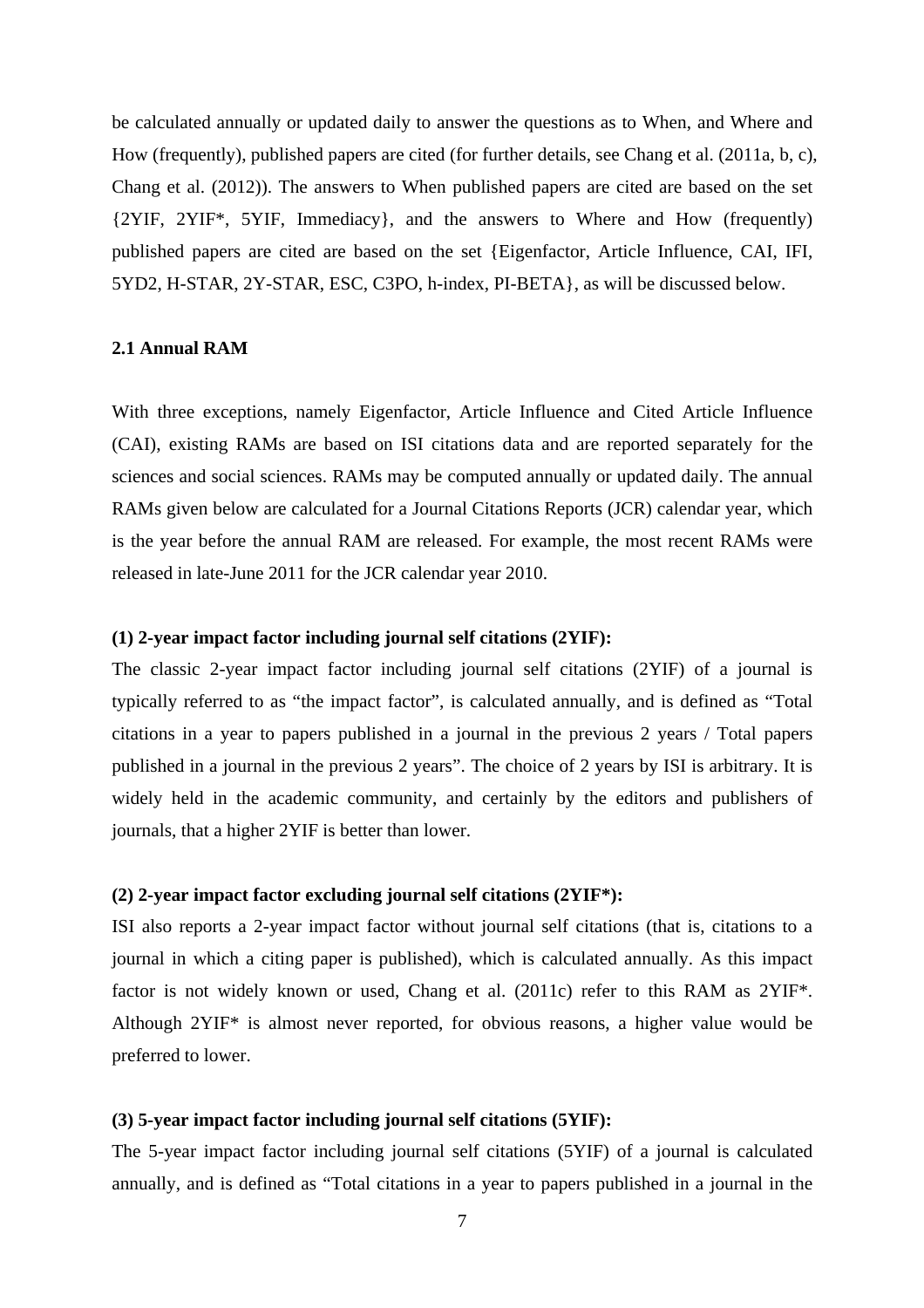previous 5 years / Total papers published in a journal in the previous 5 years." The choice of 5 years by ISI is arbitrary. Although 5YIF is not widely reported, a higher value would be preferred to lower. [It is worth noting that 5-year impact factor excluding journal self citations is not presently available.]

#### **(4) Immediacy, or zero-year impact factor including journal self citations (0YIF):**

Immediacy is a zero-year impact factor including journal self citations (0YIF) of a journal, is calculated annually, and is defined as "Total citations to papers published in a journal in the same year / Total papers published in a journal in the same year." The choice of the same year by ISI is arbitrary, but the nature of Immediacy makes it clear that a very short run outcome is under consideration. Although Immediacy is rarely reported, a higher value would be preferred to lower. [It is worth noting that Immediacy excluding journal self citations is not presently available.]

#### **(5) 5YIF Divided by 2YIF (5YD2):**

Most RAM data are static in that they calculate metrics for a given period of time rather than changes in metrics for a given period of time. A measure of longevity of citations over time would be another useful indicator of journal quality. As both 2YIF and 5YIF include journal self citations, if it is assumed that journal self citations are uniformly distributed over the 5 year period for calculating 5YIF, their ratio should (i) eliminate the effect of journal self citations, and (ii) capture the increase in the citation rate over time. In any event, the impact of journal self citations should be mitigated with the ratio of 5YIF to 2YIF. Chang et al. (2012) define a dynamic RAM as  $5YD2$  as " $5YD2 = 5YIF / 2YIF$ ". In the natural, physical and medical sciences, where citations are observed with a frequency of weeks and months rather than years, it is typically the case that  $5YIF < 2YIF$  (see Chang et al. (2011b, d)), whereas the reverse,  $5YIF > 2YIF$ , seems to hold generally in the social sciences, where citations tend to increase gradually over time (see Chang et al. (2011a, c)). Thus, emphasizing the different speeds at which citations are accrued over time, a higher 5YD2 would generally be preferred to lower in Statistics & Probability.

#### **(6) Eigenfactor (or Journal Influence):**

The Eigenfactor score (see Bergstrom (2007), Bergstrom and West (2008), Bergstrom, West and Wiseman (2008)) is calculated annually (see [www.eigenfactor.org\)](http://www.eigenfactor.org/), and is defined as: "The Eigenfactor Score calculation is based on the number of times articles from the journal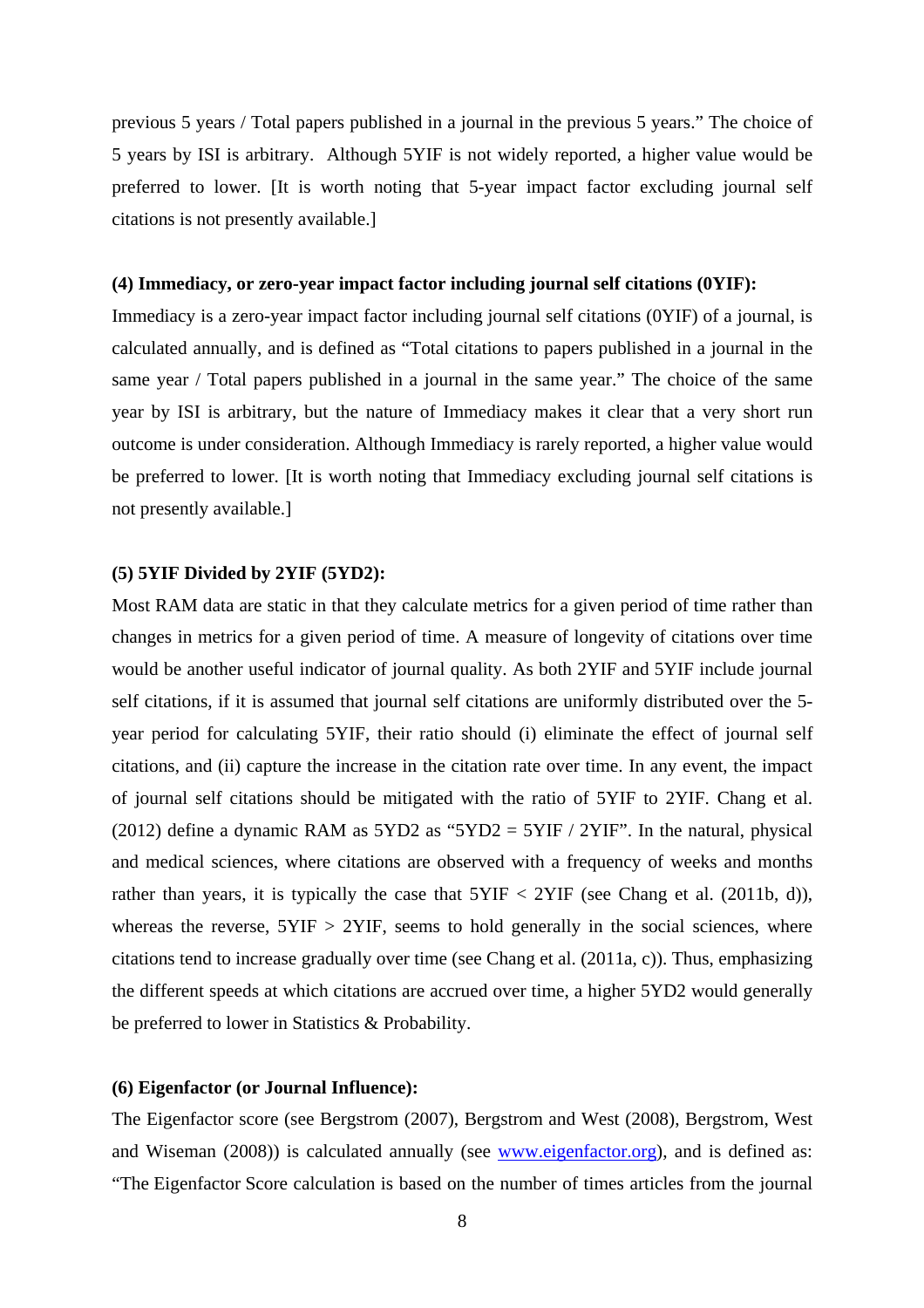published in the past five years have been cited in the JCR year, but it also considers which journals have contributed these citations so that highly cited journals will influence the network more than lesser cited journals. References from one article in a journal to another article from the same journal are removed, so that Eigenfactor Scores are not influenced by journal self-citation." Even though Eigenfactor does not check how much time researchers spend reading hard copies of journals, which would require extensive surveys across a wide range of disciplines, it does indicate how much time researchers might spend reading or scanning articles on a journal's website. Thus, Eigenfactor might usefully be interpreted as a "Journal Influence" measure (see Chang et al. (2012)). A higher Eigenfactor score would be preferred to lower.

#### **(7) Article Influence:**

Article Influence (see Bergstrom (2007), Bergstrom and West (2008), Bergstrom, West and Wiseman (2008)) measures the relative importance of a journal's citation influence on a perarticle basis and, as the name suggests, is an "Article Influence" score. Article Influence is a standardized Eigenfactor score, is calculated annually, and is defined as "Eigenfactor score divided by the fraction of all articles published by a journal." A higher Article Influence would be preferred to lower.

#### **(8) IFI:**

The ratio of 2YIF to 2YIF\* is intended to capture how journal self citations can inflate the impact factor of a journal, whether this is an unconscious self-promotion decision made independently by publishing authors or as an administrative decision undertaken by a journal's editors and/or publishers. Chang et al. (2011a) define Impact Factor Inflation (IFI) as "IFI =  $2YIF / 2YIF$ ". The minimum value for IFI is 1, with any value above the minimum capturing the effect of journal self citations on the 2-year impact factor. A lower IFI would be preferred to higher.

#### **(9) H-STAR:**

ISI has implicitly recognized the inflation in journal self citations by calculating an impact factor that excludes self citations, and provides data on journal self citations, both historically (for the life of the journal) and for the preceding two years, in calculating 2YIF. Chang et al. (2011b) define the Self-citation Threshold Approval Rating (STAR) as the percentage difference between citations in other journals and journal self citations. If HS = historical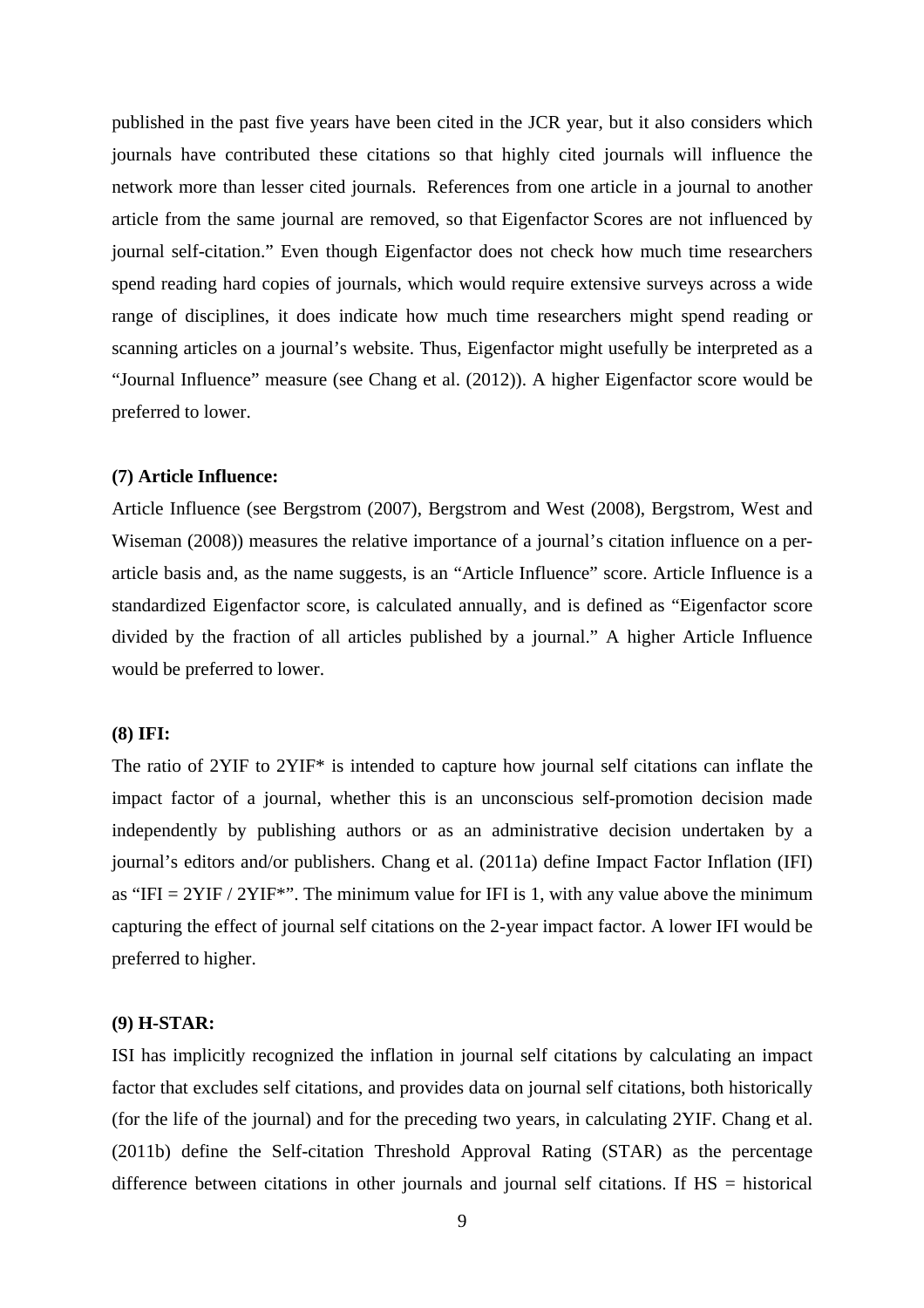journal self citations, then Historical STAR is defined as "H-STAR  $=$   $[(100-HS) - HS] =$ (100-2HS)". If  $HS = 0$  (minimum), 50 or 100 (maximum) percent, for example, H-STAR = 100, 0 and -100, respectively. A higher H-STAR would be preferred to lower.

#### **(10) 2Y-STAR:**

H-STAR takes account of the self-citation threshold approval rating over the historical period for which data for a journal are available, whereas 2Y-STAR takes account of the selfcitation threshold approval rating based on data for the preceding two years. If 2YS = journal self citations over the preceding 2-year period, then 2-Year STAR is defined as "2Y-STAR =  $[(100-2YS) - 2YS] = (100-2(2YS))$ ". If  $2YS = 0$  (minimum), 50 or 100 (maximum) percent, for example,  $2Y-STAR = 100$ , 0 and  $-100$ , respectively. A higher  $2Y-STAR$  would be preferred to lower.

#### **(11) Escalating Self Citations (ESC):**

As self citations for many journals in the sciences and social sciences have been increasing over time, Chang et al. (2012) argue that it is essential to present a dynamic RAM that captures such an escalation over time, and define 2YS – HS as measuring Escalating Self Citations in journals over the most recent 2 years relative to the historical period for calculating citations. This RAM is likely to differ across journals. Chang et al. (2012) define a dynamic RAM as "ESC =  $2YS - HS = (H-STAR - 2Y-STAR) / 2"$ . As the range of both H-STAR and 2Y-STAR is (-100, 100), the range of ESC is also (-100, 100), with -100 denoting minimum escalation and 100 denoting maximum escalation. A lower ESC would be preferred to higher.

#### **2.2 Daily Updated RAM**

Some RAMs are updated daily, and are reported for a given day in a calendar year rather than for a JCR year.

#### **(12) C3PO:**

ISI reports the mean number of citations for a journal, namely total citations up to a given day divided by the number of papers published in a journal up to the same day, as the "average" number of citations. In order to distinguish the mean from the median and mode, the C3PO of an ISI journal on any given day is defined by Chang et al. (2011a) as "C3PO (Citation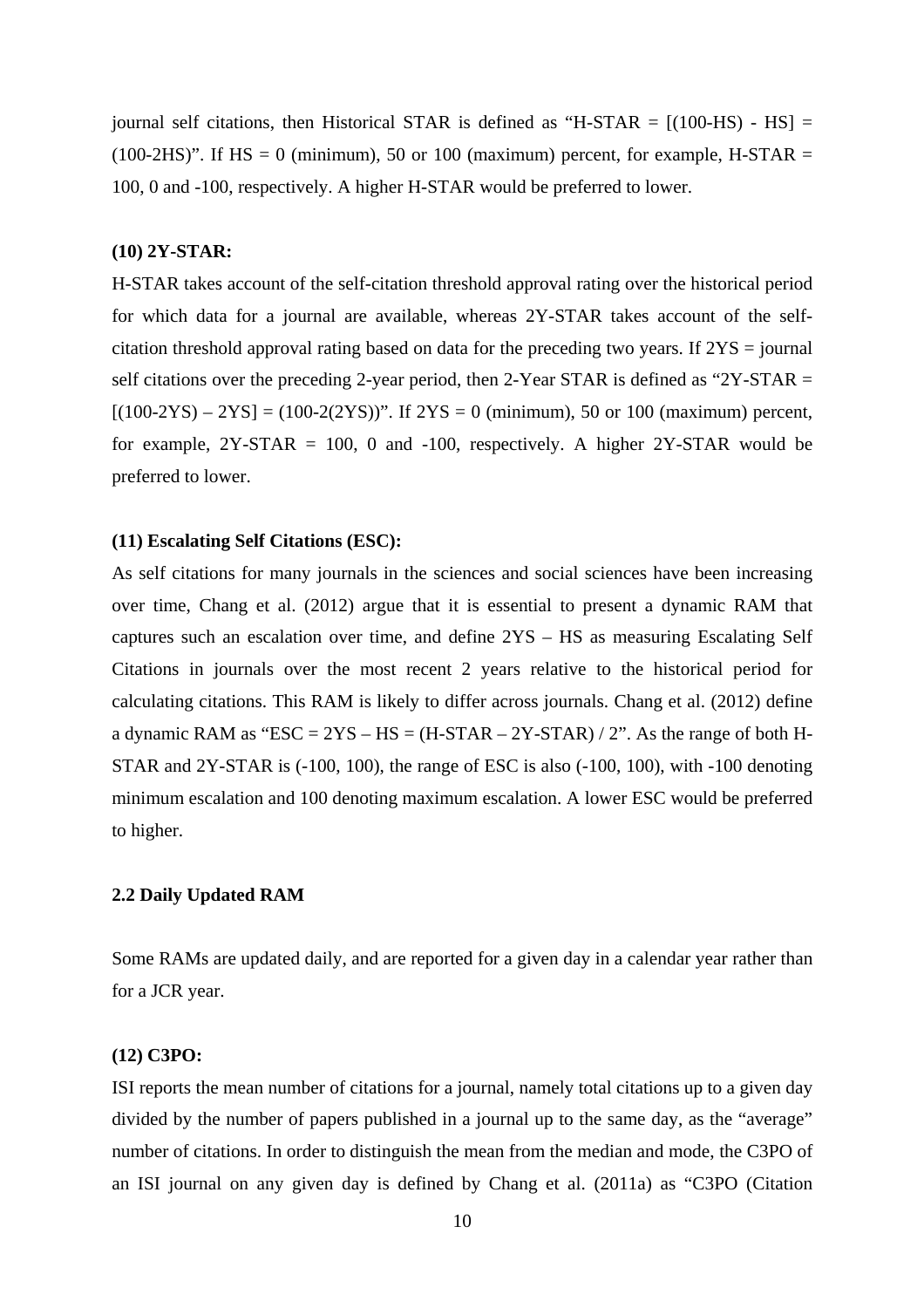Performance Per Paper Online) = Total citations to a journal / Total papers published in a journal." A higher C3PO would be preferred to lower. [Note: C3PO should not be confused with C-3PO, the Star Wars android.]

### **(13) h-index:**

The h-index (Hirsch, 2005)) was originally proposed to assess the scientific research productivity and citations impact of individual researchers. However, the h-index can also be calculated for journals, and should be interpreted as assessing the impact or influence of highly cited journal publications. The h-index of a journal on any given day is based on historically cited and citing papers, including journal self citations, and is defined as "h-index = number of published papers, where each has at least h citations." The h-index differs from an impact factor in that the h-index measures the number of highly cited papers historically. A higher h-index would be preferred to lower. [Although several variations of the h-index have been recorded in recent years, their value relative to the original h-index has yet to be demonstrated in any convincing manner.]

## **(14) PI-BETA:**

This RAM measures the proportion of papers in a journal that has never been cited, As such, PI-BETA is, in effect, a rejection rate of a journal after publication. Chang et al. (2011c) argue that lack of citations of a published paper, especially if it is not a recent publication, reflects on the quality of a journal by exposing: (i) what might be considered as incorrect decisions by the members of the editorial board of a journal; and (ii) the lost opportunities of papers that might have been cited had they not been rejected by the journal. Chang et al. (2011c) propose that a paper with zero citations in ISI journals be measured by PI-BETA  $(=$ Papers Ignored (PI) - By Even The Authors (BETA)), which is calculated for an ISI journal on any given day as "Number of papers with zero citations in a journal / Total papers published in a journal." As it would be reasonable to argue that journal editors and publishers would typically prefer a higher proportion of published papers to be cited rather than to be ignored, a lower PI-BETA would be preferred to higher.

#### **(15) CAI:**

Article Influence is intended to measure the average influence of an article across the sciences and social sciences. As an article with zero citations typically would not be expected to have any (academic) influence, a more suitable measure of the influence of cited articles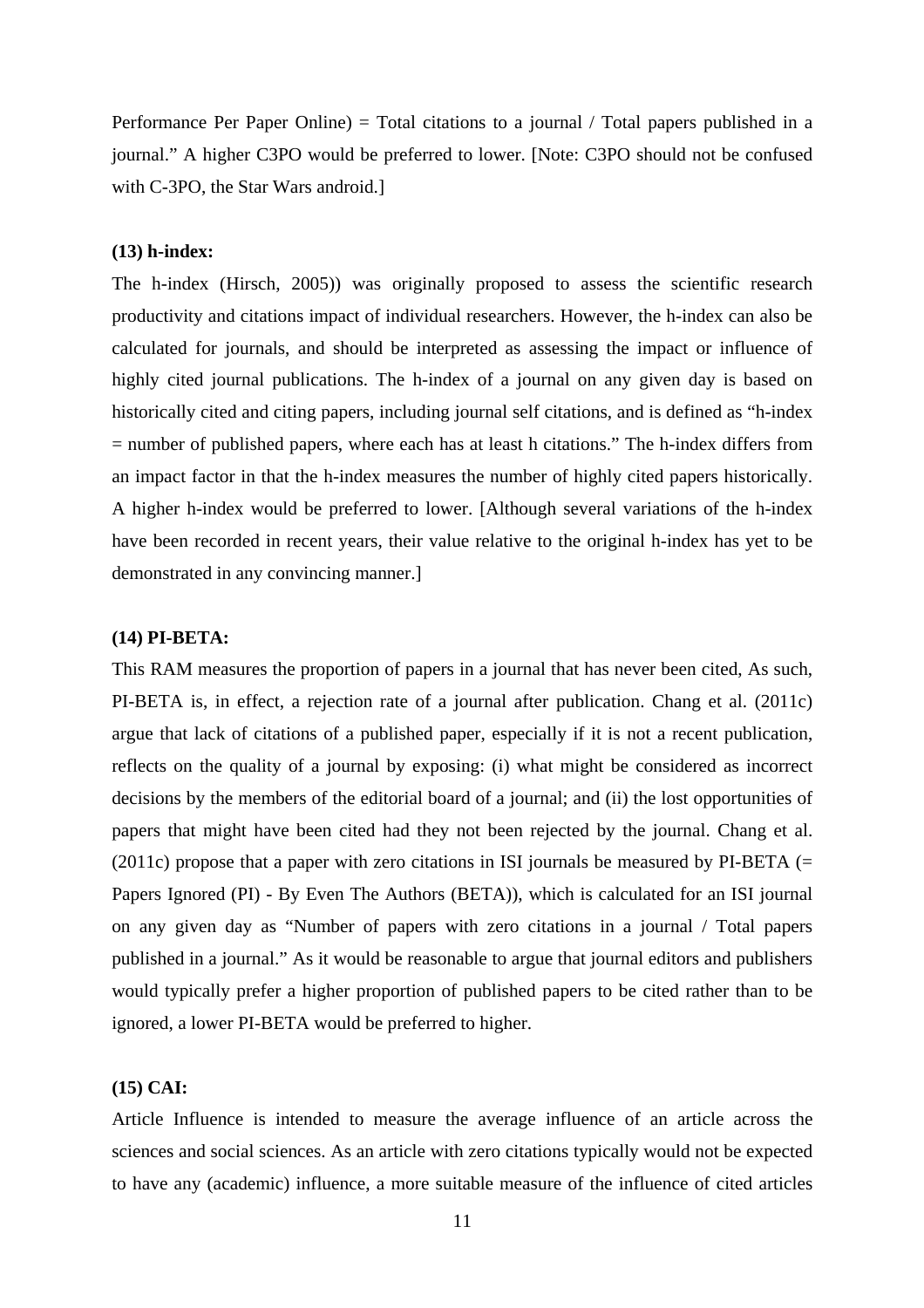would seem to be Cited Article Influence (CAI). Chang et al. (2011b) define CAI as "CAI =  $(1 - PI-BETA)(Article Influence)$ ". If PI-BETA = 0, then CAI is equivalent to Article Influence; if  $PI-BETA = 1$ , then  $CAI = 0$ . As Article Influence is calculated annually and  $PI$ -BETA is updated daily, CAI may be updated daily. A higher CAI would be preferred to lower.

# **3. Analysis of RAM for 110 Leading Journals in Statistics & Probability**

As no single RAM captures adequately the quality, impact and influence of a journal, Chang et al. (2012) argue that any general measure of journal quality and impact, such as a harmonic mean of the ranks as a robust rankings method of alternative RAMs, should depend on the following four distinct classes:

(i) **Class 1**: "impact factor, mean citations and non-citations" (2YIF, 2YIF\*, 5YIF, Immediacy, C3PO, PI-BETA);

(ii) **Class 2**: "journal policy" (IFI, H-STAR, 2Y-STAR, 5YD2, ESC);

(iii) **Class 3**: "number of high quality papers" (h-index);

(iv) **Class 4**: "journal influence and article influence" (Eigenfactor, Article Influence, CAI).

As each of the four classes has equal weight in the calculation of the harmonic mean of the ranks, the h-index (Class 3) has the single highest weight of the 15 RAMs. For journals that have been included in ISI for less than five years, Class 1 does not include 5YIF, Class 2 does not include 5YD2, and Class 4 does not include Article Influence and CAI, in calculating the harmonic mean of the ranks of the RAMs. When RAM data for only Eigenfactor are available, Class 4 would be classified as a "journal influence" rather than "journal influence and article influence" class. With three exceptions, all RAMs rank journals from high to low. The three exceptions that rank journals from low to high are IFI, PI-BETA and ESC.

In the remainder of the paper, we compare the RAMs that are based on ISI citations data (see Tables 1-5). Only articles from the ISI Web of Science are included in the citations data, which were downloaded from ISI on 19 May 2012 for all journals. The ISI data set starts in 1899, so all data are from the inception of the respective journals, except for Journal of the American Statistical Association (from 1969), Biometrics (from 1985), Fuzzy Sets and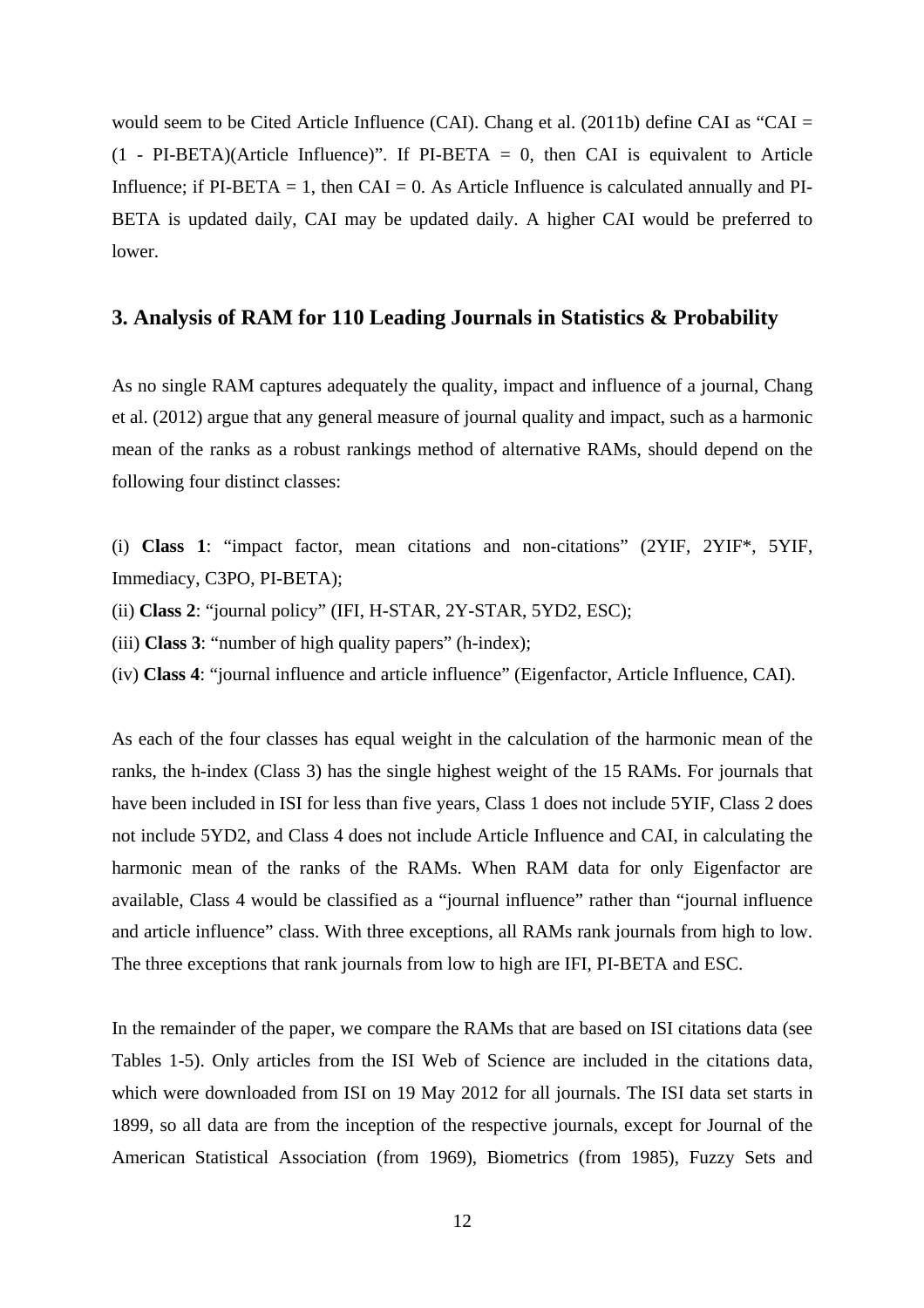Systems (from 1986), and Statistics in Medicine (from 2002). The numbers in parentheses are the first years in which the numbers of articles in the respective journals were below 10,000, which is the upper limit for which daily RAM (namely, h-index, C3PO, PI-BETA and CAI) are reported in ISI. Of the 110 journals listed in ISI in Table 1, 95 journals have been included in ISI for less than 5 years, so that the RAMs for 5YIF, Article Influence, CAI and 5YD2 are available for 95 journals.

In Table 1 we evaluate 15 RAMs for the 110 leading journals in Statistics & Probability, which are ranked according to 2YIF. The means and ranges of 2YIF are, respectively, 1.083 and (0.035, 3.5), of 2YIF\* are 0.972 and (0.014, 3.427), of 5YIF are 1.512 and (0.417, 5.33), and of Immediacy are 0.205 and (0, 1.458). Each of the most highly ranked journals has been included in ISI for at least 5 years. The Immediacy of ASTA – Advances in Statistical Analysis is rather high at 1.458, especially relative to the mean value of 0.205. In Table 1, the mean and range of 5YD2 are 1.282 and (0.722, 2.554), respectively, so that 5YIF is greater than 2YIF, on average, as might be expected. Thus, journals seem to have longevity in citations in Statistics & Probability. Both Multivariate Behavioral Research and Bayesian Analysis have very high 5YD2 values as compared with the mean value.

Journal self citations in Statistics & Probability do not seem to be particularly high, with a mean IFI of 1.155 and a range of  $(1, 2.5)$ . On average, the 110 leading journals in Statistics  $\&$ Probability have 2YIF that is inflated by a factor of 1.155 through journal self citations. It is worth mentioning that 7 of the 110 journals have zero self citations.

The h-index has a mean of 38 and a wide range of (2, 225), with the four highest h-index values being 225, 192, 179 and 150 for Econometrica, Journal of the American Statistical Association, Biometrika and Annals of Statistics, respectively. There are 17 journals with an h-index that is less than or equal to 10, with 14 of the journals with very low h-indexes having been included in ISI for less than five years. In terms of mean citations, C3PO has a mean of 7.99 and a range of (0.08, 42.24), with 11 journals having C3PO values that are less than one.

Eigenfactor has a mean of 0.006 and a range of (0, 0.046), with 4 journals, namely Econometrica, Journal of the American Statistical Association, Statistics in Medicine, and Annals of Statistics, clearly having the highest scores, and hence the greatest Journal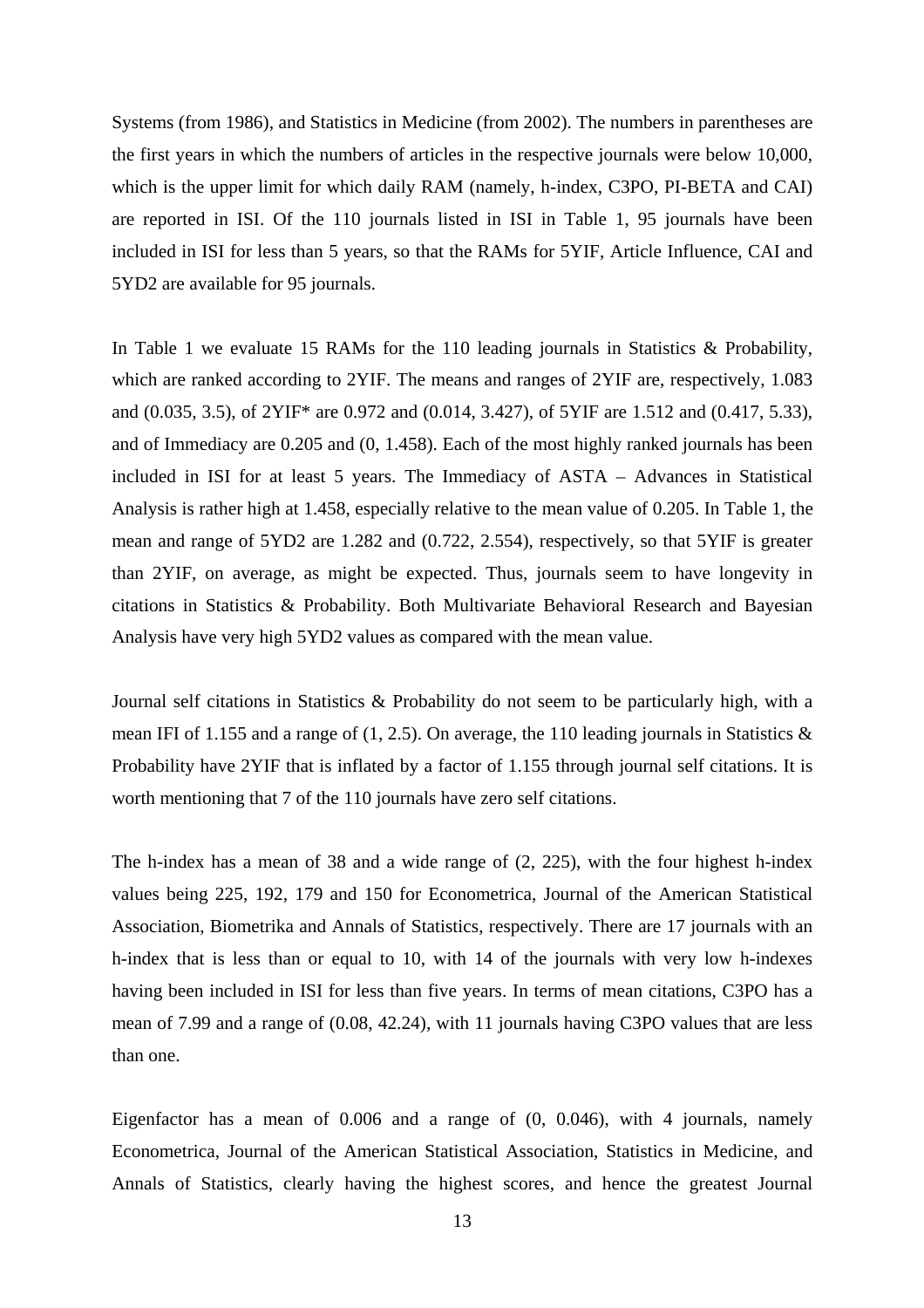Influence. Article Influence has a mean of 1.214 and a range of  $(0.257, 8.812)$ , with 2 journals, namely Econometrica and Journal of the Royal Statistical Society Series B – Statistical Methodology, having the greatest journal influence. Cited Article Influence (CAI) has a mean of 0.865 and a range of (0.138, 4.758), with thw same two journals as above having the greatest influence on the basis of cited journal articles.

The H-STAR and 2Y-STAR values for the 110 journals are not high, with a mean of 85 and a range of (-20, 100) for H-STAR, and a slightly lower mean of 77 and the same range of (-20, 100) for 2Y-STAR. The mean values of H-STAR and 2Y-STAR of 85 and 77 reflect journal self citations of 7.5% and 11.5%, respectively, historically and for the preceding two years. The ESC mean is 4 and with a range of (-48, 24), so that journal self citations have increased, on average, over the preceding two years as compared with historical levels. On average, self citations are escalating, with 6 journals having no change in the preceding 2 years relative to historical levels, 24 journals decreasing in self citations, and 80 journals increasing in self citations. Overall, 73% of the Statistics & Probability journals have escalating self citations relative to historical levels.

The PI-BETA scores are illuminating. The mean is 0.359 so that, on average, more than one of every 3 papers that are published in the leading 110 journals in Statistics & Probability is not cited. The range of (0.062, 0.931) suggests that the journal with the highest percentage of cited papers has one uncited paper for every 16 published papers, while the journal with the lowest percentage of cited papers has one cited paper for every 16 published papers. Of the 110 Statistics & Probability journals in Table 1, 1 journal has PI-BETA that exceeds 0.9, which means that more than 9 of every 10 published papers in the journal have zero citations. Two journals have PI-BETA in the range (0.8, 0.9), 4 journals lie in the range (0.7, 0.8), 5 journals lie in the range (0.6, 0.7), and 7 journals lie in the range (0.5, 0.6), so that 19 journals have at least one uncited paper for ever 2 papers that are published.

As 15 Statistics & Probability journals have been included in ISI for less than 5 years, and hence do not have corresponding RAMs for 5YIF, 5YD2, Article Influence and CAI, the simple correlations of 15 RAMs for the 95 leading journals in Statistics & Probability are given in Table 2, while the simple correlations of 11 RAMs for the 110 leading journals are given in Table 3.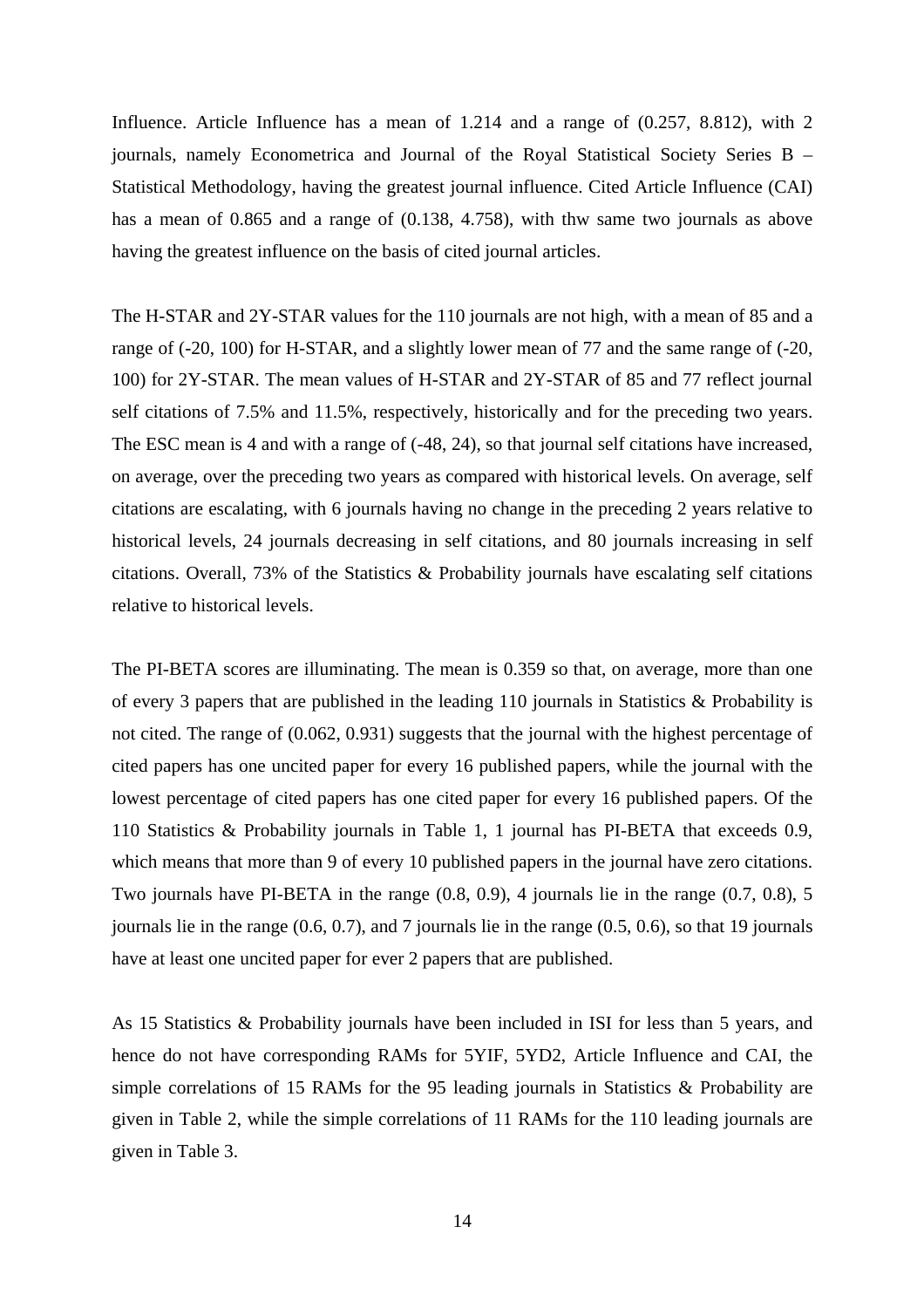There are 5 and 3 RAM pairs for which the correlations exceed 0.9 (in absolute value) in Tables 2 and 3, respectively, and 4 RAM pairs in Table 2 for which the correlations are in the range (0.8, 0.9), in absolute value. The correlations of 0.989 and 0.99 between 2YIF and 2YIF\* in Tables 2 and 3, respectively, are extremely high, which suggests that the 2-year impact factors including and excluding self citations are very similar for leading journals in Statistics & Probability. A similar comment applies to the very high correlations for the pairs (2YIF, 5YIF), (2YIF\*, 5YIF), (IFI, 2Y-STAR) and (Article Influence, CAI) in Table 2, and for the pairs (IFI, 2Y-STAR) and (h-index, 3CPO) in Table 3. The 2 dynamic RAMs, namely 5YD2 and ESC, are not highly correlated with each other or with any other RAMs in Tables 2 and 3, which suggests that they provide useful information about journal impact and influence compared with the 13 static RAMs.

As relying on a single RAM to the exclusion of numerous other RAMs can be misleading, one of the primary purposes of the paper is to determine if reliance on the classic 2-year impact factor of a journal, 2YIF, to the exclusion of the other RAMs can lead to a distorted evaluation of journal quality, impact and influence. In order to provide a more robust rankings measure based on the 11 RAMs, 6 of which, namely 2YIF, 2YIF\*, IFI, Immediacy, C3PO and PI-BETA, are based on ratios, the robust rankings of the 299 leading journals in Statistics & Probability given in Table 4 are based on the equally weighted harmonic mean of the ranks.

The journals in Table 4 are ranked according to the harmonic mean of the ranks (given as Harmonic Mean). The number 1 ranked journal is Econometrica, which has moved up 1 place (given in the last column as Difference  $= 2YIF$  ranking – Harmonic Mean ranking) from 2 according to 2YIF. In comparison with the rankings in Table 1 that are based on 2YIF, only 3 journals remain in the top 10, namely Econometrica (at 1, up from 2 for 2YIF), Journal of the Royal Statistical Society Series B – Statistical Methodology (at 3, down from 1 for 2YIF), and Annals of Statistics (at 6, down from 3 for 2YIF). It is instructive that 2 journals in the top 10 according to the harmonic mean of the ranks, ASTA – Advances in Statistical Analysis and Stochastics, have been included in ISI for less than 5 years. Each of the top 10 journals is ranked number 1 for at least one RAM, with the top 10 journals (in descending order from Econometrica to Annals of the Institute of Statistical Mathematics) being ranked number 1 for 3, 4, 3, 3, 2, 1, 2, 2, 2 and 2 RAMs. It is interesting to note that no journal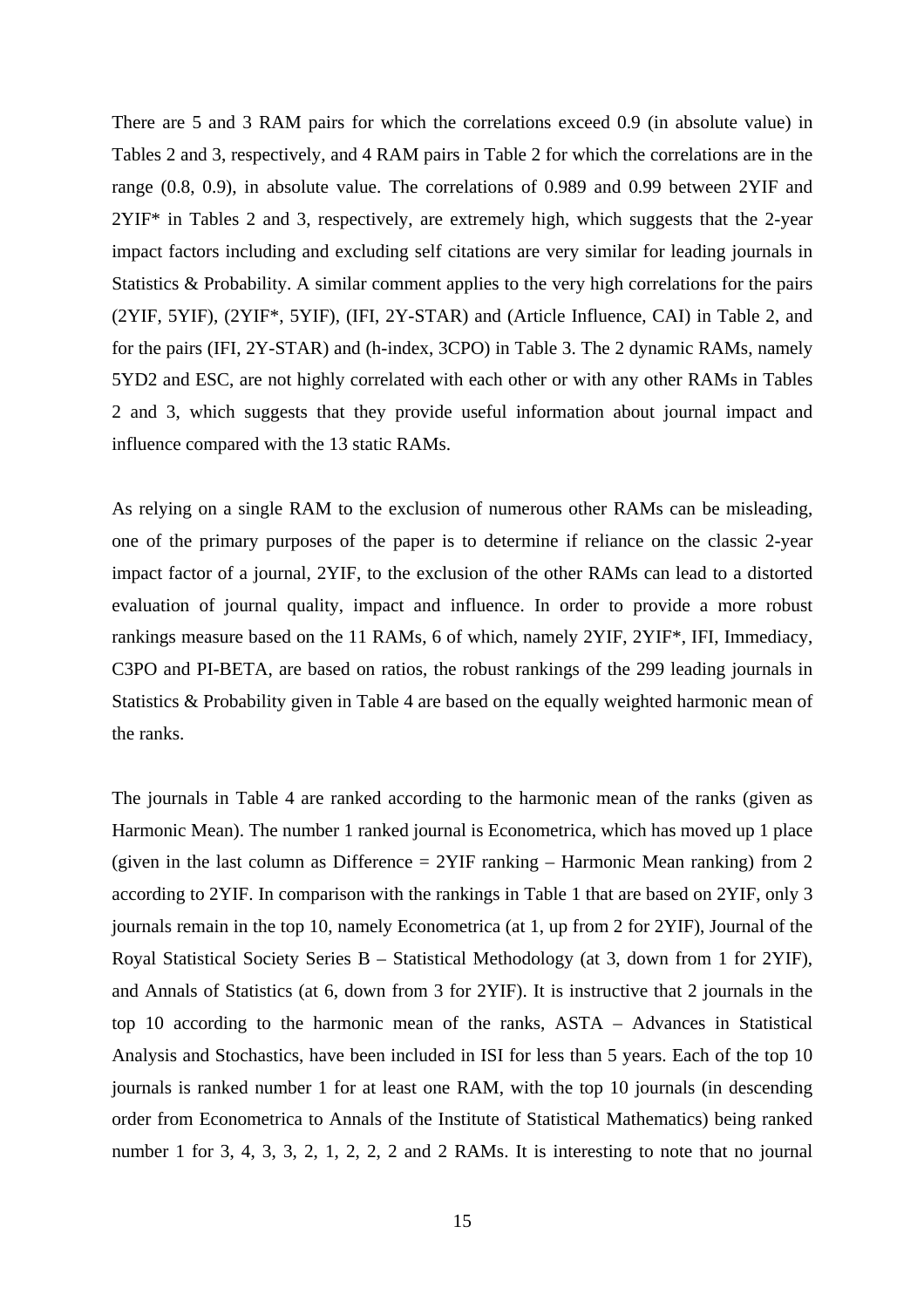outside the top 10 according to the harmonic mean of the RAMs is ranked number 1 for any single RAM.

Many journals have had substantial shifts in rankings, with 11 journals having improved by at least 40 positions, 14 having improved by at least 30 positions, 14 having worsened by at least 30 positions, and 8 having worsened by at least 40 positions. The 5 biggest improvements were made by Stochastics (up 90, from 99 to 9), Computational Statistics (up 84, from 91 to 7), Statistics (up 82, from 90 to 8), ASTA - Advances in Statistical Analysis (up 74, from 76 to 2), and Statistica Neerlandica (up 71, from 104 to 33). The 4 largest drops were Stochastic Environmental Research and Risk Assessment (down 54, from 16 to 70), Electronic Journal of Statistics (down 47, from 46 to 93), Econometric Reviews (down 45, from 42 to 87), and Insurance Mathematics & Economics (down 43, from 39 to 82).

Of the leading 10 journals according to 2YIF in Table 1, as mentioned above 3 journals remain in the top 10 according to the harmonic mean of the ranks. The 7 journals to have slipped out of the top 10 are Journal of the American Statistical Association (from 10 to 12), Biostatistics (from 4 to 13), Statistics in Medicine (from 8 to 16), Journal of Statistical Software (from 5 to 18), Chemometrics and Intelligent Laboratory Systems (from 9 to 24), Statistical Science (from 7 to 25), and Journal of the Royal Statistical Society Series A – Statistics in Society (from 6 to 28).

As has been argued in previous research, the use of the harmonic mean of the ranks may be seen as rewarding or penalizing widely-varying rankings across alternative RAMs. The harmonic mean of the ranks tends to reward journals with strong individual performances according to one or more RAMs, so that even one very strong performance can lead to a greatly improved ranking. This could be seen by the huge jumps in the top 10 journals when a journal was ranked number 1 according to 2 RAMs, let alone for 4 RAMs. There may well be disagreement among the weights to be used, such as equal or different weights according to the number of RAMs in a particular class, as well as about whether the harmonic, geometric or arithmetic means of the ranks might be the most appropriate Pythagorean mean of the ranks. The RAMs provided in Tables 1 and 4 allow alternative weights to be used for different journals, with weights possibly varying according to the number of RAMs in each class. However, it should be clear that a concentration on 2YIF alone, with a zero weight for all other RAMs, is highly restrictive and likely to be misleading.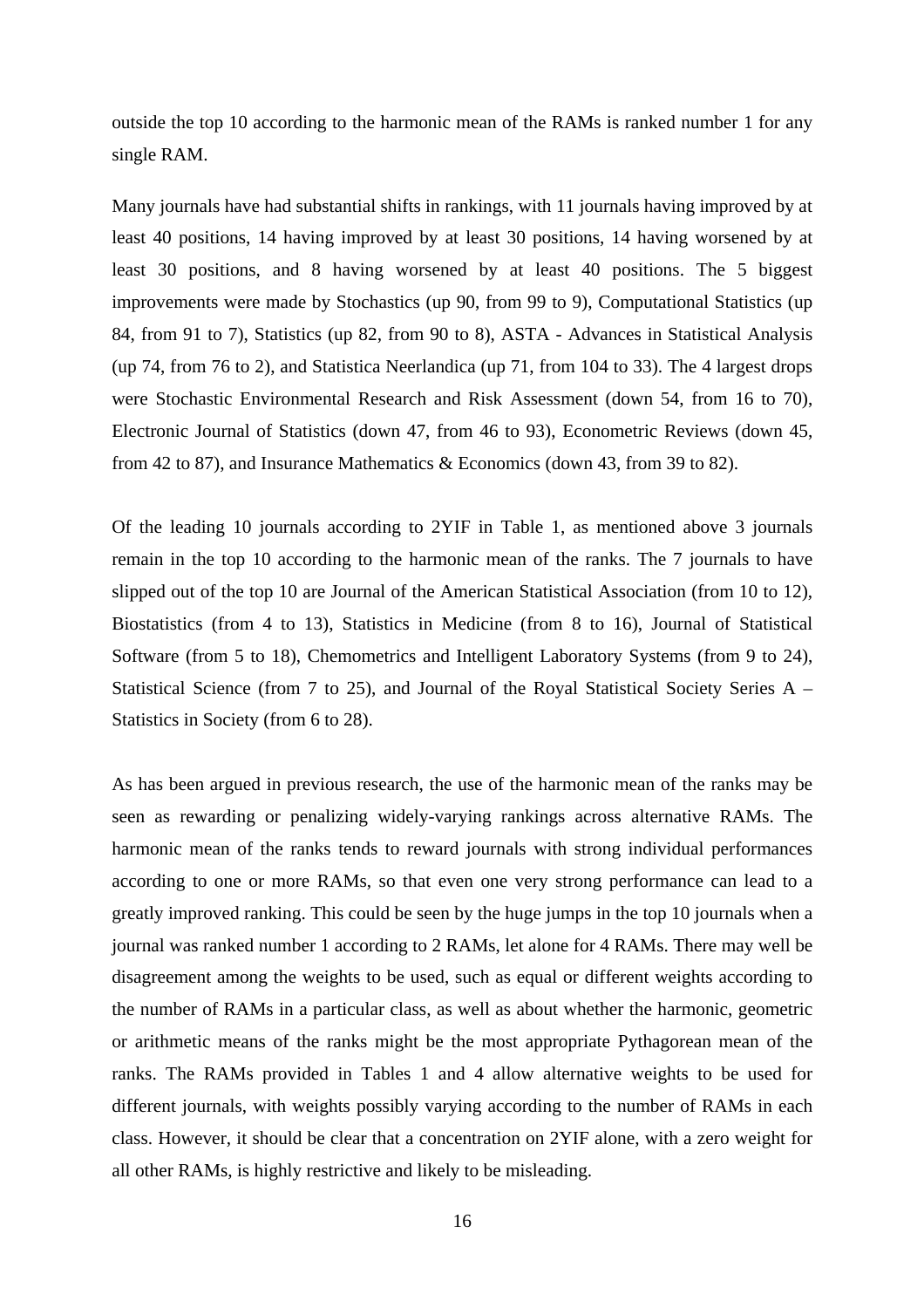The results in Table 4 could also be used to rank journals in various sub-disciplines in Statistics & Probability, such as probability, theoretical statistics and applied statistics, as well as journals of various academic societies, using the harmonic mean of the ranks.

The simple ranking correlations of the 11 RAMs for the 110 leading journals in Statistics & Probability, based on the rankings in Table 4, are given in Table 5. The correlations in Table 5 are not very close (in absolute value) to the correlations in Table 3 for the original RAM scores. There are only 3 RAM pairs for which the correlations exceed 0.9 (in absolute value), with the 2 highest correlations being for the pair (IFI, 2Y-STAR) at 0.998, and (2YIF, 2YIF<sup>\*</sup>) at 0.987. The third highest simple correlation is for the pair (h-index, C3PO) at 0.912. There is only one RAM pair for which the simple correlation is in the range (0.8, 0.9), in absolute value, namely C3PO, PI-BETA). The correlations of 0.998 and 0.987 for the pairs (IFI, 2Y-STAR) and (2YIF, 2YIF\*), respectively, suggest that the rankings according to IFI and 2Y-STAR, as well as according to 2YIF and 2YIF\*, would be virtually identical.

In Table 5, the 5 highest correlations with the harmonic mean of the ranks are for 2YIF\* (at 0.669), IFI (at 0.617), 2YIF (at 0.614), C3PO (at 0.0.611), and 2Y-STAR (at 0.604), which suggests that the classic two-year impact factor including journal self citations (2YIF) is less highly correlated with the Harmonic Mean than are the two-year impact factor excluding journal self citations (2YIF\*) and IFI. Thus, 2YIF would not seem to be the most appropriate or robust individual RAM to use if it were intended to capture the harmonic mean of the ranks. Indeed, using 2YIF as a single RAM to capture the quality of a journal would lead to a distorted evaluation of a journal's impact and influence.

# **4. Concluding Remarks**

The preponderance of journal rankings has become increasingly more frequent and prominent in academic decision making, so that journal rankings in broad discipline categories are taking on an increasingly important role. The paper evaluated the ranking of academic journal quality and research impact using the Thomson Reuters ISI Web of Science (2011) citations database (hereafter ISI) for 110 journals in the Statistics & Probability category. In addition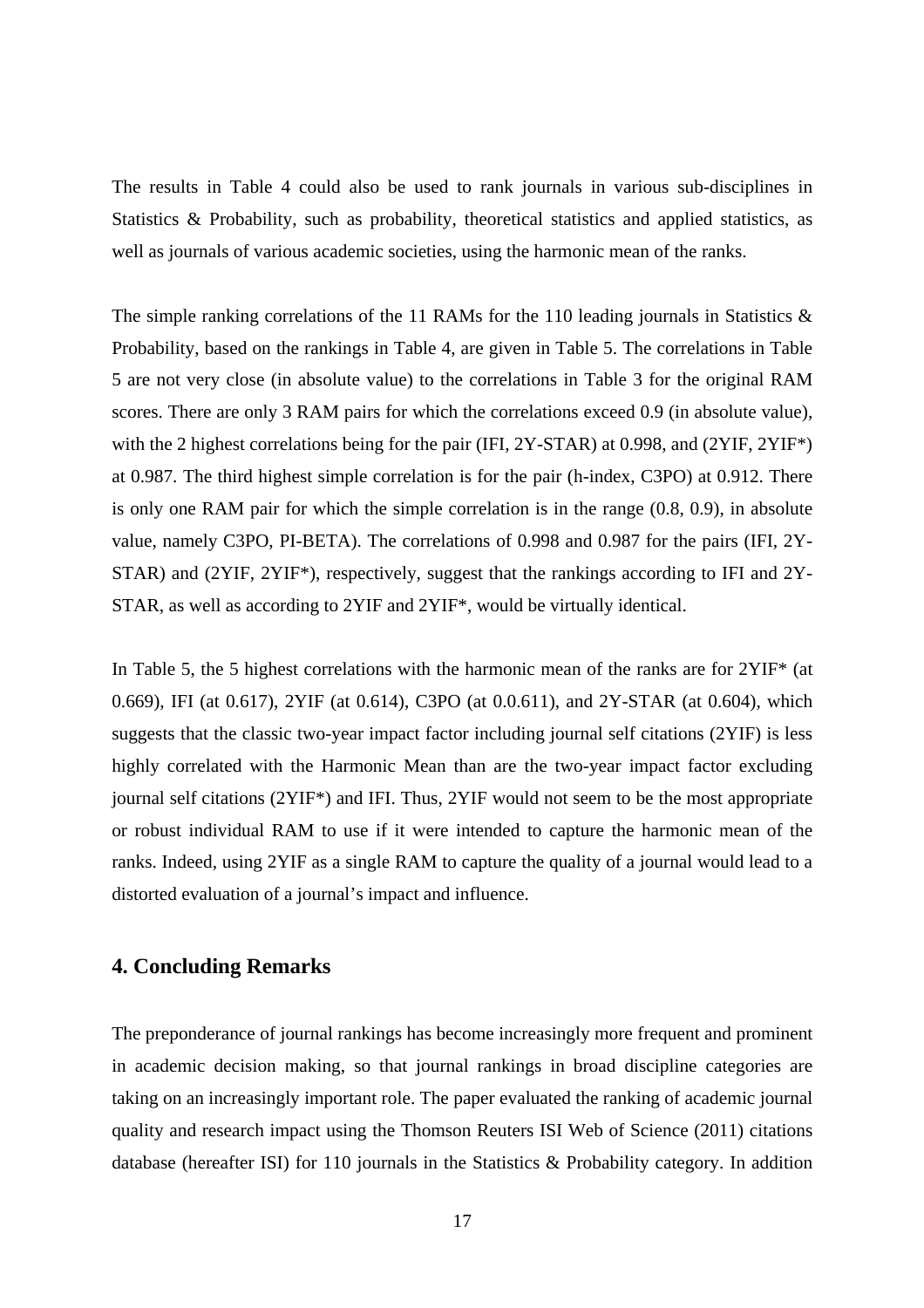to 13 static RAMs, two recently developed dynamic RAMs that capture changes in impact factor over time (that is, longevity) and escalating journal self citations were used to rank journal quality.

This paper analysed the leading 110 journals in the ISI category of Statistics & Probability using 15 quantifiable RAMs. The 15 RAMs that may be calculated annually or updated daily were used to answer the questions as to When, and Where and How (frequently) published papers are cited. The answers to When published papers are cited are based on the set {2YIF, 2YIF\*, 5YIF, Immediacy}, which are Class 1 RAMs, and the answers to Where and How (frequently) published papers are cited are based on the set {Eigenfactor, Article Influence, Cited Article Influence, IFI, 5YD2, H-STAR, 2Y-STAR, ESC, C3PO, h-index, PI-BETA}, which are RAMs from Classes 2, 3 and 4..

The paper highlighted the similarities and differences in alternative RAMs, and showed that several RAMs were highly correlated so that they had little informative incremental value in capturing the impact and citations performance of the highly-cited journals. Other RAMs were not highly correlated with each other, including two dynamic RAMs, namely 5YD2 and ESC, so that they provided additional information about journal impact and influence. The harmonic mean of the ranks of 11 RAMs for which data were available for all 110 leading journals in Statistics & Probability were also presented as a robust rankings method, and were compared with the 2-year impact factor including journal self citations.

It was shown that emphasizing the 2-year impact factor of a journal, which partly answers the question as to When published papers are cited, to the exclusion of other informative RAMs, which answer Where and How (frequently) published papers are cited, could lead to a distorted evaluation of journal quality, impact and influence relative to the harmonic mean of the ranks of RAMs across distinct classes containing several other RAMs. These distinct classes included the impact factor, mean citations and non-citations, journal policy, number of high quality papers, and journal influence and article influence.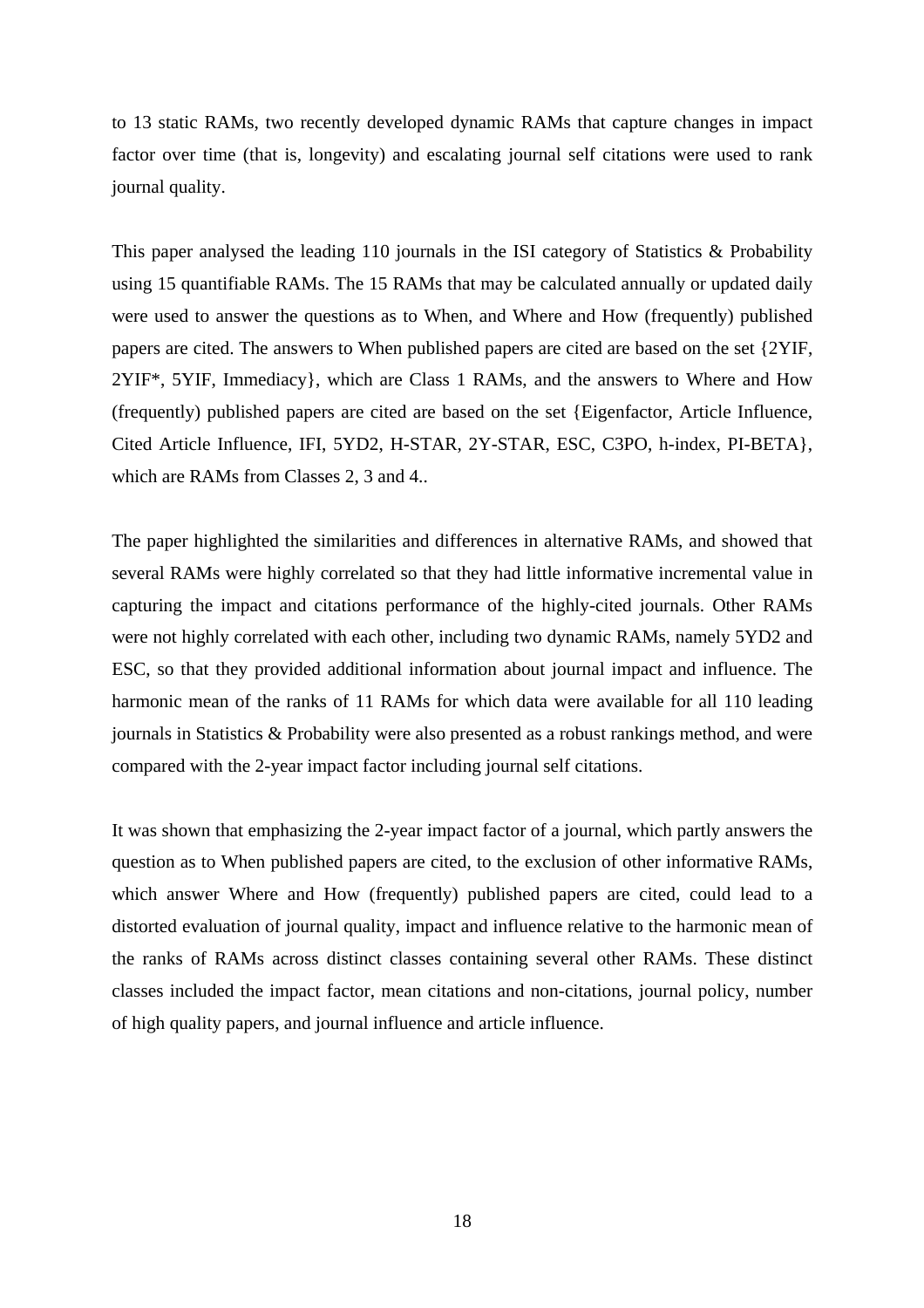# **References**

Bergstrom C. (2007), Eigenfactor: Measuring the value and prestige of scholarly journals, *C&RL News*, 68, 314-316.

Bergstrom, C.T. and. J.D. West (2008), Assessing citations with the Eigenfactor<sup>™</sup> metrics, *Neurology*, 71, 1850–1851.

Bergstrom, C.T., J.D. West and M.A. Wiseman (2008), The Eigenfactor™ metrics, *Journal of Neuroscience*, 28(45), 11433–11434 (November 5, 2008).

Chang, C.-L., E. Maasoumi and M. McAleer (2012), Robust ranking of journal quality: An application to economics, *Emory Economics 1204*, Department of Economics, Emory University, USA.

Chang, C.-L., M. McAleer and L. Oxley (2011a), What makes a great journal great in economics? The singer not the song, *Journal of Economic Surveys*, 25(2), 326-361.

Chang, C.-L., M. McAleer and L. Oxley (2011b), What makes a great journal great in the sciences? Which came first, the chicken or the egg?, *Scientometrics*, 87(1), 17-40.

Chang, C.-L., M. McAleer and L. Oxley (2011c), Great expectatrics: Great papers, great journals, great econometrics, *Econometric Reviews*, 30(6), 583-619.

Chang, C.-L., M. McAleer and L. Oxley (2011d), How are journal impact, prestige and article influence related? An application to neuroscience, *Journal of Applied Statistics*, 38(11), 2563-2573.

Hirsch, J.E. (2005), An index to quantify an individual's scientific research output, *Proceedings of the National Academy of Sciences of the United States of America, 102(46),* 16569-15572 (November 15, 2005).

ISI Web of Science (2011), *Journal Citation Reports, Essential Science Indicators*, Thomson Reuters ISI.

Seglen, P.O. (1997), Why the impact factor of journals should not be used for evaluating research, *BMJ: British Medical Journal*, 314(7079), 498-502.

van Nierop, E. (2009), Why do statistics journals have low impact factors?, *Statistica Neerlandica*, 63(1), 52-62.

van Nierop, E. (2010), [The introduction of the 5-year impact factor: Does it benefit statistics](http://onlinelibrary.wiley.com/doi/10.1111/j.1467-9574.2009.00448.x/abstract)  [journals?](http://onlinelibrary.wiley.com/doi/10.1111/j.1467-9574.2009.00448.x/abstract), *Statistica Neerlandica*, 64(1), 71-76.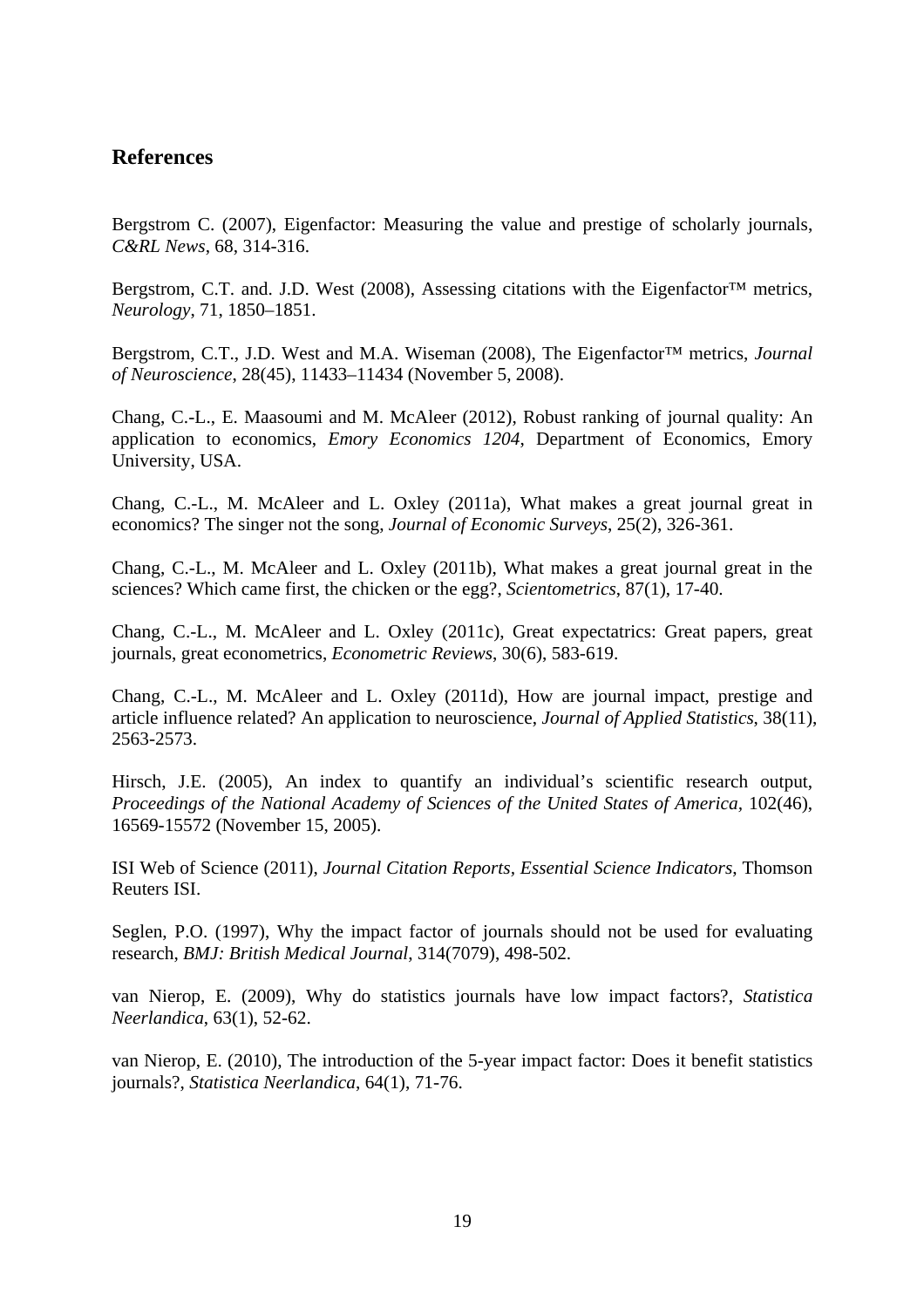| <b>Journal</b>              | 2YIF           | $2YIF*$ | <b>IFI</b> | 5YIF  | <b>Immediacy</b> | 5YD2  | h-index | C3PO  | <b>PI-BETA</b> | Eigenfactor | <b>Article</b><br><b>Influence</b> | <b>CAI</b> | <b>H-STAR</b> | $2Y-STAR$ | <b>ESC</b>     |
|-----------------------------|----------------|---------|------------|-------|------------------|-------|---------|-------|----------------|-------------|------------------------------------|------------|---------------|-----------|----------------|
| <b>J R STAT SOC B</b>       | 3.5            | 3.427   | 1.021      | 5.086 | 0.414            | 1.453 | 66      | 33.6  | 0.115          | 0.02067     | 4.822                              | 4.267      | 100           | 96        | 2              |
| <b>ECONOMETRICA</b>         | 3.185          | 2.954   | 1.078      | 5.33  | 0.846            | 1.673 | 225     | 42.24 | 0.46           | 0.04564     | 8.812                              | 4.758      | 98            | 86        | 6              |
| <b>ANN STAT</b>             | 2.94           | 2.573   | 1.143      | 3.274 | 0.475            | 1.114 | 150     | 32.53 | 0.062          | 0.03459     | 3.26                               | 3.058      | 92            | 76        | 8              |
| <b>BIOSTATISTICS</b>        | 2.769          | 2.615   | 1.059      | 3.303 | 0.625            | 1.193 | 39      | 19.14 | 0.198          | 0.01171     | 2.312                              | 1.854      | 96            | 90        | 3              |
| <b>J STAT SOFTW</b>         | 2.647          | 2.329   | 1.137      | 3.654 | 0.767            | 1.38  | 21      | 6.06  | 0.373          | 0.0071      | 1.735                              | 1.088      | 84            | 76        | $\overline{4}$ |
| <b>JR STAT SOC A STAT</b>   | 2.57           | 2.354   | 1.092      | 2.527 | 0.265            | 0.983 | 36      | 5.33  | 0.56           | 0.00732     | 1.822                              | 0.802      | 96            | 84        | 6              |
| <b>STAT SCI</b>             | 2.48           | 2.08    | 1.192      | 3.504 | 0.267            | 1.413 | 60      | 20.01 | 0.306          | 0.00807     | 3.383                              | 2.348      | 96            | 68        | 14             |
| <b>STAT MED</b>             | 2.328          | 2.072   | 1.124      | 2.334 | 0.336            | 1.003 | 66      | 10.02 | 0.092          | 0.03808     | 1.33                               | 1.208      | 86            | 78        | $\overline{4}$ |
| <b>CHEMOMETR INTELL LAB</b> | 2.222          | 2.039   | 1.09       | 2.415 | 0.26             | 1.087 | 86      | 16.67 | 0.118          | 0.00717     | 0.645                              | 0.569      | 86            | 84        |                |
| <b>J AM STAT ASSOC</b>      | 2.063          | 1.929   | 1.069      | 3.439 | 0.198            | 1.667 | 192     | 30.52 | 0.182          | 0.04028     | 3.28                               | 2.683      | 96            | 88        | $\overline{4}$ |
| <b>STATA J</b>              | $\overline{2}$ | 1.757   | 1.138      | 3.142 | 0.243            | 1.571 | 20      | 4.81  | 0.489          | 0.00617     | 1.964                              | 1.004      | 86            | 76        | 5              |
| <b>FUZZY SET SYST</b>       | 1.875          | 1.533   | 1.223      | 2.25  | 0.365            | 1.2   | 115     | 16.4  | 0.097          | 0.01244     | 0.591                              | 0.534      | 80            | 64        | 8              |
| <b>STAT COMPUT</b>          | 1.851          | 1.743   | 1.062      | 2.339 | 0.526            | 1.264 | 38      | 13.58 | 0.281          | 0.00588     | 1.838                              | 1.322      | 96            | 90        | 3              |
| <b>STAT APPL GENET MOL</b>  | 1.842          | 1.705   | 1.08       | 2.182 | 0.405            | 1.185 | 15      | 5.39  | 0.271          | 0.00422     | 1.1                                | 0.802      | 94            | 86        | $\overline{4}$ |
| <b>BIOMETRIKA</b>           | 1.833          | 1.686   | 1.087      | 2.352 | 0.228            | 1.283 | 179     | 36.26 | 0.084          | 0.01782     | 2.393                              | 2.192      | 98            | 84        | $\tau$         |
| <b>STOCH ENV RES RISK A</b> | 1.777          | 1.154   | 1.54       | 1.7   | 0.196            | 0.957 | 23      | 5.14  | 0.244          | 0.00283     | 0.46                               | 0.348      | 32            | 30        |                |
| <b>STAT METHODS MED RES</b> | 1.768          | 1.725   | 1.025      | 2.541 | 0.533            | 1.437 | 50      | 19.91 | 0.197          | 0.00474     | 1.535                              | 1.233      | 98            | 96        | -1             |
| <b>BIOMETRICS</b>           | 1.764          | 1.601   | 1.102      | 2.204 | 0.242            | 1.249 | 117     | 21.53 | 0.108          | 0.02032     | 1.594                              | 1.422      | 96            | 82        | $\tau$         |
| ANN APPL STAT               | 1.746          | 1.674   | 1.043      | 2.443 | 0.261            | 1.399 | 15      | 3.66  | 0.444          | 0.00671     | 2.072                              | 1.152      | 92            | 92        | $\overline{0}$ |
| <b>J BUS ECON STAT</b>      | 1.693          | 1.667   | 1.016      | 2.433 | 0.275            | 1.437 | 77      | 20.1  | 0.189          | 0.00979     | 2.804                              | 2.274      | 98            | 98        | $\overline{0}$ |

**Table 1 15 Research Assessment Measures (RAMs) for 110 ISI Statistics & Probability Journals**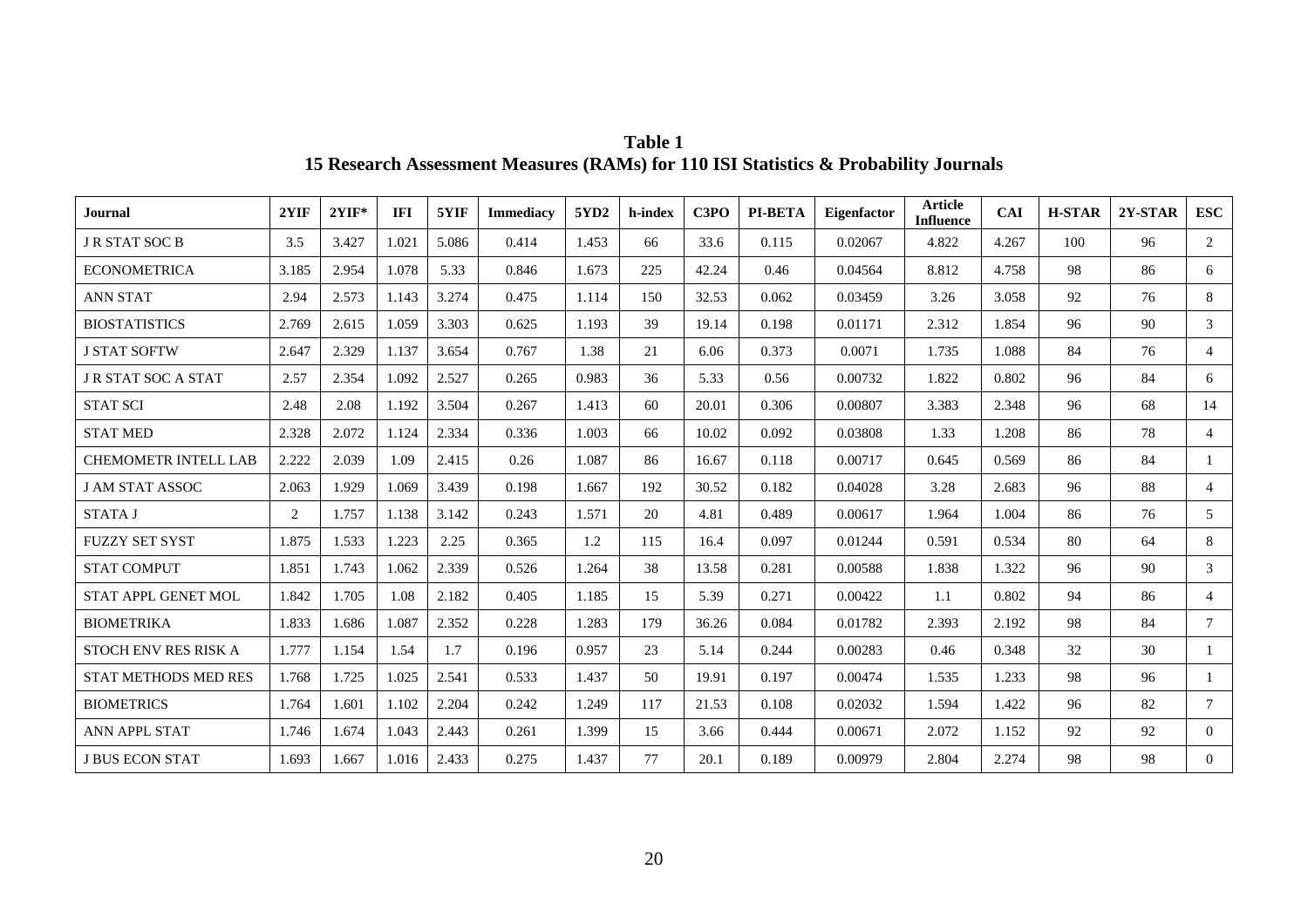| Journal                     | 2YIF  | $2YIF*$ | <b>IFI</b> | 5YIF  | <b>Immediacy</b> | 5YD2  | h-index | C3PO  | <b>PI-BETA</b> | <b>Eigenfactor</b> | <b>Article</b><br><b>Influence</b> | <b>CAI</b> | <b>H-STAR</b> | 2Y-STAR | <b>ESC</b>     |
|-----------------------------|-------|---------|------------|-------|------------------|-------|---------|-------|----------------|--------------------|------------------------------------|------------|---------------|---------|----------------|
| <b>IEEE ACM T COMPUT BI</b> | 1.664 | 1.619   | 1.028      | 2.171 | 0.333            | 1.305 | 27      | 5.79  | 0.402          | 0.00442            | 0.95                               | 0.568      | 92            | 96      | $-2$           |
| <b>ENVIRON ECOL STAT</b>    | 1.645 | 1.645   |            | 1.641 | 0.444            | 0.998 | 28      | 7.44  | 0.274          | 0.0024             | 0.872                              | 0.633      | 86            | 100     | $-7$           |
| PHARM STAT                  | 1.63  | 1.556   | 1.048      | 1.467 | 0.194            | 0.9   | 15      | 3.5   | 0.38           | 0.0017             | 0.729                              | 0.452      | 88            | 92      | $-2$           |
| <b>J COMPUT BIOL</b>        | 1.6   | 1.48    | 1.081      | 2.033 | 0.17             | 1.271 | 68      | 18.71 | 0.072          | 0.00841            | 0.907                              | 0.842      | 92            | 86      | 3              |
| PROBAB THEORY REL           | 1.59  | 1.484   | 1.071      | 1.625 | 0.45             | 1.022 | 57      | 12.21 | 0.104          | 0.01202            | 1.985                              | 1.779      | 94            | 88      | 3              |
| OPEN SYST INF DYN           | 1.566 | 1.453   | 1.078      | 1.13  | 0.333            | 0.722 | 18      | 4.15  | 0.32           | 0.00147            | 0.47                               | 0.32       | 88            | 86      | $\mathbf{1}$   |
| <b>TECHNOMETRICS</b>        | 1.56  | 1.387   | 1.125      | 1.985 | 0.206            | 1.272 | 121     | 23.42 | 0.264          | 0.00558            | 1.424                              | 1.048      | 96            | 78      | 9              |
| <b>ANN PROBAB</b>           | 1.47  | 1.342   | 1.095      | 1.665 | 0.268            | 1.133 | 87      | 16.12 | 0.064          | 0.01491            | 1.996                              | 1.868      | 92            | 84      | $\overline{4}$ |
| <b>BIOMETRICAL J</b>        | 1.438 | 1.278   | 1.125      | 1.273 | 0.302            | 0.885 | 34      | 3.81  | 0.338          | 0.00561            | 0.822                              | 0.544      | 88            | 78      | 5              |
| <b>BRIT J MATH STAT PSY</b> | 1.419 | 1.274   | 1.114      | 1.413 | 0.412            | 0.996 | 55      | 12.08 | 0.331          | 0.00225            | 0.92                               | 0.615      | 92            | 80      | 6              |
| <b>J CHEMOMETR</b>          | 1.377 | 1.179   | 1.168      | 1.858 | 0.442            | 1.349 | 63      | 16.54 | 0.18           | 0.00332            | 0.539                              | 0.442      | 86            | 72      | $\tau$         |
| J QUAL TECHNOL              | 1.377 |         | 1.377      | 2.132 | 0.462            | 1.548 | 68      | 16.53 | 0.179          | 0.00271            | 1.026                              | 0.842      | 86            | 46      | 20             |
| <b>FINANC STOCH</b>         | 1.326 | 1.065   | 1.245      | 1.87  | 0.217            | 1.41  | 25      | 9.34  | 0.199          | 0.00512            | 2.016                              | 1.615      | 88            | 62      | 13             |
| MULTIVAR BEHAV RES          | 1.29  | 1.177   | 1.096      | 3.295 | 0.083            | 2.554 | 74      | 22.55 | 0.145          | 0.00528            | 2.062                              | 1.763      | 96            | 84      | 6              |
| PROBABILIST ENG MECH        | 1.252 | 1.135   | 1.103      | 1.306 | 0.279            | 1.043 | 33      | 8.19  | 0.213          | 0.00306            | 0.721                              | 0.567      | 82            | 82      | $\Omega$       |
| <b>BAYESIAN ANAL</b>        | 1.213 | 1.098   | 1.105      | 2.756 | 0.31             | 2.272 | 16      | 5.21  | 0.44           | 0.00551            | 2.237                              | 1.253      | 94            | 82      | 6              |
| <b>J COMPUT GRAPH STAT</b>  | 1.206 | 1.137   | 1.061      | 1.848 | 0.389            | 1.532 | 40      | 12.14 | 0.199          | 0.00746            | 1.576                              | 1.262      | 94            | 90      | $\overline{2}$ |
| <b>OXFORD B ECON STAT</b>   | 1.182 | 1.13    | 1.046      | 1.622 | 0.000            | 1.372 | 49      | 11.24 | 0.314          | 0.00466            | 1.225                              | 0.84       | 96            | 92      | 2              |
| <b>INSUR MATH ECON</b>      | 1.178 | 0.739   | 1.594      | 1.451 | 0.152            | 1.232 | 44      | 5.55  | 0.618          | 0.00698            | 0.78                               | 0.298      | 40            | 26      | $\tau$         |
| <b>ANN APPL PROBAB</b>      | 1.12  | 0.964   | 1.162      | 1.447 | 0.311            | 1.292 | 39      | 9.37  | 0.169          | 0.01219            | 1.595                              | 1.325      | 82            | 74      | $\overline{4}$ |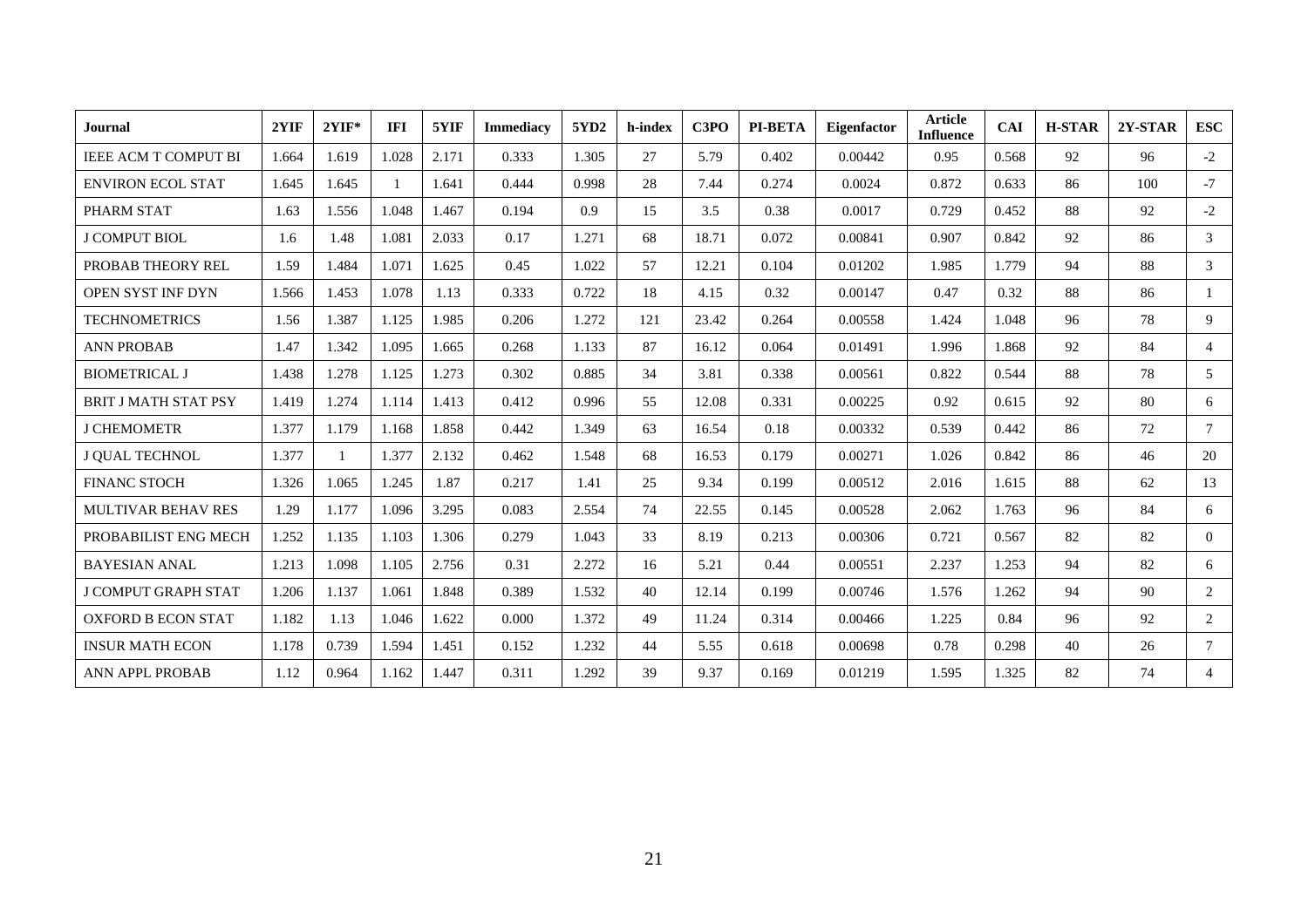| Journal                     | 2YIF  | $2YIF*$ | <b>IFI</b> | 5YIF   | <b>Immediacy</b> | 5YD2           | h-index | C3PO  | <b>PI-BETA</b> | Eigenfactor | <b>Article</b><br><b>Influence</b> | <b>CAI</b> | <b>H-STAR</b> | 2Y-STAR | <b>ESC</b>     |
|-----------------------------|-------|---------|------------|--------|------------------|----------------|---------|-------|----------------|-------------|------------------------------------|------------|---------------|---------|----------------|
| <b>COMPUT STAT DATA AN</b>  | 1.089 | 0.815   | 1.336      | 1.363  | 0.293            | 1.252          | 49      | 5.9   | 0.228          | 0.02275     | 0.754                              | 0.582      | 70            | 50      | 10             |
| <b>ECONOMET REV</b>         | 1.088 | 0.947   | 1.149      | 1.40   | 0.074            | 1.287          | 14      | 4.5   | 0.379          | 0.00326     | 1.346                              | 0.836      | 90            | 76      | $\tau$         |
| <b>J BIOPHARM STAT</b>      | 1.073 | 0.76    | 1.412      | 1.285  | 0.247            | 1.198          | 31      | 4.92  | 0.311          | 0.00397     | 0.602                              | 0.415      | 72            | 42      | 15             |
| <b>EXTREMES</b>             | 1.053 | 0.974   | 1.081      | $\sim$ | 0.263            | $\overline{a}$ | 6       | 1.65  | 0.459          | 0.00163     | $\overline{\phantom{a}}$           |            | 68            | 86      | $-9$           |
| <b>TEST</b>                 | 1.036 | 1.018   | 1.018      | 1.108  | 0.174            | 1.069          | 21      | 3.75  | 0.501          | 0.00274     | 1.176                              | 0.587      | 96            | 98      | $-1$           |
| <b>ELECTRON J STAT</b>      | 1.025 | 0.907   | 1.130      | 1.208  | 0.036            | 1.179          | 11      | 2.44  | 0.451          | 0.00394     | 1.411                              | 0.775      | 82            | 78      | $\overline{2}$ |
| <b>ECONOMET THEOR</b>       | 1.015 | 0.847   | 1.198      | 1.264  | 0.152            | 1.245          | 54      | 9.47  | 0.364          | 0.00861     | 1.541                              | 0.98       | 78            | 68      | $\overline{5}$ |
| <b>J MULTIVARIATE ANAL</b>  | 1.01  | 0.816   | 1.238      | 1.180  | 0.218            | 1.168          | 54      | 8.15  | 0.134          | 0.01146     | 0.917                              | 0.794      | 74            | 62      | 6              |
| <b>BERNOULLI</b>            |       | 0.964   | 1.037      | 1.284  | 0.15             | 1.284          | 30      | 7.97  | 0.196          | 0.00829     | 1.577                              | 1.268      | 94            | 94      | $\theta$       |
| <b>COMB PROBAB COMPUT</b>   | 0.99  | 0.924   | 1.071      | 1.008  | 0.15             | 1.018          | 23      | 4.93  | 0.282          | 0.00753     | 1.465                              | 1.052      | 90            | 88      | $\mathbf{1}$   |
| <b>AM STAT</b>              | 0.981 | 0.752   | 1.305      | 1.322  | 0.102            | 1.348          | 83      | 8.93  | 0.332          | 0.00412     | 0.924                              | 0.617      | 96            | 54      | 21             |
| PROBAB ENG INFORM SC        | 0.971 | 0.853   | 1.138      | 0.966  | 0.030            | 0.995          | 21      | 4.78  | 0.297          | 0.00257     | 0.754                              | 0.53       | 88            | 76      | 6              |
| <b>ANN I STAT MATH</b>      | 0.966 | 0.966   |            | 0.755  | 0.096            | 0.782          | 45      | 7.01  | 0.244          | 0.00284     | 0.665                              | 0.503      | 94            | 100     | $-3$           |
| <b>STAT SINICA</b>          | 0.956 | 0.889   | 1.075      | 1.02   | 0.253            | 1.067          | 50      | 9.78  | 0.237          | 0.00739     | 0.969                              | 0.739      | 94            | 88      | 3              |
| <b>STOCH PROC APPL</b>      | 0.951 | 0.841   | 1.131      | 1.381  | 0.282            | 1.452          | 49      | 5.93  | 0.557          | 0.01497     | 1.368                              | 0.606      | 92            | 78      | $\tau$         |
| <b>ELECTRON J PROBAB</b>    | 0.946 | 0.874   | 1.082      | 1.044  | 0.095            | 1.104          | 15      | 2.81  | 0.359          | 0.00834     | 1.343                              | 0.861      | 82            | 86      | $-2$           |
| LIFETIME DATA ANAL          | 0.873 | 0.836   | 1.044      | 1.014  | 0.065            | 1.162          | 28      | 6.97  | 0.23           | 0.00241     | 0.857                              | 0.66       | 84            | 92      | $-4$           |
| <b>INT STAT REV</b>         | 0.86  | 0.8     | 1.075      | 0.852  | 0.182            | 0.991          | 55      | 10.96 | 0.392          | 0.00164     | 0.625                              | 0.38       | 94            | 88      | 3              |
| <b>SCAND J STAT</b>         | 0.835 | 0.813   | 1.027      | 1.326  | 0.128            | 1.588          | 50      | 15.46 | 0.185          | 0.00581     | 1.354                              | 1.104      | 98            | 96      | -1             |
| <b>APPL STOCH MODEL BUS</b> | 0.829 | 0.756   | 1.097      | 0.797  | 0.024            | 0.961          | 16      | 2.61  | 0.480          | 0.00177     | 0.476                              | 0.248      | 92            | 84      | $\overline{4}$ |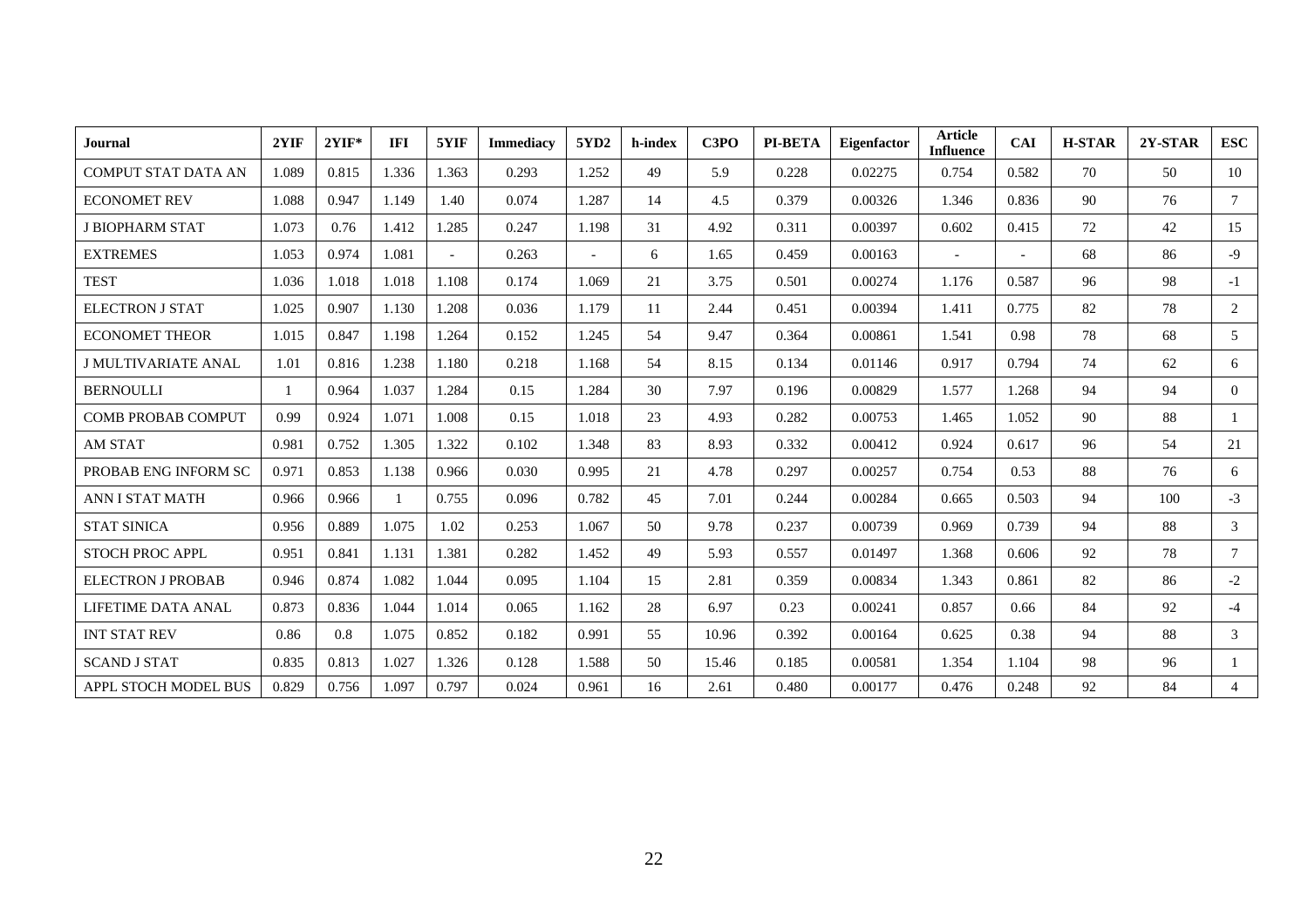| Journal                               | 2YIF  | $2YIF*$ | <b>IFI</b> | 5YIF           | <b>Immediacy</b> | 5YD2                     | h-index | C3PO | PI-BETA | <b>Eigenfactor</b> | <b>Article</b><br><b>Influence</b> | <b>CAI</b>               | <b>H-STAR</b>  | 2Y-STAR | <b>ESC</b>     |
|---------------------------------------|-------|---------|------------|----------------|------------------|--------------------------|---------|------|---------|--------------------|------------------------------------|--------------------------|----------------|---------|----------------|
| METHODOL COMPUT<br><b>APPL</b>        | 0.774 | 0.742   | 1.043      | 0.796          | 0.116            | 1.028                    | 12      | 2.5  | 0.379   | 0.00195            | 0.684                              | 0.425                    | 90             | 92      | $-1$           |
| <b>J APPL PROBAB</b>                  | 0.768 | 0.601   | 1.278      | 0.866          | 0.024            | 1.128                    | 69      | 9.46 | 0.132   | 0.00655            | 0.767                              | 0.666                    | 92             | 58      | 17             |
| ANN I H POINCARE-PR                   | 0.759 | 0.694   | 1.094      | 0.9            | 0.192            | 1.186                    | 36      | 7.76 | 0.191   | 0.00483            | 1.083                              | 0.876                    | 82             | 84      | $-1$           |
| <b>ENVIRONMETRICS</b>                 | 0.75  | 0.707   | 1.061      | 0.986          | 0.241            | 1.315                    | 33      | 6.66 | 0.252   | 0.00334            | 0.602                              | 0.45                     | 92             | 90      | $\mathbf{1}$   |
| <b>UTILITAS</b><br><b>MATHEMATICA</b> | 0.743 | 0.662   | 1.122      | 0.562          | 0.027            | 0.756                    | 18      | 2.16 | 0.497   | 0.00183            | 0.307                              | 0.154                    | 78             | 80      | $-1$           |
| <b>REVSTAT-STAT J</b>                 | 0.733 | 0.7     | 1.047      | $\overline{a}$ | $\theta$         | $\overline{\phantom{a}}$ | 6       | 1.39 | 0.623   | 0.00073            |                                    | $\overline{\phantom{a}}$ | 80             | 92      | -6             |
| <b>J AGR BIOL ENVIR ST</b>            | 0.722 | 0.667   | 1.082      | 1.22           | 0.147            | 1.69                     | 25      | 6.09 | 0.25    | 0.00204            | 0.744                              | 0.558                    | 94             | 86      | $\overline{4}$ |
| <b>ADV APPL PROBAB</b>                | 0.72  | 0.654   | 1.101      | 0.967          | 0.107            | 1.343                    | 63      | 9.02 | 0.278   | 0.00511            | 0.98                               | 0.708                    | 94             | 82      | 6              |
| <b>STAT MODEL</b>                     | 0.714 | 0.686   | 1.041      | 1.021          | 0.095            | 1.43                     | 15      | 4.26 | 0.305   | 0.00139            | 0.756                              | 0.525                    | 96             | 92      | $\overline{2}$ |
| <b>STOCH DYNAM</b>                    | 0.714 | 0.651   | 1.097      | 0.785          | 0.129            | 1.099                    | 9       | 1.94 | 0.490   | 0.00215            | 0.743                              | 0.379                    | 88             | 84      | $\overline{2}$ |
| <b>ASTIN BULL</b>                     | 0.705 | 0.492   | 1.433      | 1.089          | 0.026            | 1.545                    | 12      | 2.64 | 0.464   | 0.00179            | 0.682                              | 0.366                    | 68             | 40      | 14             |
| <b>ECONOMET J</b>                     | 0.691 | 0.691   |            | 1.166          | 0.176            | 1.687                    | 11      | 3    | 0.341   | 0.00352            | 1.253                              | 0.826                    | 100            | 100     | $\Omega$       |
| <b>J STAT PLAN INFER</b>              | 0.691 | 0.594   | 1.163      | 0.763          | 0.136            | 1.104                    | 47      | 4.67 | 0.291   | 0.01741            | 0.604                              | 0.428                    | 76             | 72      | 2              |
| <b>CAN J STAT</b>                     | 0.689 | 0.676   | 1.019      | 1.175          | 0.05             | 1.705                    | 34      | 6.18 | 0.281   | 0.00413            | 1.163                              | 0.836                    | 96             | 98      | $-1$           |
| <b>QUAL QUANT</b>                     | 0.688 | 0.646   | 1.065      | 0.973          | 0.055            | 1.414                    | 26      | 3.44 | 0.414   | 0.00243            | 0.431                              | 0.253                    | 88             | 90      | $-1$           |
| <b>ASTA-ADV STAT ANAL</b>             | 0.686 | 0.686   |            |                | 1.458            |                          | 6       | 1.57 | 0.551   | 0.00078            | $\overline{\phantom{a}}$           |                          | $\overline{4}$ | 100     | $-48$          |
| <b>J TIME SER ANAL</b>                | 0.678 | 0.632   | 1.073      | 0.888          | 0.054            | 1.31                     | 22      | 4.81 | 0.296   | 0.00363            | 0.871                              | 0.613                    | 90             | 88      | $\mathbf{1}$   |
| <b>J R STAT SOC C-APPL</b>            | 0.645 | 0.566   | 1.14       | 1.284          | 0.191            | 1.991                    | 32      | 8.31 | 0.239   | 0.00375            | 0.961                              | 0.731                    | 98             | 76      | 11             |
| <b>AUST NZ J STAT</b>                 | 0.618 | 0.582   | 1.062      | 0.811          | 0.074            | 1.312                    | 22      | 4.39 | 0.365   | 0.00193            | 0.625                              | 0.397                    | 98             | 90      | $\overline{4}$ |
| <b>SCAND ACTUAR J</b>                 | 0.613 | 0.548   | 1.119      | $\equiv$       | 0.158            |                          | 3       | 0.71 | 0.679   | 0.00125            | $\overline{\phantom{a}}$           |                          | 76             | 80      | $-2$           |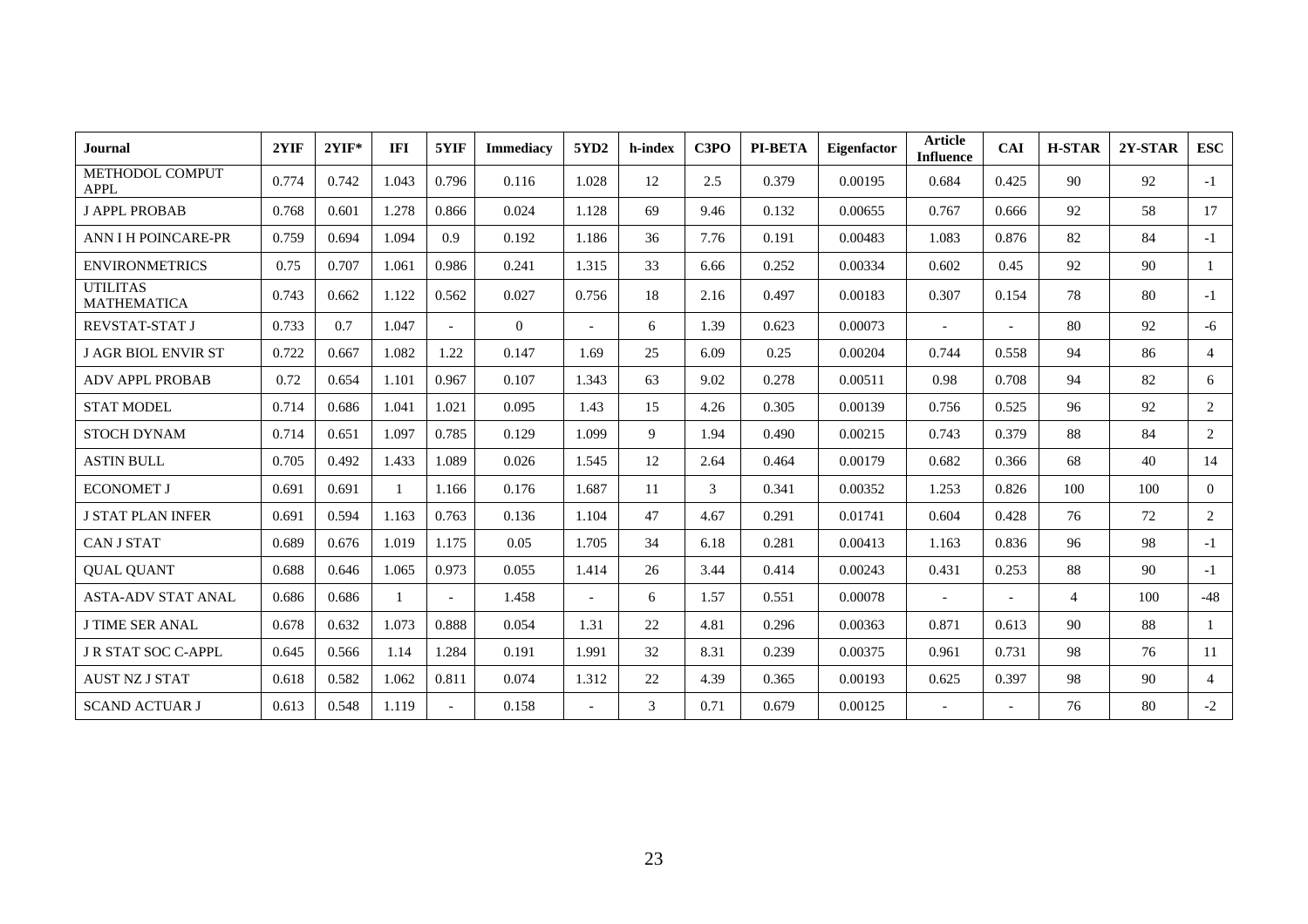| <b>Journal</b>                        | 2YIF  | $2YIF*$ | <b>IFI</b> | 5YIF                     | <b>Immediacy</b> | 5YD2           | h-index | C3PO | <b>PI-BETA</b> | <b>Eigenfactor</b> | <b>Article</b><br><b>Influence</b> | <b>CAI</b>               | <b>H-STAR</b> | 2Y-STAR | <b>ESC</b>      |
|---------------------------------------|-------|---------|------------|--------------------------|------------------|----------------|---------|------|----------------|--------------------|------------------------------------|--------------------------|---------------|---------|-----------------|
| <b>J THEOR PROBAB</b>                 | 0.6   | 0.57    | 1.053      | 0.615                    | 0.164            | 1.025          | 23      | 4.33 | 0.276          | 0.00317            | 0.67                               | 0.485                    | 92            | 90      | $\mathbf{1}$    |
| <b>STAT PAP</b>                       | 0.595 | 0.579   | 1.028      | 0.553                    | 0.077            | 0.929          | 14      | 2.1  | 0.436          | 0.00179            | 0.392                              | 0.221                    | 86            | 96      | $-5$            |
| <b>INT J GAME THEORY</b>              | 0.593 | 0.558   | 1.063      | 0.742                    | 0.067            | 1.251          | 28      | 5.95 | 0.286          | 0.00396            | 1.052                              | 0.751                    | 82            | 90      | $-4$            |
| <b>MATH POPUL STUD</b>                | 0.593 | 0.481   | 1.233      | $\overline{\phantom{a}}$ | 0.333            | $\sim$         | 13      | 3.48 | 0.374          | 0.00044            |                                    |                          | 90            | 64      | 13              |
| <b>METRIKA</b>                        | 0.584 | 0.573   | 1.019      | 0.619                    | 0.08             | 1.060          | 23      | 2.83 | 0.473          | 0.0021             | 0.453                              | 0.239                    | 92            | 98      | $-3$            |
| ADV DATA ANAL CLASSI                  | 0.581 | 0.484   | 1.2        | 0.667                    | 0.188            | 1.148          | 5       | 0.93 | 0.584          | 0.00029            | 0.332                              | 0.138                    | 64            | 68      | $-2$            |
| <b>INFIN DIMENS ANAL OU</b>           | 0.573 | 0.427   | 1.342      | 0.873                    | 0.094            | 1.524          | 17      | 4.63 | 0.268          | 0.00252            | 0.718                              | 0.526                    | 86            | 50      | 18              |
| <b>ELECTRON COMMUN</b><br><b>PROB</b> | 0.559 | 0.5     | 1.118      | 0.59                     | 0.038            | 1.055          | 10      | 1.7  | 0.453          | 0.00308            | 0.7                                | 0.383                    | 88            | 80      | $\overline{4}$  |
| <b>SURV METHODOL</b>                  | 0.548 | 0.429   | 1.277      | $\sim$                   | 0.048            | $\sim$         | 6       | 1.68 | 0.478          | 0.00149            | $\overline{\phantom{a}}$           |                          | 64            | 58      | 3               |
| <b>STATISTICS</b>                     | 0.519 | 0.519   |            | 0.721                    | 0.044            | 1.389          | 17      | 2.86 | 0.379          | 0.0018             | 0.471                              | 0.292                    | 98            | 100     | $-1$            |
| <b>COMPUTATION STAT</b>               | 0.5   | 0.5     |            | 0.613                    | 0.047            | 1.226          | 21      | 3.76 | 0.37           | 0.0018             | 0.479                              | 0.302                    | 98            | 100     | $-1$            |
| <b>J OFF STAT</b>                     | 0.492 | 0.458   | 1.074      |                          | 0.03             |                | 5       | 0.73 | 0.734          | 0.00206            |                                    |                          | 84            | 88      | $-2$            |
| <b>J STAT COMPUT SIM</b>              | 0.469 | 0.429   | 1.093      | 0.573                    | 0.053            | 1.222          | 27      | 3.73 | 0.4            | 0.00314            | 0.416                              | 0.25                     | 88            | 84      | 2               |
| <b>J NONPARAMETR STAT</b>             | 0.455 | 0.402   | 1.132      | 0.522                    | 0.175            | 1.147          | 17      | 2.94 | 0.391          | 0.00207            | 0.473                              | 0.288                    | 84            | 78      | 3               |
| <b>STOCH MODELS</b>                   | 0.449 | 0.362   | 1.240      | 0.743                    | 0.143            | 1.655          | 14      | 3.26 | 0.385          | 0.00199            | 0.573                              | 0.352                    | 76            | 62      | $\overline{7}$  |
| <b>STAT PROBABIL LETT</b>             | 0.443 | 0.356   | 1.244      | 0.524                    | 0.076            | 1.183          | 41      | 4.05 | 0.517          | 0.01137            | 0.387                              | 0.187                    | 84            | 62      | 11              |
| <b>STOCH ANAL APPL</b>                | 0.419 | 0.333   | 1.258      | 0.617                    | 0.085            | 1.473          | 25      | 3.47 | 0.366          | 0.00293            | 0.478                              | 0.303                    | 90            | 60      | 15              |
| <b>HACET J MATH STAT</b>              | 0.385 | 0.308   | 1.25       | $\overline{a}$           | 0.082            | $\overline{a}$ | 5       | 0.58 | 0.731          | 0.00021            | $\overline{\phantom{a}}$           |                          | 68            | 60      | $\overline{4}$  |
| <b>STOCHASTICS</b>                    | 0.369 | 0.369   |            | $\sim$                   | 0.148            | $\sim$         | 5       | 0.93 | 0.591          | 0.0014             | $\overline{\phantom{a}}$           | $\overline{\phantom{a}}$ | 88            | 100     | -6              |
| <b>STAT METHOD APPL-GER</b>           | 0.367 | 0.317   | 1.158      |                          | 0.125            |                | 3       | 0.61 | 0.707          | 0.00074            |                                    |                          | 88            | 74      | $7\overline{ }$ |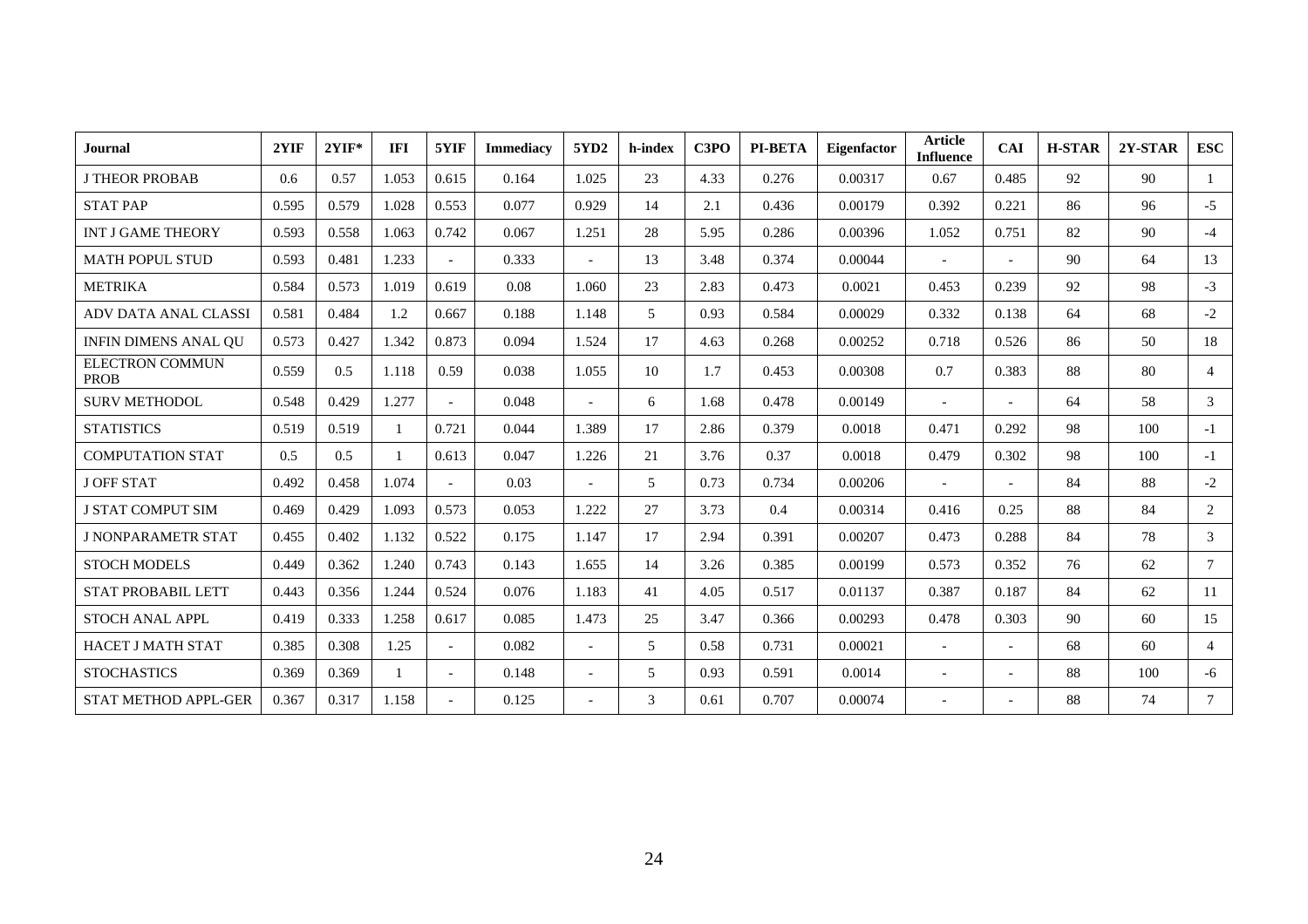| Journal                     | 2YIF  | $2YIF*$ | <b>IFI</b> | 5YIF                     | <b>Immediacy</b> | 5YD2                     | h-index        | C <sub>3</sub> P <sub>O</sub> | <b>PI-BETA</b> | Eigenfactor    | Article<br><b>Influence</b> | <b>CAI</b>               | H-<br><b>STAR</b> | 2Y-STAR  | <b>ESC</b> |
|-----------------------------|-------|---------|------------|--------------------------|------------------|--------------------------|----------------|-------------------------------|----------------|----------------|-----------------------------|--------------------------|-------------------|----------|------------|
| <b>COMMUN STAT-THEOR M</b>  | 0.351 | 0.311   | 1.129      | 0.429                    | 0.045            | .222                     | 32             | 3.03                          | 0.414          | 0.00555        | 0.272                       | 0.159                    | 80                | 78       |            |
| <b>COMMUN STAT-SIMUL C</b>  | 0.343 | 0.293   | 1.171      | 0.417                    | 0.038            | 1.216                    | 22             | 2.62                          | 0.436          | 0.00259        | 0.26                        | 0.147                    | 90                | 72       | 9          |
| J KOREAN STAT SOC           | 0.325 | 0.273   | 1.19       | $\overline{\phantom{a}}$ | 0.043            |                          | 6              | 0.62                          | 0.709          | 0.00051        | $\overline{\phantom{a}}$    | $\overline{\phantom{a}}$ | 74                | 68       | 3          |
| <b>STAT NEERL</b>           | 0.322 | 0.305   | 1.056      | 0.589                    | 0.077            | 1.829                    | 17             | 4.05                          | 0.388          | 0.00148        | 0.522                       | 0.319                    | 98                | 90       | 4          |
| THEOR PROBAB APPL+          | 0.318 | 0.215   | 1.479      | 0.493                    | 0.153            | 1.55                     | 37             | 2.84                          | 0.601          | 0.00194        | 0.449                       | 0.179                    | 84                | 36       | 24         |
| <b>J APPL STAT</b>          | 0.306 | 0.281   | 1.089      | 0.449                    | 0.043            | 1.467                    | 31             | 3.82                          | 0.421          | 0.00215        | 0.257                       | 0.149                    | 92                | 84       | 4          |
| SORT-STAT OPER RES T        | 0.25  | 0.2     | 1.25       | $\overline{\phantom{a}}$ | $\theta$         | $\overline{\phantom{0}}$ | 2              | 0.62                          | 0.683          | 0.00022        | $\overline{\phantom{a}}$    | $\overline{\phantom{a}}$ | 90                | 60       | 15         |
| PAK J STAT                  | 0.156 | 0.091   | 1.714      | $\overline{\phantom{a}}$ | $\Omega$         |                          | 3              | 0.3                           | 0.821          | 0.00015        |                             | $\overline{\phantom{0}}$ | 66                | 18       | 24         |
| <b>REV COLOMB ESTAD</b>     | 0.056 | 0.028   | 2          | $\overline{\phantom{a}}$ | 0.111            |                          | 2              | 0.15                          | 0.874          | 0.00002        | $\overline{\phantom{0}}$    | $\overline{\phantom{0}}$ | 40                | $\theta$ | 20         |
| <b>INT J AGRIC STAT SCI</b> | 0.035 | 0.014   | 2.5        | $\overline{\phantom{a}}$ | $\Omega$         | $\overline{\phantom{0}}$ | 2              | 0.08                          | 0.931          | 0.00002        | $\overline{\phantom{a}}$    | $\overline{\phantom{a}}$ | $-20$             | $-20$    | $\Omega$   |
| <b>Mean</b>                 | 1.083 | 0.972   | 1.155      | 1.512                    | 0.205            | 1.282                    | 38             | 7.99                          | 0.359          | 0.006          | 1.214                       | 0.865                    | 85                | 77       | 4          |
| Low                         | 0.035 | 0.014   |            | 0.417                    | $\theta$         | 0.722                    | $\overline{2}$ | 0.08                          | 0.062          | $\overline{0}$ | 0.257                       | 0.138                    | $-20$             | $-20$    | $-48$      |
| <b>High</b>                 | 3.5   | 3.427   | 2.5        | 5.33                     | 1.458            | 2.554                    | 225            | 42.24                         | 0.931          | 0.046          | 8.812                       | 4.758                    | 100               | 100      | 24         |

**Notes:** The journals are ranked according to 2YIF. The journal acronyms are taken from ISI. Daily RAMs are not reported when there are more than 10,000 articles, so the data for Journal of the American Statistical Association are from 1969, Biometrics from 1985, Fuzzy Sets and Systems from 1986, and Statistics in Medicine from 2002. Data for all other journals are from their inception. The data were downloaded from ISI on 19 May 2012.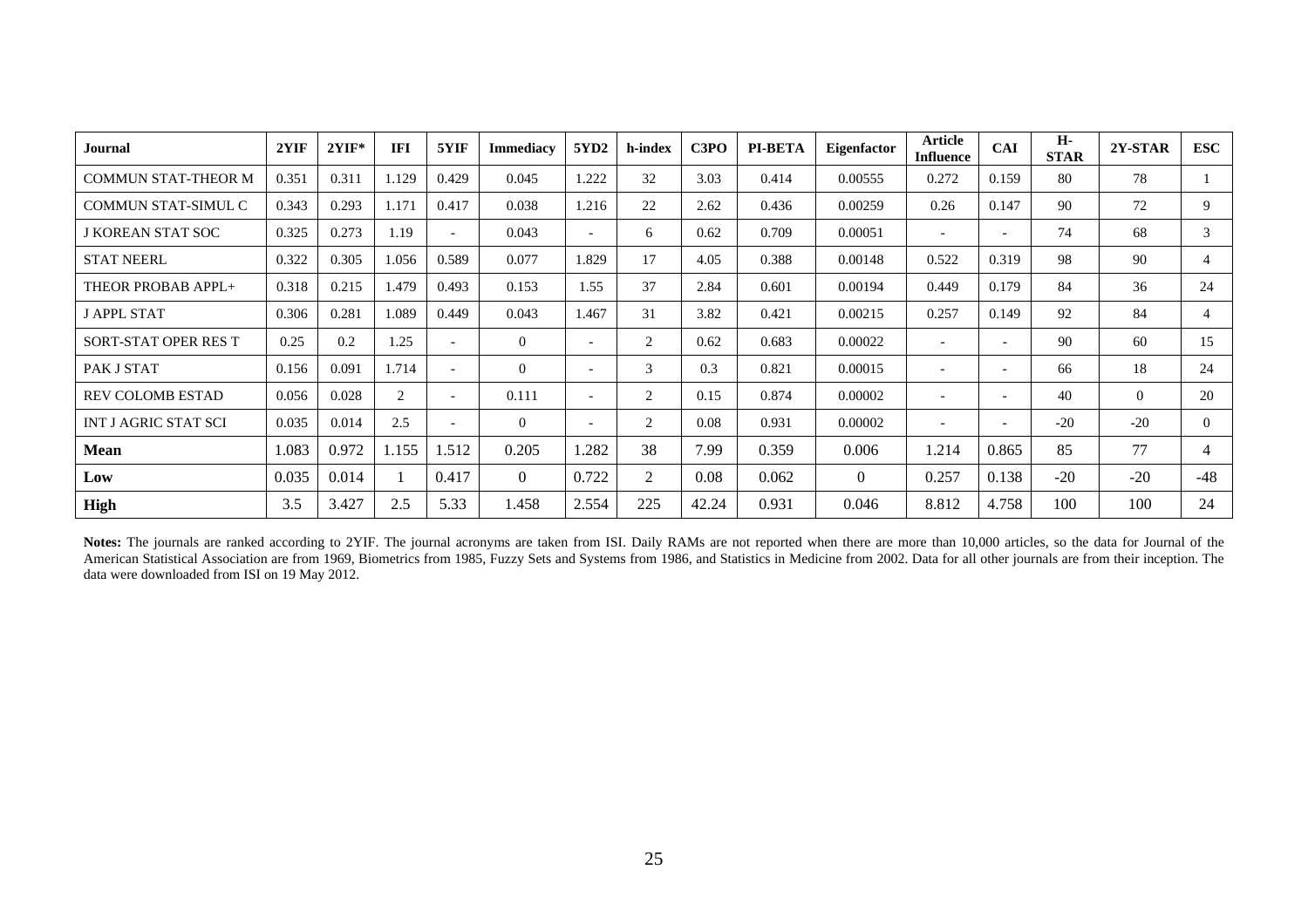| <b>Journal</b>                     | 2YIF     | $2YIF*$  | <b>IFI</b> | 5YIF    | <b>Immediacy</b> | 5YD2     | h-index  | C3PO     | <b>PI-BETA</b> | Eigenfactor | Article<br><b>Influence</b> | <b>CAI</b> | <b>H-STAR</b> | 2Y-STAR  | <b>ESC</b> |
|------------------------------------|----------|----------|------------|---------|------------------|----------|----------|----------|----------------|-------------|-----------------------------|------------|---------------|----------|------------|
| 2YIF                               |          |          |            |         |                  |          |          |          |                |             |                             |            |               |          |            |
| $2YIF*$                            | 0.989    |          |            |         |                  |          |          |          |                |             |                             |            |               |          |            |
| IFI                                | $-0.088$ | $-0.22$  |            |         |                  |          |          |          |                |             |                             |            |               |          |            |
| 5YIF                               | 0.921    | 0.916    | $-0.086$   |         |                  |          |          |          |                |             |                             |            |               |          |            |
| <b>Immediacy</b>                   | 0.76     | 0.752    | $-0.05$    | 0.724   |                  |          |          |          |                |             |                             |            |               |          |            |
| 5YD <sub>2</sub>                   | $-0.034$ | $-0.031$ | 0.047      | 0.319   | 0.031            |          |          |          |                |             |                             |            |               |          |            |
| h-index                            | 0.541    | 0.527    | 0.004      | 0.587   | 0.403            | 0.138    |          |          |                |             |                             |            |               |          |            |
| C3PO                               | 0.702    | 0.707    | $-0.119$   | 0.771   | 0.537            | 0.236    | 0.889    |          |                |             |                             |            |               |          |            |
| <b>PI-BETA</b>                     | $-0.367$ | $-0.368$ | 0.151      | $-0.33$ | $-0.284$         | $-0.044$ | $-0.451$ | $-0.571$ | 1              |             |                             |            |               |          |            |
| Eigenfactor                        | 0.598    | 0.589    | $-0.015$   | 0.613   | 0.458            | 0.074    | 0.768    | 0.68     | $-0.353$       |             |                             |            |               |          |            |
| <b>Article</b><br><b>Influence</b> | 0.71     | 0.726    | $-0.168$   | 0.83    | 0.579            | 0.294    | 0.641    | 0.757    | $-0.194$       | 0.7         |                             |            |               |          |            |
| <b>CAI</b>                         | 0.748    | 0.767    | $-0.192$   | 0.843   | 0.565            | 0.275    | 0.683    | 0.85     | $-0.422$       | 0.729       | 0.949                       |            |               |          |            |
| <b>H-STAR</b>                      | 0.123    | 0.229    | $-0.731$   | 0.209   | 0.101            | 0.248    | 0.208    | 0.313    | $-0.209$       | 0.089       | 0.299                       | 0.332      |               |          |            |
| 2Y-STAR                            | 0.077    | 0.209    | $-0.991$   | 0.074   | 0.036            | $-0.049$ | $-0.028$ | 0.104    | $-0.126$       | $-0.012$    | 0.159                       | 0.181      | 0.702         |          |            |
| <b>ESC</b>                         | 0.007    | $-0.079$ | 0.709      | 0.091   | 0.044            | 0.3      | 0.234    | 0.146    | $-0.018$       | 0.1         | 0.056                       | 0.055      | $-0.053$      | $-0.748$ |            |

**Table 2 Correlation of 15 RAMs for 95 ISI Statistics & Probability Journals**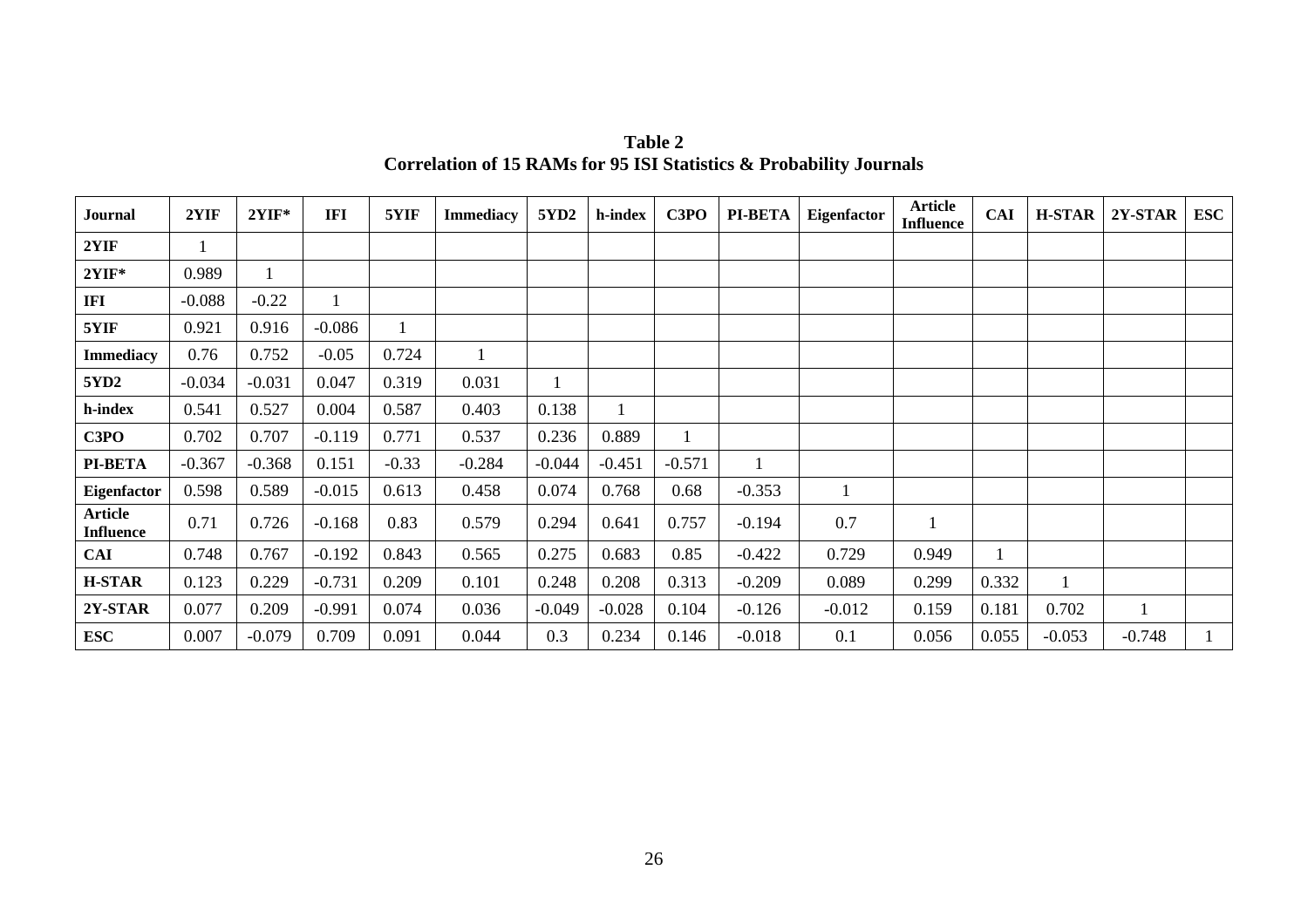| <b>Journal</b>   | 2YIF     | $2YIF*$  | IFI      | <b>Immediacy</b> | h-index  | C3PO     | <b>PI-BETA</b> | Eigenfactor | <b>H-STAR</b> | 2Y-STAR  | <b>ESC</b> |
|------------------|----------|----------|----------|------------------|----------|----------|----------------|-------------|---------------|----------|------------|
| 2YIF             |          |          |          |                  |          |          |                |             |               |          |            |
| $2YIF*$          | 0.99     |          |          |                  |          |          |                |             |               |          |            |
| <b>IFI</b>       | $-0.248$ | $-0.316$ |          |                  |          |          |                |             |               |          |            |
| <b>Immediacy</b> | 0.577    | 0.578    | $-0.176$ |                  |          |          |                |             |               |          |            |
| h-index          | 0.596    | 0.582    | $-0.125$ | 0.303            |          |          |                |             |               |          |            |
| C3PO             | 0.735    | 0.738    | $-0.192$ | 0.403            | 0.902    |          |                |             |               |          |            |
| <b>PI-BETA</b>   | $-0.509$ | $-0.505$ | 0.444    | $-0.244$         | $-0.526$ | $-0.603$ |                |             |               |          |            |
| Eigenfactor      | 0.632    | 0.622    | $-0.115$ | 0.345            | 0.787    | 0.708    | $-0.417$       |             |               |          |            |
| <b>H-STAR</b>    | 0.266    | 0.315    | $-0.725$ | $-0.124$         | 0.283    | 0.339    | $-0.479$       | 0.186       |               |          |            |
| 2Y-STAR          | 0.227    | 0.318    | $-0.957$ | 0.177            | 0.091    | 0.183    | $-0.387$       | 0.085       | 0.652         |          |            |
| <b>ESC</b>       | $-0.004$ | $-0.068$ | 0.444    | $-0.36$          | 0.188    | 0.13     | $-0.02$        | 0.092       | 0.243         | $-0.578$ |            |

**Table 3 Correlation of 11 RAMs for 110 ISI Statistics & Probability Journals**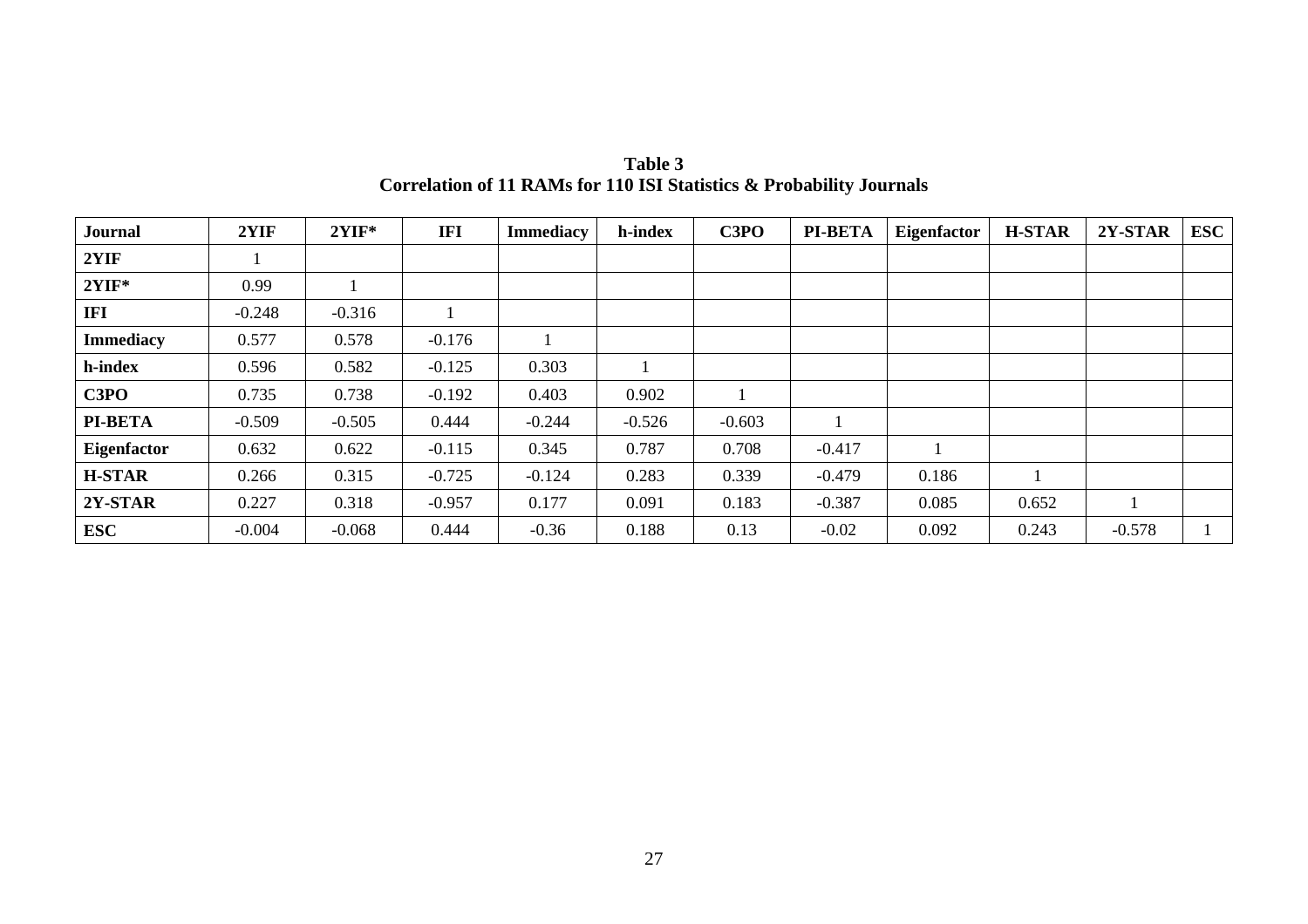| <b>Journal</b>              | <b>Harmonic</b><br><b>Mean</b><br>(HM) | 2YIF           | $2YIF*$        | <b>IFI</b> | <b>Immediacy</b> | h-index        | C3PO           | <b>PI-BETA</b> | Eigenfactor    | <b>H-STAR</b>  | 2Y-STAR      | <b>ESC</b>     | <b>Difference</b><br>$(2YIF-HM)$ |
|-----------------------------|----------------------------------------|----------------|----------------|------------|------------------|----------------|----------------|----------------|----------------|----------------|--------------|----------------|----------------------------------|
| <b>ECONOMETRICA</b>         |                                        | 2              | 2              | 41         | $\overline{2}$   |                |                | 84             | $\mathbf{1}$   | $\overline{3}$ | 41           | 74             | $\mathbf{1}$                     |
| <b>ASTA-ADV STAT ANAL</b>   | $\overline{2}$                         | 76             | 66             | -1         | 1                | 96             | 98             | 94             | 100            | 109            | $\mathbf{1}$ |                | 74                               |
| <b>J R STAT SOC B</b>       | 3                                      |                | $\mathbf{1}$   | 12         | 12               | 16             | 3              | 9              | 6              | 1              | 12           | 41             | $-2$                             |
| <b>ECONOMET J</b>           | 4                                      | 72             | 65             |            | 50               | 92             | 81             | 56             | 55             | $\mathbf{1}$   | $\mathbf{1}$ | 25             | 68                               |
| <b>ENVIRON ECOL STAT</b>    | 5                                      | 22             | 18             |            | 10               | 52             | 39             | 38             | 73             | 68             |              | 3              | 17                               |
| <b>ANN STAT</b>             | 6                                      | 3              | $\overline{4}$ | 77         | $\overline{7}$   | $\overline{4}$ | $\overline{4}$ | $\mathbf{1}$   | $\overline{4}$ | 36             | 73           | 90             | $-3$                             |
| <b>COMPUTATION STAT</b>     | 7                                      | 91             | 85             |            | 92               | 68             | 71             | 61             | 86             | $\overline{3}$ | $\mathbf{1}$ | 17             | 84                               |
| <b>STATISTICS</b>           | 8                                      | 90             | 84             |            | 94               | 75             | 83             | 64             | 86             | $\overline{3}$ | $\mathbf{1}$ | 17             | 82                               |
| <b>STOCHASTICS</b>          | 9                                      | 99             | 95             |            | 61               | 101            | 100            | 98             | 97             | 57             | $\mathbf{1}$ | $\overline{4}$ | 90                               |
| <b>ANN I STAT MATH</b>      | 10                                     | 53             | 41             |            | 72               | 33             | 40             | 31             | 64             | 26             | $\mathbf{1}$ | $\mathbf Q$    | 43                               |
| <b>BIOMETRIKA</b>           | 11                                     | 15             | 15             | 48         | 39               | 3              | $\overline{2}$ | $\overline{4}$ | 8              | $\overline{3}$ | 48           | 82             | $\overline{4}$                   |
| <b>J AM STAT ASSOC</b>      | 12                                     | 10             | 10             | 34         | 43               | 2              | 5              | 17             | $\overline{2}$ | 13             | 34           | 58             | $-2$                             |
| <b>BIOSTATISTICS</b>        | 13                                     | $\overline{4}$ | 3              | 27         | $\overline{4}$   | 37             | 12             | 23             | 15             | 13             | 25           | 49             | $-9$                             |
| <b>J BUS ECON STAT</b>      | 14                                     | 20             | 17             | 8          | 27               | 11             | 9              | 19             | 18             | $\overline{3}$ | 8            | 25             | 6                                |
| <b>STAT METHODS MED RES</b> | 15                                     | 17             | 13             | 13         | 5                | 26             | 11             | 22             | 44             | $\overline{3}$ | 12           | 31             | $\overline{2}$                   |
| <b>STAT MED</b>             | 16                                     | 8              | $8\phantom{.}$ | 66         | 17               | 16             | 26             | 5              | $\overline{3}$ | 68             | 66           | 58             | $-8$                             |
| <b>ANN PROBAB</b>           | 17                                     | 28             | 27             | 54         | 28               | 8              | 18             | 2              | 11             | 36             | 48           | 58             | 11                               |
| <b>J STAT SOFTW</b>         | 18                                     | 5              | 6              | 73         | $\overline{3}$   | 68             | 45             | 62             | 29             | 76             | 73           | 58             | $-13$                            |
| <b>BIOMETRICS</b>           | 19                                     | 18             | 20             | 59         | 37               | 6              | 8              | 8              | $\tau$         | 13             | 58           | 82             | $-1$                             |
| <b>SCAND J STAT</b>         | 20                                     | 59             | 55             | 14         | 66               | 26             | 19             | 18             | 35             | $\overline{3}$ | 12           | 31             | 39                               |

# **Table 4 11 RAMs and Harmonic Mean of the Ranks for 110 ISI Statistics & Probability Journals**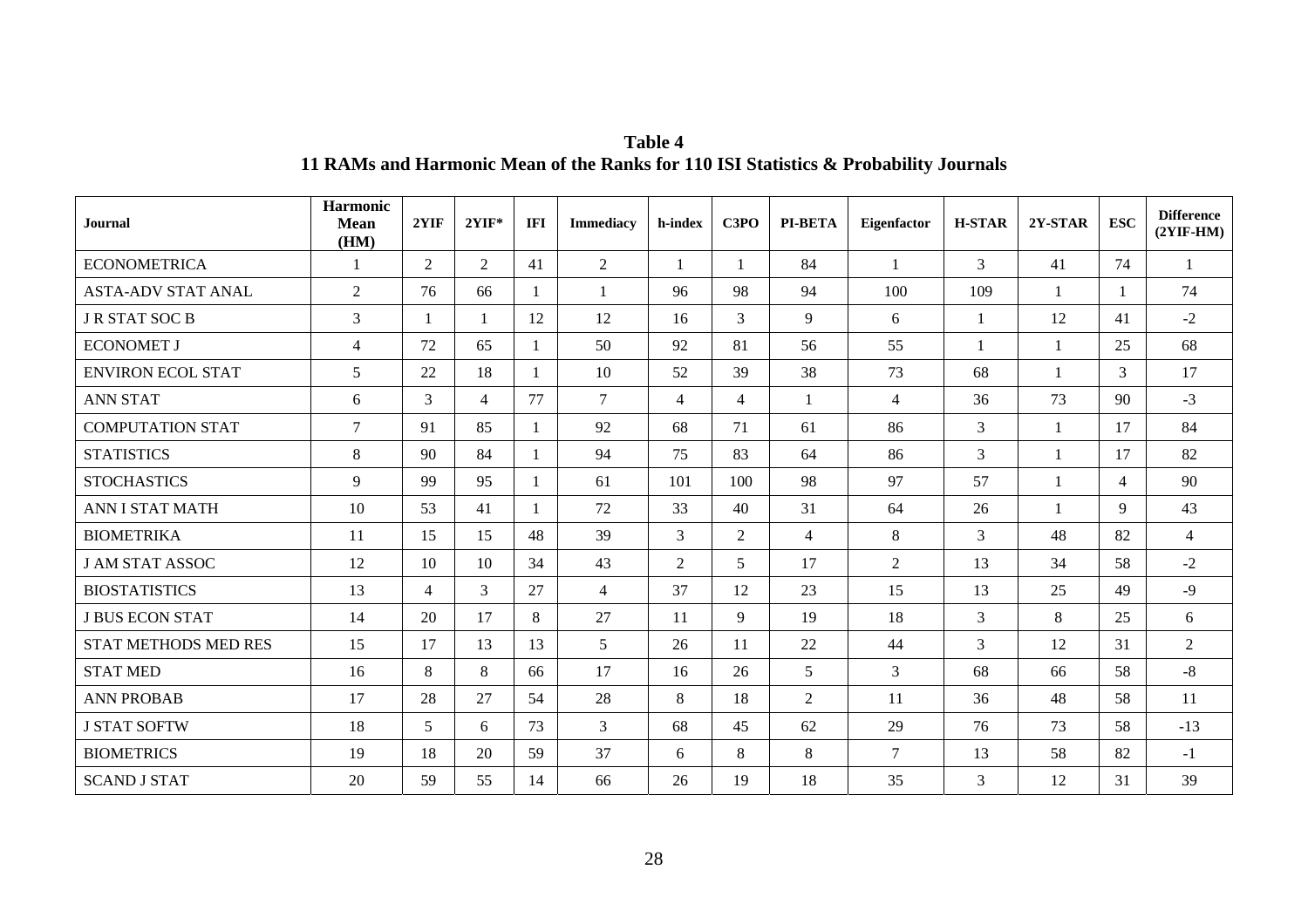| <b>Journal</b>              | Harmonic<br><b>Mean</b><br>(HM) | 2YIF           | $2YIF*$        | <b>IFI</b>      | <b>Immediacy</b> | h-index | C3PO           | <b>PI-BETA</b> | <b>Eigenfactor</b> | <b>H-STAR</b>  | 2Y-STAR | <b>ESC</b>     | <b>Difference</b><br>$(2YIF-HM)$ |
|-----------------------------|---------------------------------|----------------|----------------|-----------------|------------------|---------|----------------|----------------|--------------------|----------------|---------|----------------|----------------------------------|
| <b>J COMPUT BIOL</b>        | 21                              | 24             | 24             | 44              | 53               | 14      | 13             | 3              | 20                 | 36             | 41      | 49             | 3                                |
| <b>FUZZY SET SYST</b>       | 22                              | 12             | 22             | 88              | 16               | $\tau$  | 17             | 6              | 12                 | 88             | 88      | 90             | $-10$                            |
| <b>EXTREMES</b>             | 23                              | 44             | 40             | 44              | 31               | 96      | 97             | 83             | 93                 | 100            | 41      | $\overline{2}$ | 21                               |
| <b>CHEMOMETR INTELL LAB</b> | 24                              | 9              | 9              | 50              | 33               | 9       | 14             | 10             | 28                 | 68             | 48      | 31             | $-15$                            |
| <b>STAT SCI</b>             | 25                              | $\overline{7}$ | $\tau$         | 85              | 29               | 20      | 10             | 49             | 23                 | 13             | 84      | 99             | $-18$                            |
| <b>TECHNOMETRICS</b>        | 26                              | 27             | 26             | 67              | 42               | 5       | 6              | 35             | 37                 | 13             | 66      | 92             | $\mathbf{1}$                     |
| <b>STAT COMPUT</b>          | 27                              | 13             | 12             | 30              | 6                | 39      | 20             | 41             | 34                 | 13             | 25      | 49             | $-14$                            |
| <b>J R STAT SOC A STAT</b>  | 28                              | 6              | $\mathfrak{S}$ | 51              | 30               | 41      | 52             | 96             | 27                 | 13             | 48      | 74             | $-22$                            |
| PROBAB THEORY REL           | 29                              | 25             | 23             | 35              | 9                | 21      | 21             | $\tau$         | 14                 | 26             | 34      | 49             | $-4$                             |
| <b>MULTIVAR BEHAV RES</b>   | 30                              | 34             | 31             | 55              | 77               | 12      | $\overline{7}$ | 13             | 40                 | 13             | 48      | 74             | $\overline{4}$                   |
| <b>AUST NZ J STAT</b>       | 31                              | 79             | 77             | 30              | 83               | 65      | 63             | 59             | 84                 | $\overline{3}$ | 25      | 58             | 48                               |
| J R STAT SOC C-APPL         | 32                              | 78             | 81             | 76              | 47               | 47      | 34             | 30             | 53                 | $\mathfrak{Z}$ | 73      | 95             | 46                               |
| <b>STAT NEERL</b>           | 33                              | 104            | 102            | 26              | 80               | 75      | 67             | 69             | 95                 | 3              | 25      | 58             | 71                               |
| <b>IEEE ACM T COMPUT BI</b> | 34                              | 21             | 19             | 15              | 18               | 55      | 49             | 73             | 46                 | 36             | 12      | 11             | $-13$                            |
| <b>TEST</b>                 | 35                              | 45             | 38             | 9               | 52               | 68      | 72             | 92             | 66                 | 13             | 8       | 17             | 10                               |
| <b>CAN J STAT</b>           | 36                              | 74             | 68             | 10 <sup>1</sup> | 90               | 43      | 43             | 41             | 48                 | 13             | 8       | 17             | 38                               |
| <b>METRIKA</b>              | 37                              | 85             | 79             | 10              | 79               | 61      | 85             | 86             | 77                 | 36             | 8       | 9              | 48                               |
| J QUAL TECHNOL              | 38                              | 31             | 39             | 102             | 8                | 14      | 16             | 15             | 67                 | 68             | 102     | 106            | $-7$                             |
| REVSTAT-STAT J              | 39                              | 66             | 63             | 23              | 105              | 96      | 99             | 101            | 102                | 88             | 18      | $\overline{4}$ | 27                               |
| <b>COMPUT STAT DATA AN</b>  | 40                              | 41             | 54             | 100             | 24               | 29      | 48             | 27             | 5                  | 99             | 100     | 94             | $\mathbf{1}$                     |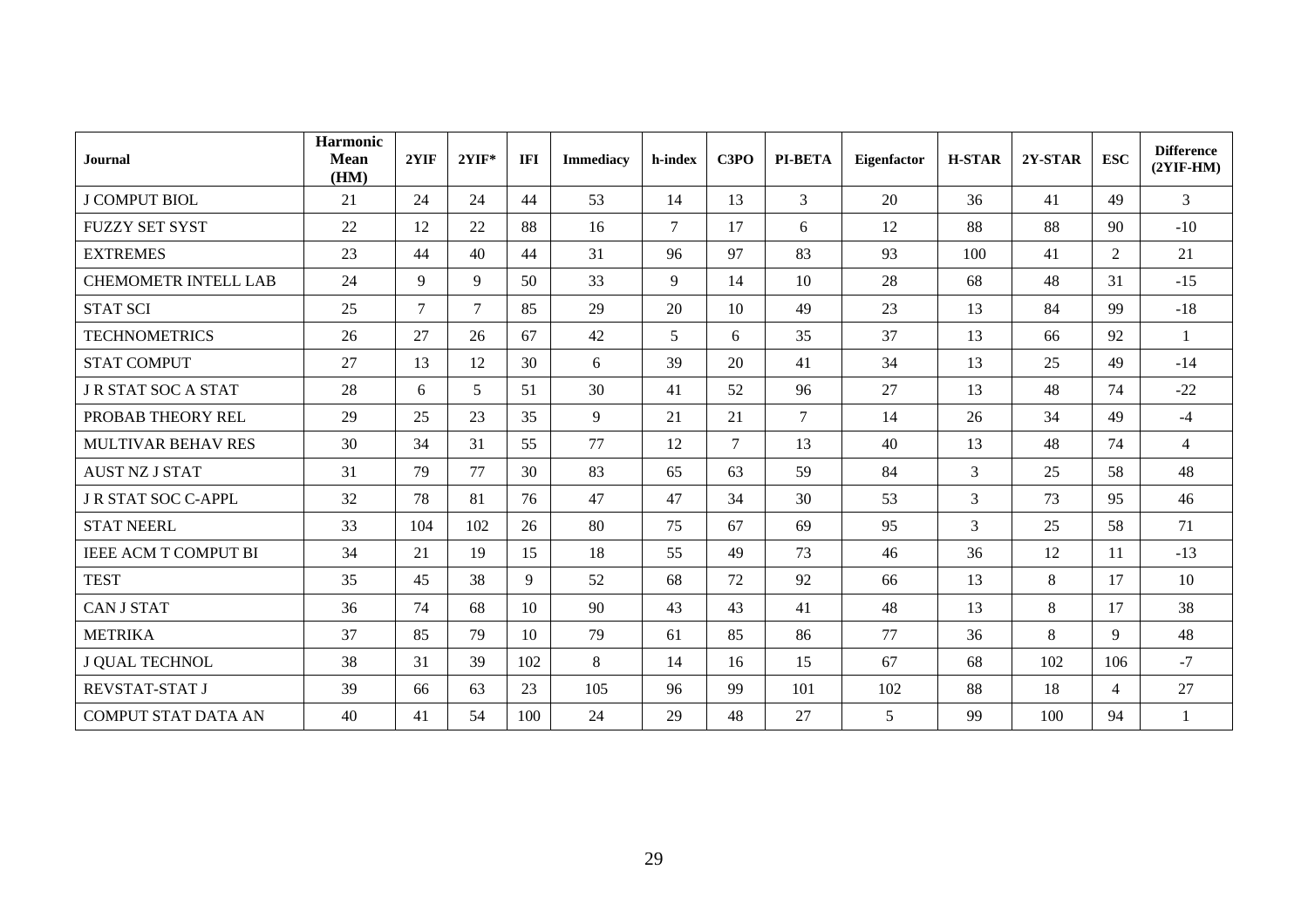| <b>Journal</b>              | <b>Harmonic</b><br><b>Mean</b><br>(HM) | 2YIF | $2YIF*$ | IFI | <b>Immediacy</b> | h-index | C3PO | <b>PI-BETA</b> | Eigenfactor | <b>H-STAR</b> | $2Y-STAR$ | <b>ESC</b> | <b>Difference</b><br>$(2YIF-HM)$ |
|-----------------------------|----------------------------------------|------|---------|-----|------------------|---------|------|----------------|-------------|---------------|-----------|------------|----------------------------------|
| <b>J COMPUT GRAPH STAT</b>  | 41                                     | 37   | 33      | 28  | 15               | 36      | 22   | 24             | 25          | 26            | 25        | 41         | $-4$                             |
| <b>STAT PAP</b>             | 42                                     | 82   | 78      | 15  | 80               | 86      | 93   | 77             | 88          | 68            | 12        | 6          | 40                               |
| <b>J CHEMOMETR</b>          | 43                                     | 31   | 30      | 82  | 11               | 18      | 15   | 16             | 57          | 68            | 81        | 82         | $-12$                            |
| LIFETIME DATA ANAL          | 44                                     | 57   | 52      | 21  | 86               | 52      | 41   | 28             | 72          | 76            | 18        | $\tau$     | 13                               |
| STAT APPL GENET MOL         | 45                                     | 14   | 14      | 43  | 14               | 81      | 51   | 37             | 47          | 26            | 41        | 58         | $-31$                            |
| <b>BERNOULLI</b>            | 46                                     | 49   | 42      | 17  | 59               | 51      | 37   | 21             | 22          | 26            | 17        | 25         | 3                                |
| ANN APPL STAT               | 47                                     | 19   | 16      | 19  | 32               | 81      | 74   | 80             | 31          | 36            | 18        | 25         | $-28$                            |
| <b>OXFORD B ECON STAT</b>   | 48                                     | 38   | 35      | 22  | 105              | 29      | 24   | 51             | 45          | 13            | 18        | 41         | $-10$                            |
| PHARM STAT                  | 49                                     | 23   | 21      | 24  | 45               | 81      | 75   | 67             | 91          | 57            | 18        | 11         | $-26$                            |
| <b>ANN APPL PROBAB</b>      | 50                                     | 40   | 42      | 80  | 21               | 37      | 30   | 14             | 13          | 82            | 79        | 58         | $-10$                            |
| <b>INT J GAME THEORY</b>    | 51                                     | 83   | 82      | 32  | 85               | 52      | 46   | 44             | 51          | 82            | 25        | $\tau$     | 32                               |
| <b>BRIT J MATH STAT PSY</b> | 52                                     | 30   | 29      | 62  | 13               | 22      | 23   | 53             | 74          | 36            | 62        | 74         | $-22$                            |
| <b>STATA J</b>              | 53                                     | 11   | 11      | 74  | 36               | 72      | 57   | 89             | 33          | 68            | 73        | 71         | $-42$                            |
| <b>STAT SINICA</b>          | 54                                     | 54   | 47      | 39  | 34               | 26      | 27   | 29             | 26          | 26            | 34        | 49         | $\overline{0}$                   |
| <b>J APPL PROBAB</b>        | 55                                     | 62   | 75      | 98  | 104              | 13      | 29   | 11             | 32          | 36            | 97        | 104        | $\overline{7}$                   |
| <b>AM STAT</b>              | 56                                     | 51   | 59      | 99  | 71               | 10      | 33   | 54             | 49          | 13            | 99        | 108        | $-5$                             |
| <b>J MULTIVARIATE ANAL</b>  | 57                                     | 48   | 53      | 90  | 40               | 24      | 36   | 12             | 16          | 96            | 90        | 74         | $-9$                             |
| <b>STAT MODEL</b>           | 58                                     | 69   | 66      | 18  | 73               | 81      | 65   | 48             | 98          | 13            | 18        | 41         | 11                               |
| STOCH PROC APPL             | 59                                     | 55   | 51      | 71  | 25               | 29      | 47   | 95             | 10          | 36            | 66        | 82         | $-4$                             |
| OPEN SYST INF DYN           | 60                                     | 26   | 25      | 41  | 18               | 73      | 66   | 52             | 96          | 57            | 41        | 31         | $-34$                            |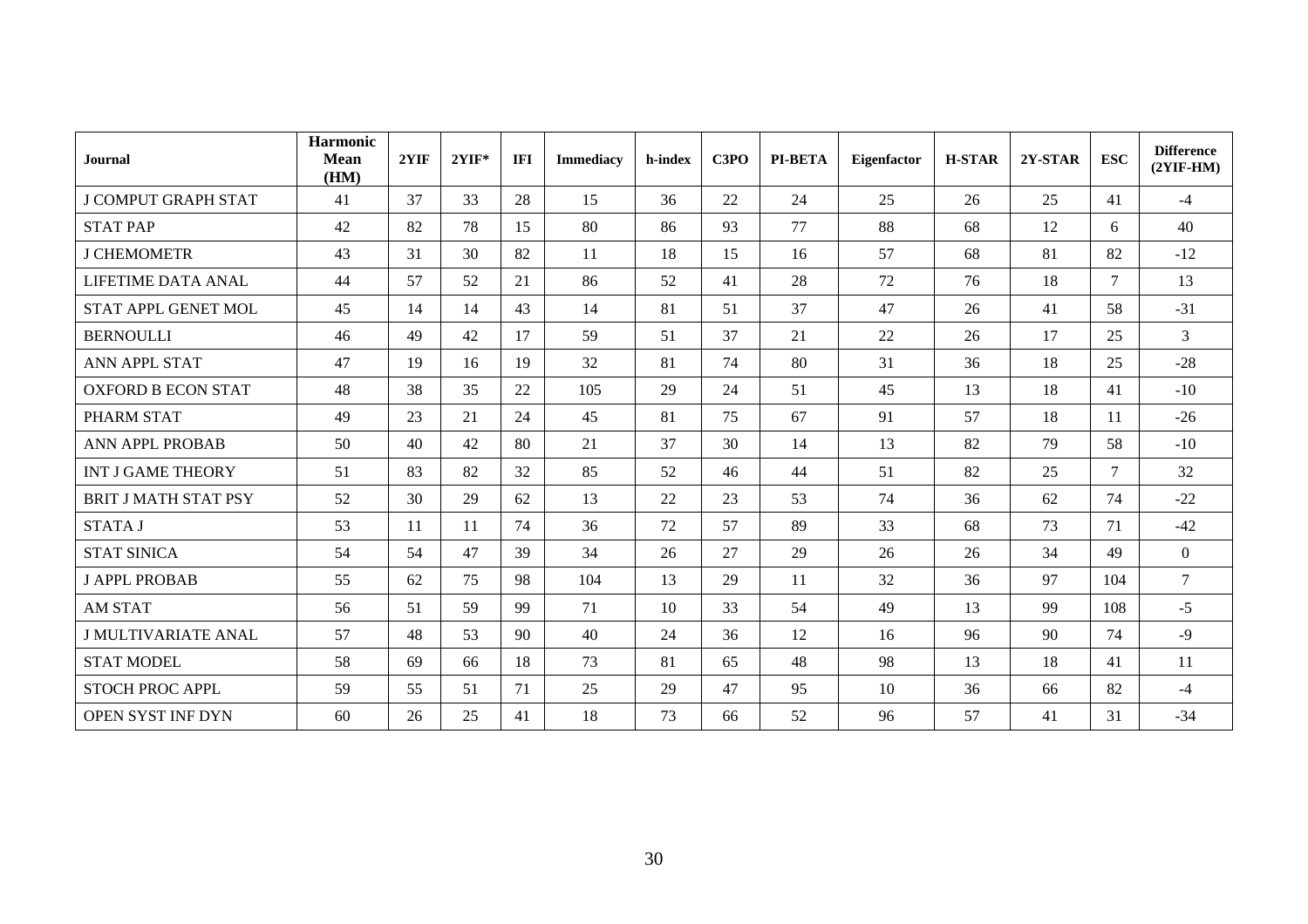| <b>Journal</b>             | <b>Harmonic</b><br><b>Mean</b><br>(HM) | 2YIF | $2YIF*$ | IFI | <b>Immediacy</b> | h-index | C3PO | PI-BETA | Eigenfactor | <b>H-STAR</b> | 2Y-STAR | <b>ESC</b> | <b>Difference</b><br>$(2YIF-HM)$ |
|----------------------------|----------------------------------------|------|---------|-----|------------------|---------|------|---------|-------------|---------------|---------|------------|----------------------------------|
| <b>ELECTRON J PROBAB</b>   | 61                                     | 56   | 48      | 46  | 73               | 81      | 86   | 57      | 21          | 82            | 41      | 11         | $-5$                             |
| PROBABILIST ENG MECH       | 62                                     | 35   | 34      | 60  | 26               | 45      | 35   | 26      | 62          | 82            | 58      | 25         | $-27$                            |
| <b>ANN I H POINCARE-PR</b> | 63                                     | 63   | 64      | 53  | 46               | 41      | 38   | 20      | 43          | 82            | 48      | 17         | $\overline{0}$                   |
| <b>ENVIRONMETRICS</b>      | 64                                     | 64   | 62      | 28  | 38               | 45      | 42   | 34      | 56          | 36            | 25      | 31         | $\theta$                         |
| METHODOL COMPUT APPL       | 65                                     | 61   | 60      | 19  | 68               | 90      | 90   | 64      | 82          | 49            | 18      | 17         | $-4$                             |
| <b>J STAT PLAN INFER</b>   | 66                                     | 72   | 76      | 81  | 64               | 32      | 60   | 45      | 9           | 93            | 81      | 41         | 6                                |
| <b>INT STAT REV</b>        | 67                                     | 58   | 56      | 39  | 49               | 22      | 25   | 71      | 92          | 26            | 34      | 49         | $-9$                             |
| <b>COMB PROBAB COMPUT</b>  | 68                                     | 50   | 45      | 35  | 59               | 61      | 55   | 43      | 24          | 49            | 34      | 31         | $-18$                            |
| <b>ADV APPL PROBAB</b>     | 69                                     | 68   | 71      | 58  | 70               | 18      | 32   | 40      | 42          | 26            | 58      | 74         | $-1$                             |
| STOCH ENV RES RISK A       | 70                                     | 16   | 32      | 106 | 44               | 61      | 54   | 31      | 65          | 108           | 106     | 31         | $-54$                            |
| <b>BIOMETRICAL J</b>       | 71                                     | 29   | 28      | 67  | 23               | 43      | 70   | 55      | 36          | 57            | 66      | 71         | $-42$                            |
| <b>J THEOR PROBAB</b>      | 72                                     | 81   | 80      | 25  | 54               | 61      | 64   | 39      | 59          | 36            | 25      | 31         | 9                                |
| <b>BAYESIAN ANAL</b>       | 73                                     | 36   | 36      | 61  | 22               | 79      | 53   | 79      | 39          | 26            | 58      | 74         | $-37$                            |
| <b>ECONOMET THEOR</b>      | 74                                     | 47   | 50      | 86  | 57               | 24      | 28   | 58      | 19          | 91            | 84      | 71         | $-27$                            |
| <b>FINANC STOCH</b>        | 75                                     | 33   | 37      | 93  | 41               | 58      | 31   | 24      | 41          | 57            | 90      | 97         | $-42$                            |
| <b>QUAL QUANT</b>          | 76                                     | 75   | 73      | 33  | 87               | 57      | 78   | 74      | 71          | 57            | 25      | 17         | $-1$                             |
| <b>J OFF STAT</b>          | 77                                     | 92   | 90      | 38  | 100              | 101     | 102  | 107     | 79          | 76            | 34      | 11         | 15                               |
| <b>J AGR BIOL ENVIR ST</b> | 78                                     | 67   | 69      | 46  | 62               | 58      | 44   | 33      | 80          | 26            | 41      | 58         | $-11$                            |
| <b>J TIME SER ANAL</b>     | 79                                     | 77   | 74      | 37  | 88               | 65      | 57   | 46      | 54          | 49            | 34      | 31         | $-2$                             |
| <b>SCAND ACTUAR J</b>      | 80                                     | 80   | 83      | 64  | 55               | 105     | 103  | 102     | 99          | 93            | 62      | 11         | $\mathbf{0}$                     |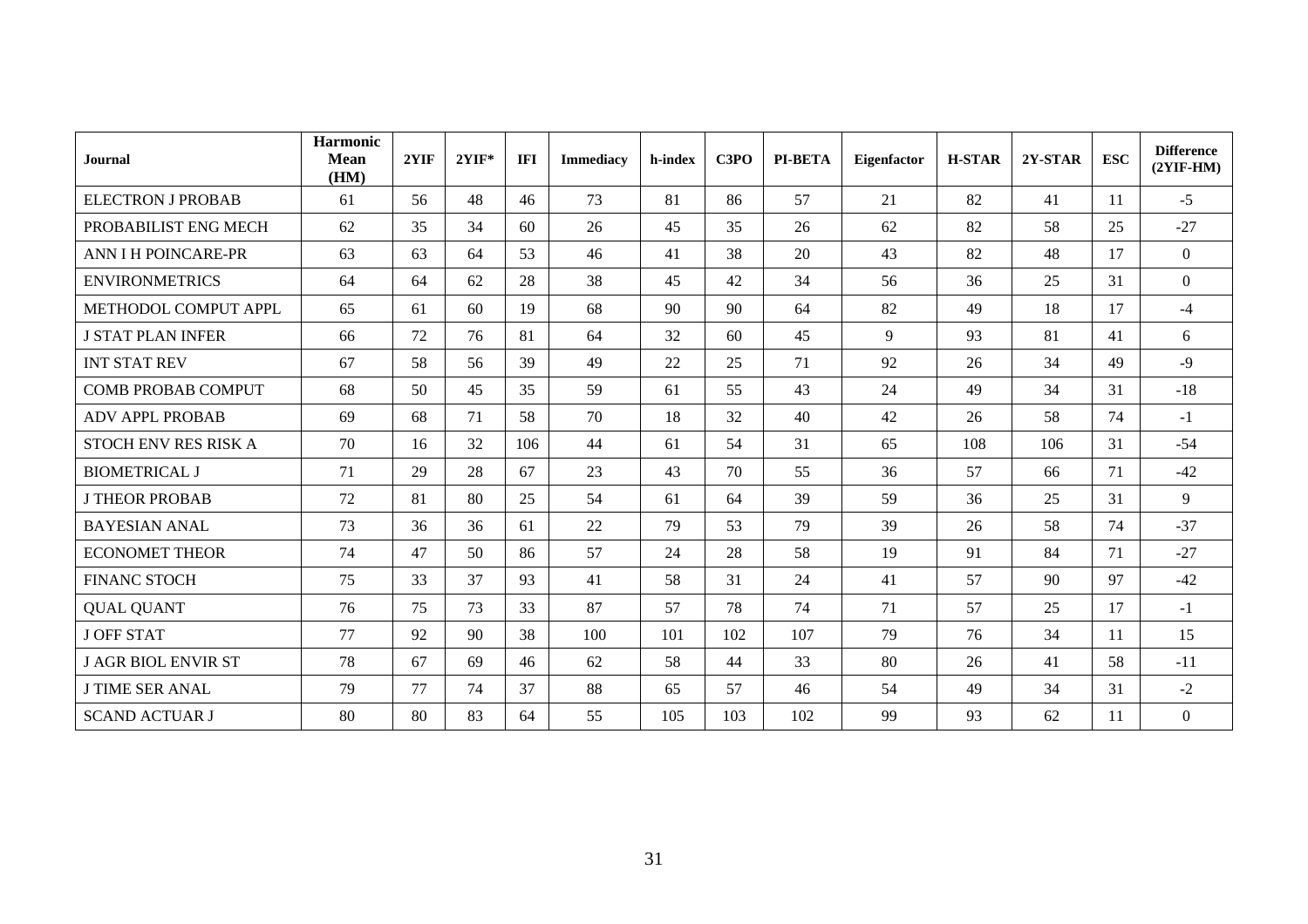| <b>Journal</b>              | Harmonic<br><b>Mean</b><br>(HM) | 2YIF | $2YIF*$ | <b>IFI</b> | <b>Immediacy</b> | h-index | C3PO | <b>PI-BETA</b> | Eigenfactor | <b>H-STAR</b> | $2Y-STAR$ | <b>ESC</b> | <b>Difference</b><br>$(2YIF-HM)$ |
|-----------------------------|---------------------------------|------|---------|------------|------------------|---------|------|----------------|-------------|---------------|-----------|------------|----------------------------------|
| ADV DATA ANAL CLASSI        | 81                              | 86   | 88      | 87         | 48               | 101     | 100  | 97             | 105         | 104           | 84        | <b>11</b>  | 5                                |
| <b>INSUR MATH ECON</b>      | 82                              | 39   | 61      | 107        | 57               | 34      | 50   | 100            | 30          | 106           | 107       | 82         | $-43$                            |
| <b>STAT PROBABIL LETT</b>   | 83                              | 96   | 97      | 92         | 82               | 35      | 67   | 93             | 17          | 76            | 90        | 95         | 13                               |
| UTILITAS MATHEMATICA        | 84                              | 65   | 70      | 65         | 102              | 73      | 92   | 91             | 85          | 91            | 62        | 17         | $-19$                            |
| <b>J BIOPHARM STAT</b>      | 85                              | 43   | 57      | 103        | 35               | 49      | 56   | 50             | 50          | 98            | 103       | 101        | $-42$                            |
| <b>MATH POPUL STUD</b>      | 86                              | 83   | 89      | 88         | 18               | 89      | 76   | 63             | 104         | 49            | 88        | 97         | $-3$                             |
| <b>ECONOMET REV</b>         | 87                              | 42   | 44      | 78         | 83               | 86      | 62   | 64             | 58          | 49            | 73        | 82         | $-45$                            |
| <b>COMMUN STAT-THEOR M</b>  | 88                              | 101  | 100     | 69         | 93               | 47      | 80   | 74             | 38          | 88            | 66        | 31         | 13                               |
| <b>J STAT COMPUT SIM</b>    | 89                              | 93   | 91      | 52         | 89               | 55      | 73   | 72             | 60          | 57            | 48        | 41         | $\overline{4}$                   |
| <b>J APPL STAT</b>          | 90                              | 106  | 104     | 49         | 95               | 49      | 69   | 76             | 75          | 36            | 48        | 58         | 16                               |
| PROBAB ENG INFORM SC        | 91                              | 52   | 49      | 74         | 100              | 68      | 59   | 47             | 69          | 57            | 73        | 74         | $-39$                            |
| APPL STOCH MODEL BUS        | 92                              | 60   | 58      | 56         | 104              | 79      | 89   | 88             | 90          | 36            | 48        | 58         | $-32$                            |
| <b>ELECTRON J STAT</b>      | 93                              | 46   | 46      | 70         | 99               | 92      | 91   | 81             | 52          | 82            | 66        | 41         | $-47$                            |
| <b>STOCH DYNAM</b>          | 94                              | 69   | 72      | 56         | 65               | 95      | 94   | 90             | 75          | 57            | 48        | 41         | $-25$                            |
| <b>J NONPARAMETR STAT</b>   | 95                              | 94   | 94      | 72         | 51               | 75      | 82   | 70             | 78          | 76            | 66        | 49         | $-1$                             |
| <b>INFIN DIMENS ANAL QU</b> | 96                              | 87   | 93      | 101        | 75               | 75      | 61   | 36             | 70          | 68            | 100       | 105        | $-9$                             |
| <b>ELECTRON COMMUN PROB</b> | 97                              | 88   | 85      | 63         | 97               | 94      | 95   | 82             | 61          | 57            | 62        | 58         | $-9$                             |
| <b>STOCH ANAL APPL</b>      | 98                              | 97   | 98      | 96         | 76               | 58      | 77   | 60             | 63          | 49            | 94        | 101        | $-1$                             |
| <b>COMMUN STAT-SIMUL C</b>  | 99                              | 102  | 103     | 83         | 97               | 65      | 88   | 77             | 68          | 49            | 81        | 92         | 3                                |
| THEOR PROBAB APPL+          | 100                             | 105  | 106     | 105        | 56               | 40      | 84   | 99             | 83          | 76            | 105       | 109        | 5                                |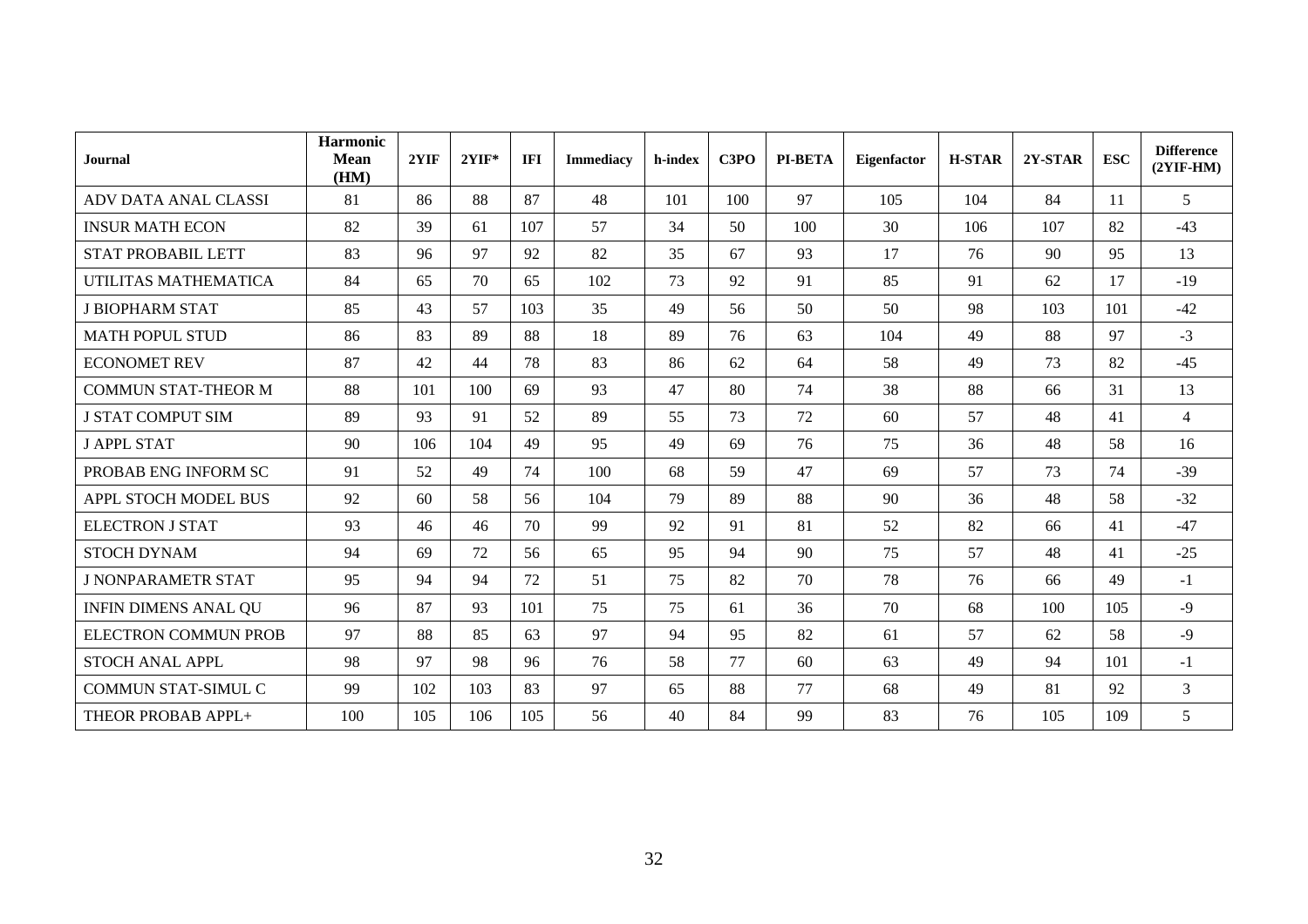| Journal                     | <b>Harmonic</b><br>Mean<br>(HM) | 2YIF | $2YIF*$ | <b>IFI</b> | <b>Immediacy</b> | h-index | C3PO | <b>PI-BETA</b> | <b>Eigenfactor</b> | <b>H-STAR</b> | $2Y-STAR$ | <b>ESC</b> | <b>Difference</b><br>$(2YIF-HM)$ |
|-----------------------------|---------------------------------|------|---------|------------|------------------|---------|------|----------------|--------------------|---------------|-----------|------------|----------------------------------|
| <b>STOCH MODELS</b>         | 101                             | 95   | 96      | 91         | 63               | 86      | 79   | 68             | 81                 | 93            | 90        | 82         | $-6$                             |
| <b>INT J AGRIC STAT SCI</b> | 102                             | 110  | 110     | 110        | 105              | 108     | 110  | 110            | 109                | 110           | 110       | 25         | 8                                |
| STAT METHOD APPL-GER        | 103                             | 100  | 99      | 79         | 67               | 105     | 106  | 104            | 101                | 57            | 79        | 82         | $-3$                             |
| <b>SURV METHODOL</b>        | 104                             | 89   | 91      | 97         | 91               | 96      | 96   | 87             | 94                 | 104           | 97        | 49         | $-15$                            |
| <b>J KOREAN STAT SOC</b>    | 105                             | 103  | 105     | 84         | 95               | 96      | 104  | 105            | 103                | 96            | 84        | 49         | $-2$                             |
| <b>ASTIN BULL</b>           | 106                             | 71   | 87      | 104        | 103              | 90      | 87   | 85             | 88                 | 100           | 104       | 99         | $-35$                            |
| <b>HACET J MATH STAT</b>    | 107                             | 98   | 101     | 94         | 78               | 101     | 107  | 106            | 107                | 100           | 94        | 58         | $-9$                             |
| SORT-STAT OPER RES T        | 108                             | 107  | 107     | 94         | 105              | 108     | 104  | 103            | 106                | 49            | 94        | 101        | $-1$                             |
| <b>REV COLOMB ESTAD</b>     | 109                             | 109  | 109     | 109        | 69               | 108     | 109  | 109            | 109                | 106           | 109       | 106        | $\overline{0}$                   |
| PAK J STAT                  | 110                             | 108  | 108     | 108        | 105              | 105     | 108  | 108            | 108                | 103           | 108       | 109        | $-2$                             |

**Notes:** The journals are ranked according to the harmonic mean of the ranks (Harmonic Mean) of 11 RAMs. The difference reported in the last column is 2YIF – Harmonic Mean.